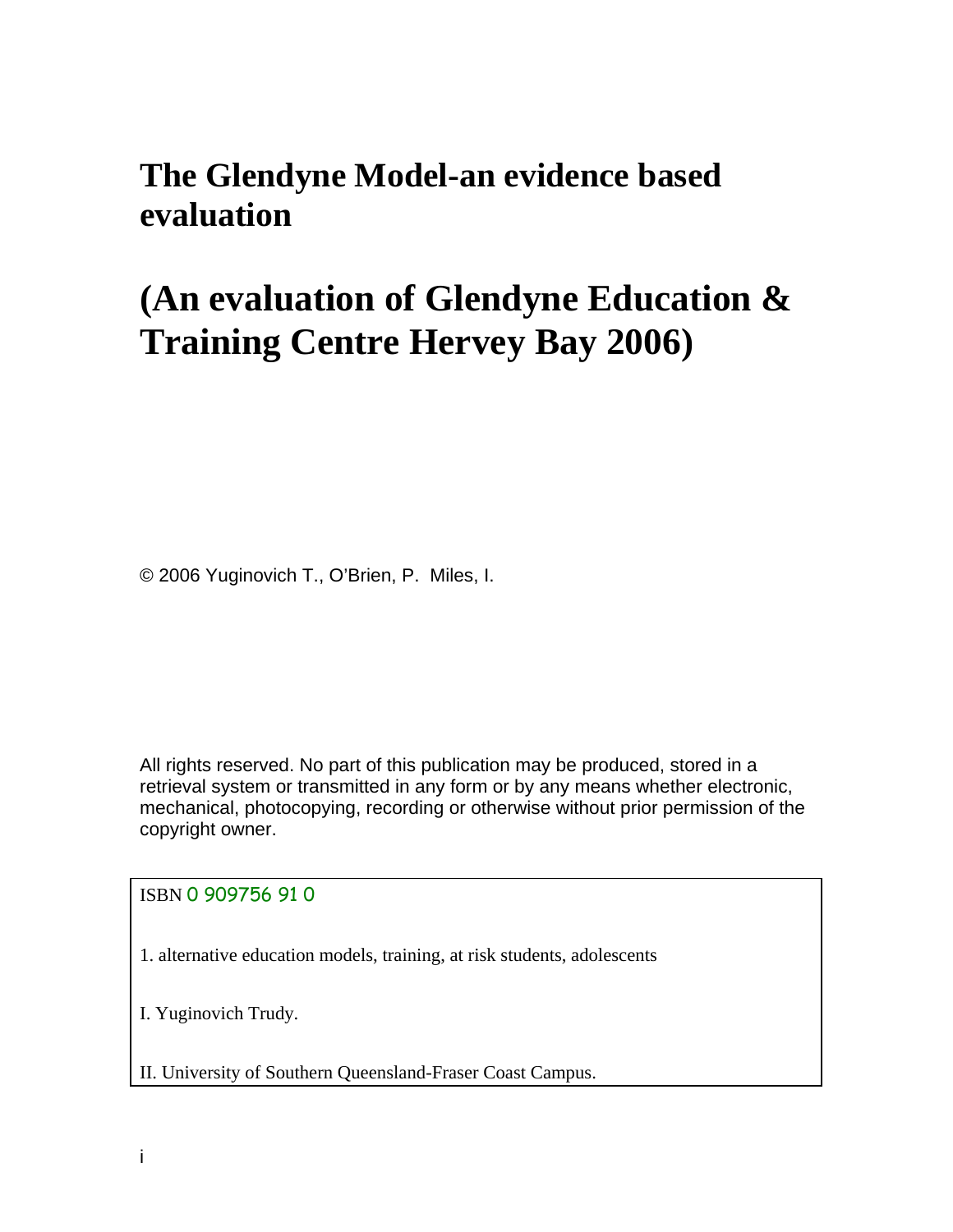# **TABLE OF CONTENTS**

| <b>Item</b> |                                                         | Page |  |  |  |  |
|-------------|---------------------------------------------------------|------|--|--|--|--|
|             |                                                         |      |  |  |  |  |
| 1.0         |                                                         |      |  |  |  |  |
|             | 1.1                                                     |      |  |  |  |  |
|             | 1.1.1                                                   |      |  |  |  |  |
|             | 1.1.2                                                   |      |  |  |  |  |
|             | 1.1.3                                                   |      |  |  |  |  |
|             | 1.1.4                                                   |      |  |  |  |  |
|             | 1.1.5<br>Impact of Classroom and structure of program   |      |  |  |  |  |
|             | 1.1.6                                                   |      |  |  |  |  |
|             | 1.1.7                                                   |      |  |  |  |  |
| 2.0         |                                                         |      |  |  |  |  |
| 3.0         |                                                         |      |  |  |  |  |
|             | 3.1.                                                    |      |  |  |  |  |
|             | 3.1.1.                                                  |      |  |  |  |  |
|             | 3.2                                                     |      |  |  |  |  |
|             | 3.3                                                     |      |  |  |  |  |
|             | 3.3.1.                                                  |      |  |  |  |  |
|             | 3.3.2                                                   |      |  |  |  |  |
|             | Fourth Generation Collaborative Evaluation<br>3.3.3     |      |  |  |  |  |
|             | 3.3.4.                                                  |      |  |  |  |  |
|             | 3.3.4.1                                                 |      |  |  |  |  |
|             | 3.3.5                                                   |      |  |  |  |  |
|             | 3.4                                                     |      |  |  |  |  |
| 4.0         |                                                         |      |  |  |  |  |
|             |                                                         |      |  |  |  |  |
|             |                                                         |      |  |  |  |  |
|             |                                                         |      |  |  |  |  |
|             |                                                         |      |  |  |  |  |
|             |                                                         |      |  |  |  |  |
|             |                                                         |      |  |  |  |  |
|             |                                                         |      |  |  |  |  |
| 5.0         |                                                         |      |  |  |  |  |
| 6.0         |                                                         |      |  |  |  |  |
|             |                                                         |      |  |  |  |  |
|             |                                                         |      |  |  |  |  |
|             |                                                         |      |  |  |  |  |
|             | Appendix ii Administration/ teacher Interview questions |      |  |  |  |  |
|             |                                                         |      |  |  |  |  |
|             |                                                         |      |  |  |  |  |
|             |                                                         |      |  |  |  |  |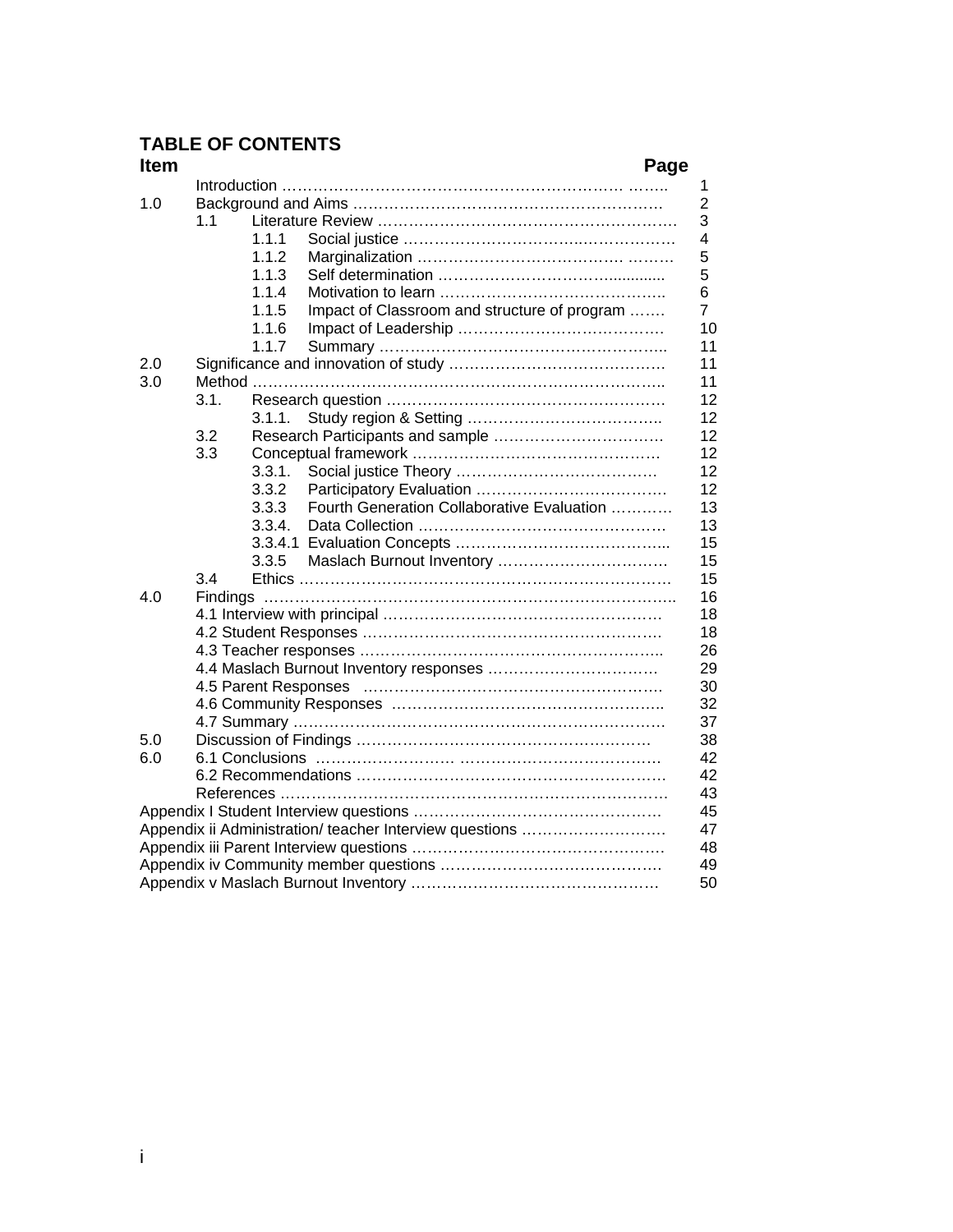# **LIST OF TABLES**

| -17  |
|------|
| - 17 |
| -18  |
|      |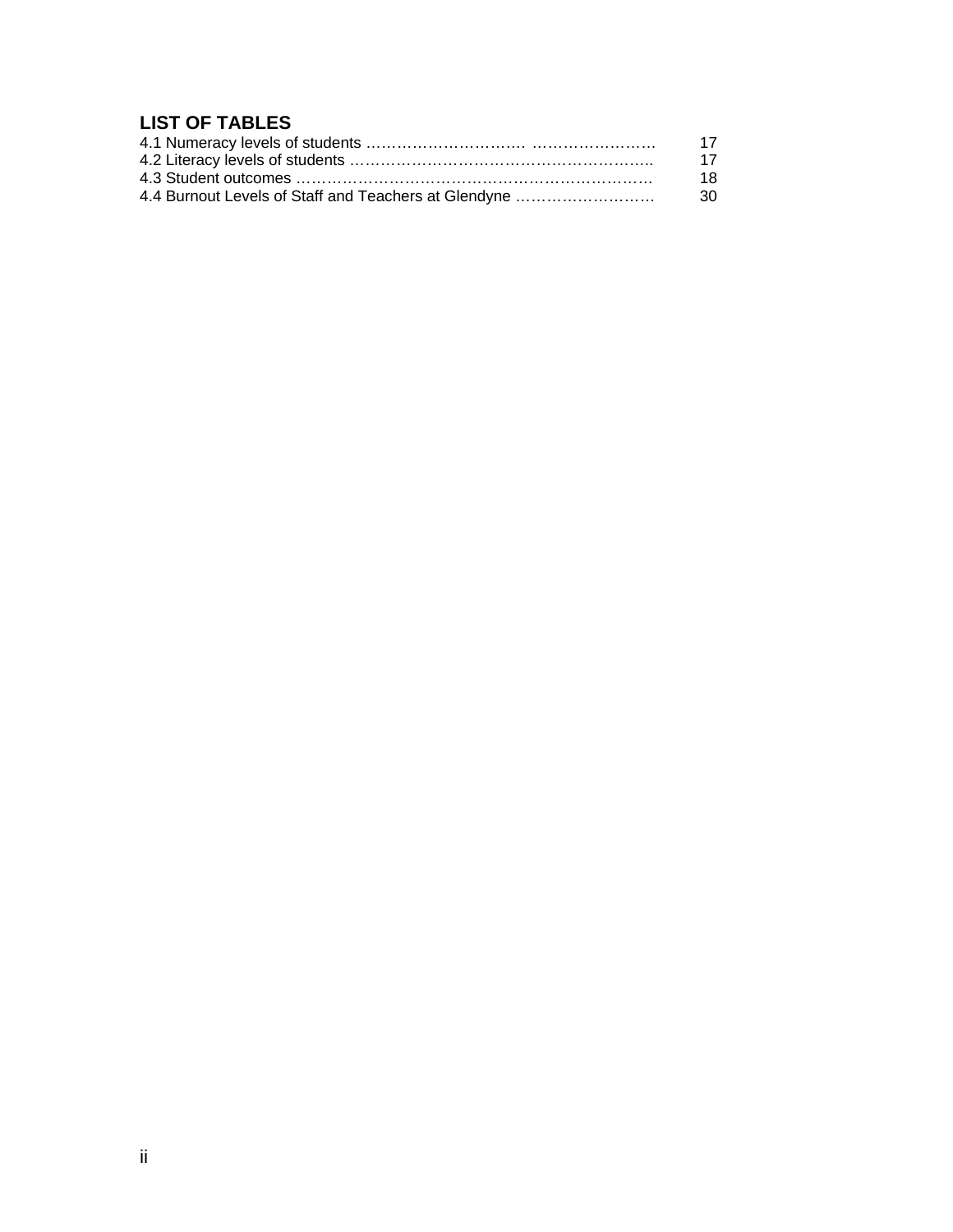# **EXECUTIVE SUMMARY**

This document reports on research which was commissioned to explore the outcomes of the Glendyne Education and Training Centre. Major Key Stakeholders were approached and participated in the research. Literature in this field was reviewed showing paucity in research into this particular aspect of alternative secondary education. There are approximately 80 students currently enrolled at the Glendyne Education and Training Centre offering an alternative studentcentred approach to learning for at-risk students in the region. Several decades ago, non graduating year 11 high school students could obtain jobs, join the military but today they are much more likely to be unemployed, involved in crime or imprisoned (Jeffries et al 2004 p. 64). Today at-risk youth often drop out of school or are excluded from mainstream high schools either for behavioural /learning disability reasons or to seek financial support as a result of family structures, support or opportunities (Jeffries (et al 2004).

The aims of this study were to evaluate the 'Glendyne educational model' as implemented by the Glendyne Education and Training Centre (hereafter referred to as Glendyne') as an alternative model of secondary education for 'at risk adolescents'. Glendyne aims to address this with their mission of; *removing barriers to education and to nurture the intellectual, physical, social emotional and spiritual development of young men and women.* 

Findings support the proposition that the Glendyne is a model of excellence for alternative education for adolescents who are unable to achieve in mainstream secondary school systems. Academic standards were found to be appropriate for the learners. The fact that learning is strongly linked to personal development, social skills development and work readiness following supported community experiences, indicates that students are not being short changed nor are they being graduated with unrealistic expectations of their potential in the community. Respondents did however identify that not all students were totally reformed. It was identified that when a student became pregnant processes were available to support her during pregnancy and birth with processes to enable her return to school. For the few students who re-offended and were returned to the Justice system, support was also provided to facilitate continuation of their learning.

Issues commonly dealt with by the Glendyne Centre include; family issues, relationship issues, academic issues, attitudes, inappropriate behaviours, self esteem issues, suicide ideation, sexual abuse, anger management, chroming/ drug misuse, homelessness (Krueger 2005). Following the success of the initial program the Glendyne model has been reproduced in another regional city( Bundaberg) Funding was received for support for a further 30 students in 2006. The centre won a National award for crime and violence prevention as recognition for the work with youth on the Fraser Coast. A 2005 Glendyne Report indicated that issues dealt with in the last part of 2005 by counselors, mentors and as a direct result of court appearances and Department of Communities input included past and present juvenile offenders (n-12), probation (n-22), drug diversion counseling (n-25), anger management programs (n-20) counseling (n-16). Major substance abuse counseling dealt with by the ATODS (In full) Drug Rehabilitation worker at Glendyne included tobacco (n-3), alcohol (n-9), marijuana (n-15), inhalants (n-15), amphetamines (n-3).

Stated outcomes (Westpac final report 2006) for Glendyne Girls indicate the following; 18 students have returned to education or training, 1 student obtained an apprenticeship, 2 students are in detention, 2 have been or are pregnant, and 2 have either moved from the area or lost contact. The Hervey Bay Independent (Nov 11 2005) reported that Glendyne girls in their second year at the centre had been successful by winning an award at the Queensland Training Awards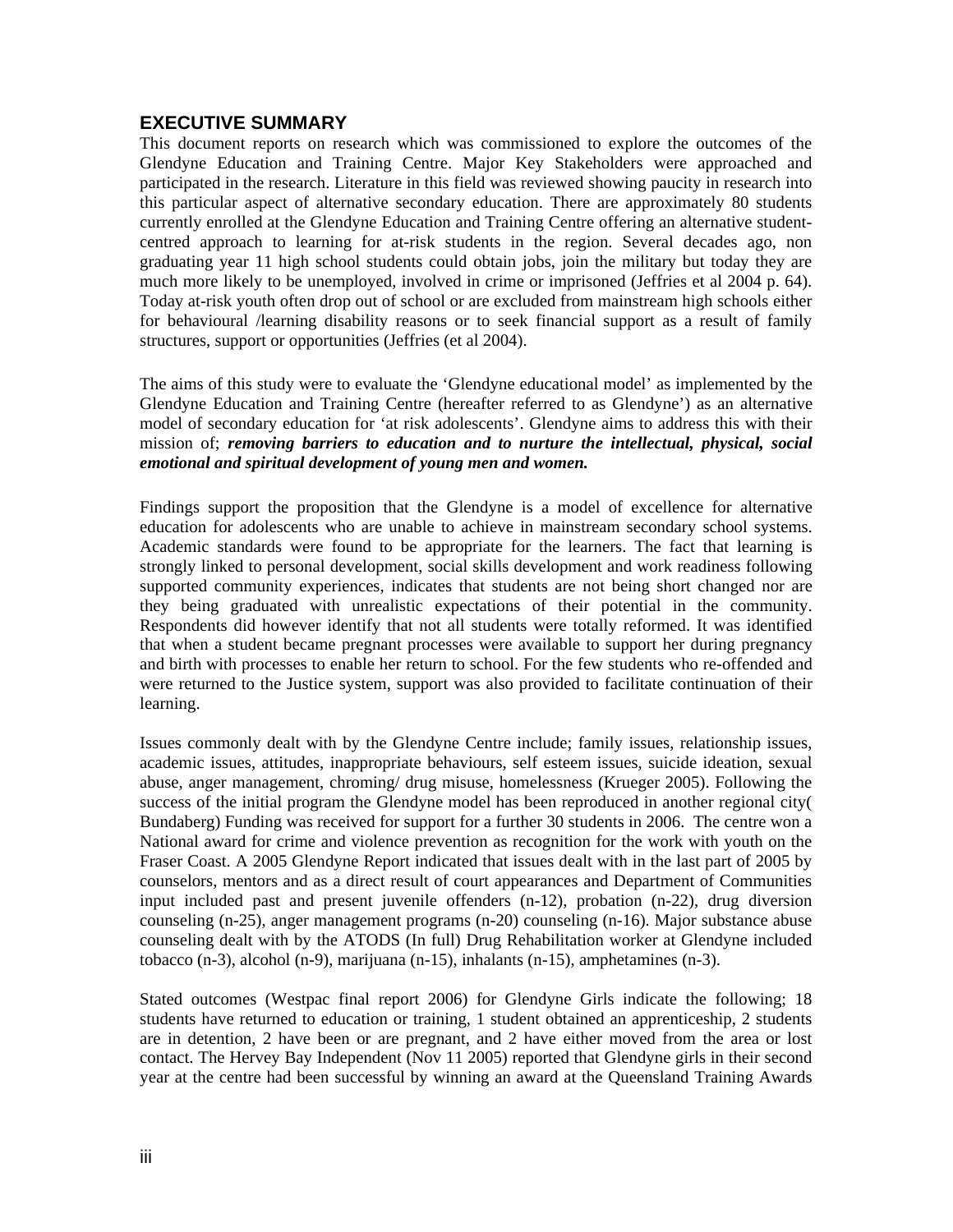The Glendyne Indigenous youth worker was awarded the Queensland Training Award for the most outstanding Indigenous trainee in 2005.

Little has occurred generally within schools to improve the situation regarding at-risk groups of students. This report has been compiled as a result of researchers from the USQ Wide bay Regional research Unit working closely with the school staff, parents and teachers to enable them to evaluate educational and personal support at Glendyne.

All respondents (students, parents, staff and community members) commented favorably about the learning environment, staff commitment to students as individuals and student achievements. Notable was the overwhelming support of parents of students for the staff and centre and how it has impacted positively on student behaviour, learning and employability as well as overwhelming support and gratitude for the Principal.

Addressed within the study were issues such as how is a culture of remediation constructed by teachers at the centre? How does the education obtained by students prepare them for society? Does the centre provide the instructional climate necessary to maximize the potential of the students? Does the centre fortify or undermine the potential of the students? The answer to each of the questions has been a positive one by all respondents regardless of their relationship with the Centre. It is difficult for educators of at-risk adolescents who are committed to social justice, educational equity and desiring to teach in a manner that develops mature educationally prepared and socially conscious students. It would appear that teaching at Glendyne requires an adaptive philosophy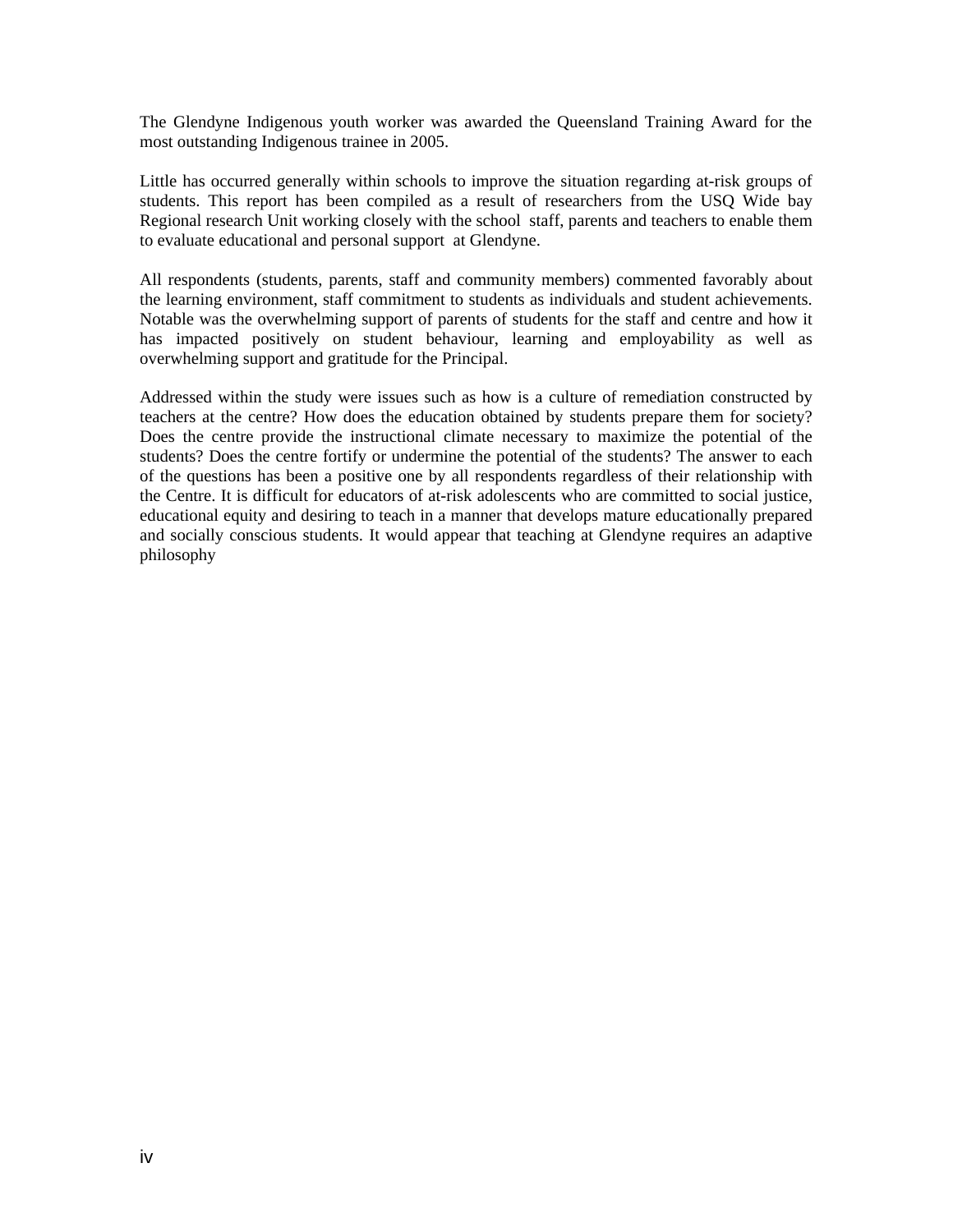#### **Introduction**

*"It is a very caring environment-students are not judged or criticized-we aim for a family environment – most of the students are from environments where this is not so"* 

This evaluative study was commissioned by the **Glendyne Education and Training Centre** to evaluate the effectiveness of the program in its current structure and to determine the level of benefits for both the students and the community.

Most current educational or training opportunities for 'at risk' students to develop skills and knowledge do not address specific educational strategies as an alternative model for those students who do not 'fit' the standard model of education currently provided in Queensland. Educational initiatives can be integrated with other community functions and locations, and be provided as a package. Community issues identified include: a high attrition rate from high school, no marketable skill among a cohort of school leavers, limited support for at risk students; high teacher workloads (Personal communication Kruger 2006).

The Glendyne Education and Training Centre-is owned by **Queensland Baptist Care**, and is managed by the Governing body Queensland Baptist Care. Queensland Baptist Care has made / continues to make a significant investment in Glendyne in Hervey Bay Queensland, which caters for some 85 students who study with the support of 45 mentors and 20 teaching staff (*Fraser Coast Chronicle* August 5 2006 p. 12). The centre has been in existence for 9 years and the focus is on adolescents who would otherwise be-or have been excluded from the mainstream education system for a variety of reasons and are termed 'at risk'. Students may be referred from other services (see below) or may self refer (*Hervey Bay Independent* Aug 11.2005 p.7). Since its inception, the school has worked with 483 boys and 88 girls (even though it was not originally intended to cater for girls). Many of the students have a history of learning difficulties, social issues, Attention Deficit Hyperactivity Disorder or Autism (Aspergers' Syndrome in particular) The disability often limits achievements by students in mainstream education (personal communication (FROM??? 2006). As a result of current outcomes, the Glendyne program is now being reproduced to run in Bundaberg QLD in 2007 and has been guaranteed funding to cater for an increase in numbers from 20-30 students for 2007.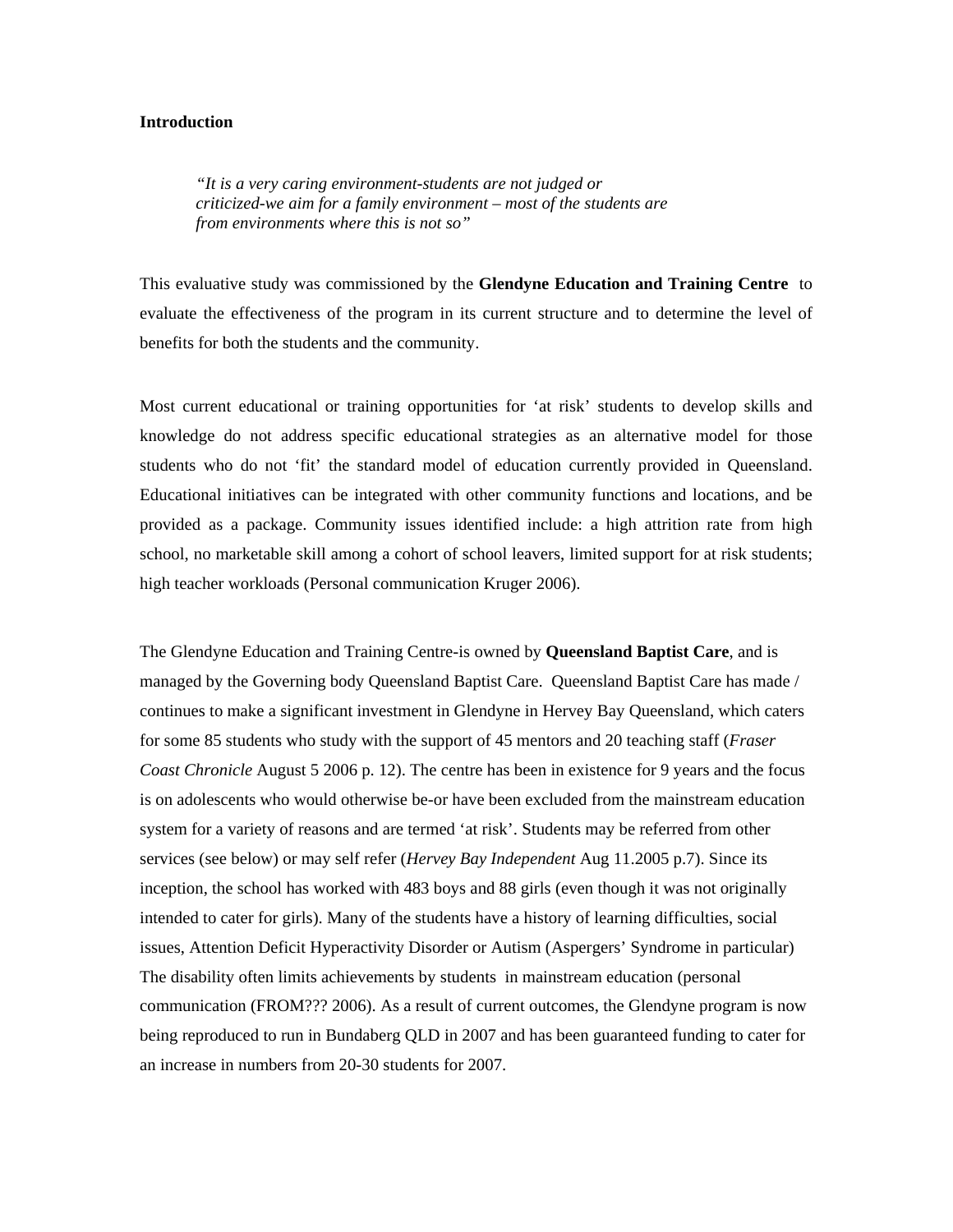The overall stated objectives for the Glendyne project are to provide an integrated to treatment and rehabilitation program for students who do not cope with mainstream education. Referrals are also made from broader community as appropriate. For students who are identified as having abuse problems the aim is to shift the focus for these youth from substance abuse to healthier alternatives and to provide ongoing awareness programs to reduce the incidence of substance abuse in the long-term. Techniques used by Glendyne to facilitate the program include the use of a contract system and parent support group, youth workers to support families, mediation where appropriate, close liaison with drug rehabilitation officers, life skills training and the employment of a Counselor to assist with each of these is above techniques.

## **1.0 BACKGROUND AND AIMS**

Several decades ago, high school students who failed to complete courses could obtain jobs orjoin the military but today they are much more likely to be unemployed, involved in crime or imprisoned (Jeffries et al 2004 p. 64). Today at-risk youth often fail schooling/ or are excluded from mainstream schools either for behavioural /learning disability reasons. Many students who fail to complete seek financial support from government agencies as a result of poor family support or opportunities (Jeffries, et al 2004).

The Glendyne Centre works closely with Department of Families, and Child Safety and Youth Justice Department and has won a number of awards as follows; 2001 Queensland Training Award for Training Incentives, 2003 National volunteer award, 2004 Queensland Training Award for Implementation of the Education Training Reforms, 2004 Queensland Training Awards for Training Initiatives, and a National award for recognition of the efforts towards crime and violence prevention in 2005. The centre has a separate Indigenous Advisory Committee with an average attendance of 13 indigenous representatives. The group provides advice and direction on Indigenous implications within the curriculum. The centre has integrated Indigenous culture as part of the curriculum with special camps with Indigenous representatives who teach culture, native foods, and scared sites around Fraser Island and the district. Special indigenous days are commemorated especially during Naidoc week. Two Indigenous youth workers are employed and presently, Indigenous students account for 30% of student enrolments.

The aims of this study were to evaluate the 'Glendyne educational model' as implemented by the Glendyne Education and Training Centre (hereafter referred to as Glendyne') as an alternative model of secondary education for 'at risk adolescents'. Glendyne aims to address this with their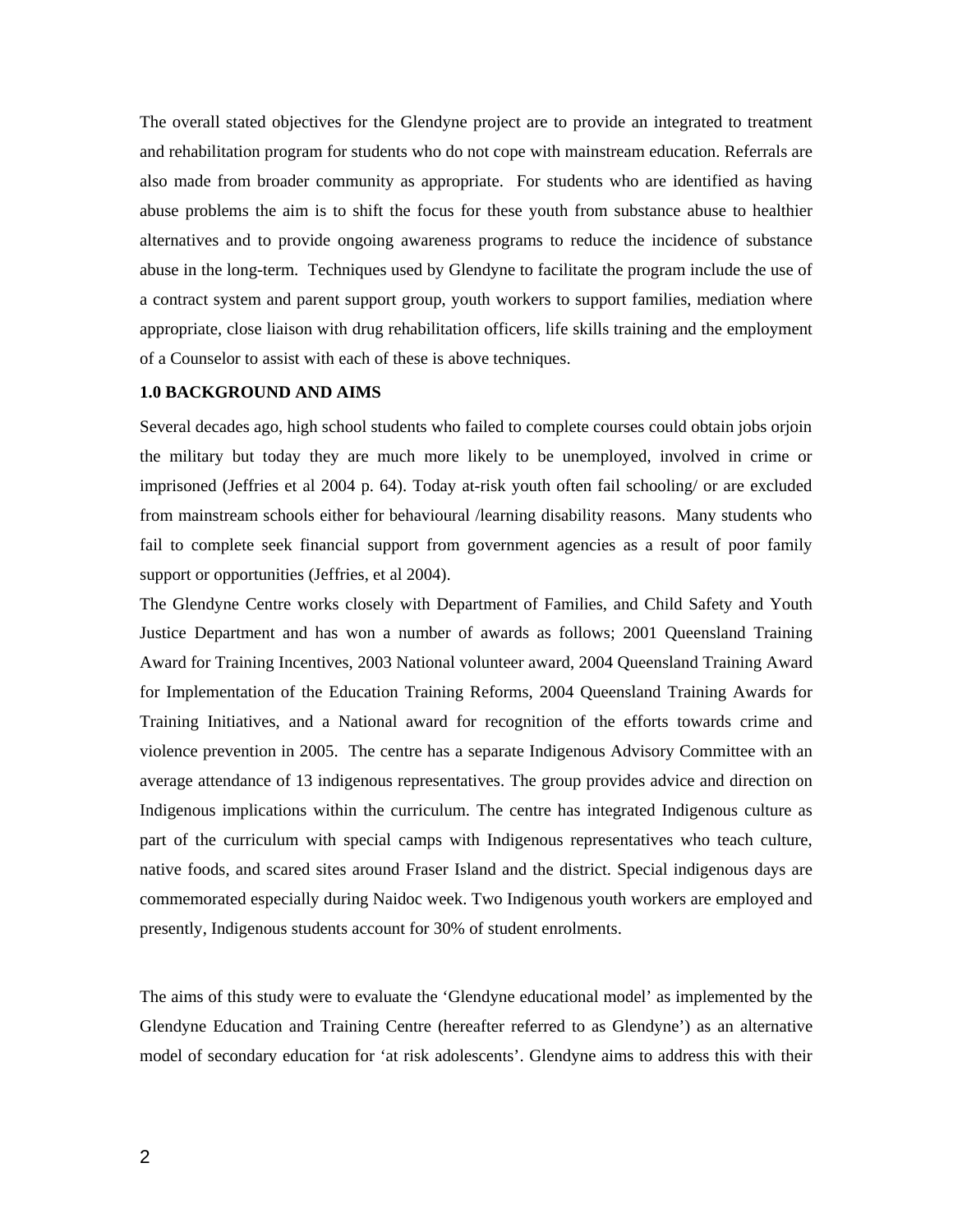mission of; *removing barriers to education and to nurture the intellectual, physical, social emotional and spiritual development of young men and women.*

#### **1.1 LITERATURE REVIEW:**

Literature covering educational strategies and learning approaches was explored in detail to understand the pros and cons of providing an alternative education model to a specific cohort in Queensland. In essence, the phase of the project was aimed at understanding the needs of the "at risk" group in relation education provision. Literature covering instructional strategies, multimedia development and learning approaches was studied to understand the pros and cons of providing alternative models of education to a specific cohort of adolescents. Most current training opportunities for "at risk" students to develop skills and knowledge do not address specific educational strategies as an alternative model for those students who do not 'fit' the standard model currently provided in Queensland. Social justice is a foundation upon which an approach to education for such students may be provided (Dade-Dade-Smith, 2004, p xiii) and informed the direction of this evaluation.

As suggested by Foley and Lan-Sze Pang (2006) the last decades have seen a rise in the number of alternative education programs serving youth at-risk of education failure (p10). Normally such education programs have been characterized as small enrolment programs (200 students or less) with individual instruction in supportive environments that strengthen relationships between peers and teachers and are often seen as a quality of alternative education option (Franklin 1992, Foley *et a*l 2006). These findings are supported by those of Taylor (2005) who identified that in the UK that although there were pockets of exemplary practice, "*too many young people were in danger of being lost to the system, becoming disaffected and underachieving"* (p.48). Those who offended before they were excluded from school continued to offend while others commenced doing so. She also identified that current services for this group were based on local vacancies rather than a careful matching to appropriate provision. Generally, according to Foley et al (2006) in America, alternative education programs primarily serve adolescents between the ages of 12 to 21 years. Youth with disabilities related to learning comprise a large portion of student populations served by these schools. The researchers were unable to find comparable statistics for Australia.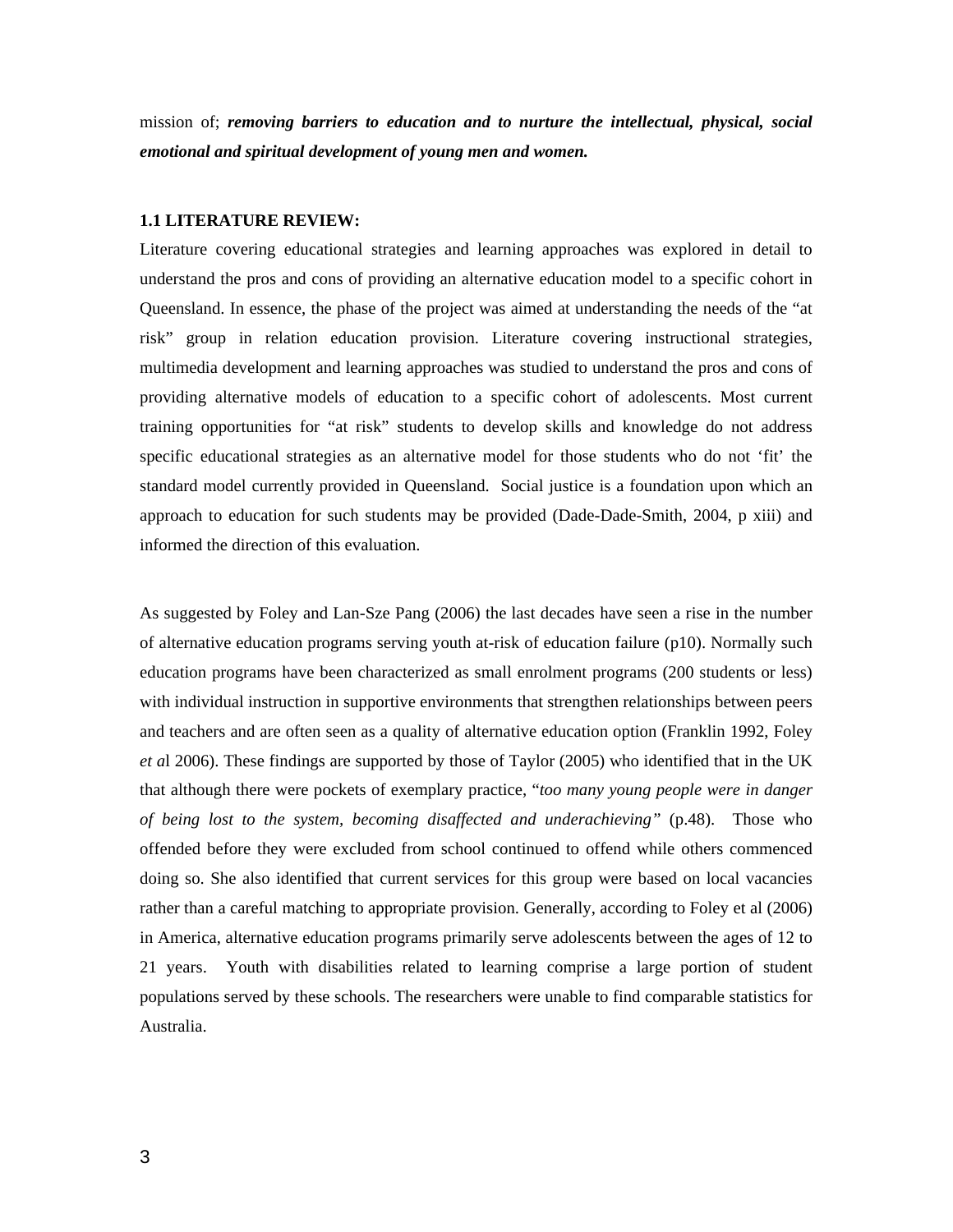The term *alternative education* has been confused many, including teachers as it has been over used to describe a broad array of schools e.g. military academies, magnet schools, "schools within a school projects". None of the latter are designed specifically for disruptive or disaffected youth (Jeffries *et al* (2004 p. 65) For the purposes of this paper alternative education is as per the Jeffries *et al* (2004) definition which states; *one that specifically serves at-risk students and is not located within or attached to a mainstream school* (p65). Kellmayer (1995p.15) suggests that such a school should fulfill the following criteria;

- is a stand alone facility as opposed to being attached to a mainstream school
- it offers work-study opportunities
- it has administrators who continually promote the school successes.

He also identified that opposition may be presented to such schools by the community due to fear of the students and that it is vital for school principals to develop good public relations with the community by promoting the successes of the schools, allowing students to undertake service projects in the community thus converting the fear to support. Such a school according to Raywid (1999 p.49) should be non-punitive as the punitive orientated programs rarely prove effective in altering behaviour. Like Kellmayer, Raywid suggests that a tough love or punitive approach usually will not work.

## **1.1.1 Social justice**

The delivery of health, education and justice related services requires the development of an overall infrastructure that incorporates the use of mainstream educational requirements within a specific context. This requires that the Government and private sector cooperate to provide such a necessary environment (Srinivasan & Han S 2000). The conceptual framework for this project is based on social justice theory (as discussed by Couzos and Murray, 2005; Dade-Dade-Smith, 2004; Thomson & Holsdworth 2003; and Gutberlet, 1999). In doing so it is planned to redress to some degree the issues of human rights equity, access to services and appropriateness of what is provided-in this case in the area of secondary school education.

#### **1.1.2 Marginalization**

Adolescents with learning difficulties often experience prejudice and discrimination within society and as a result may be categorized as a stigmatized group. The discrimination that this group experiences can have major negative social, economic, political and psychological consequences for members of such a group (Finlay & Lyons, 2000; Crabtree & Rutland, 2001). Social exclusion as experienced by 'perceived misfits' in Australia is an extreme form of marginalization, and can be understood as 'one or more dimensions of non involvement or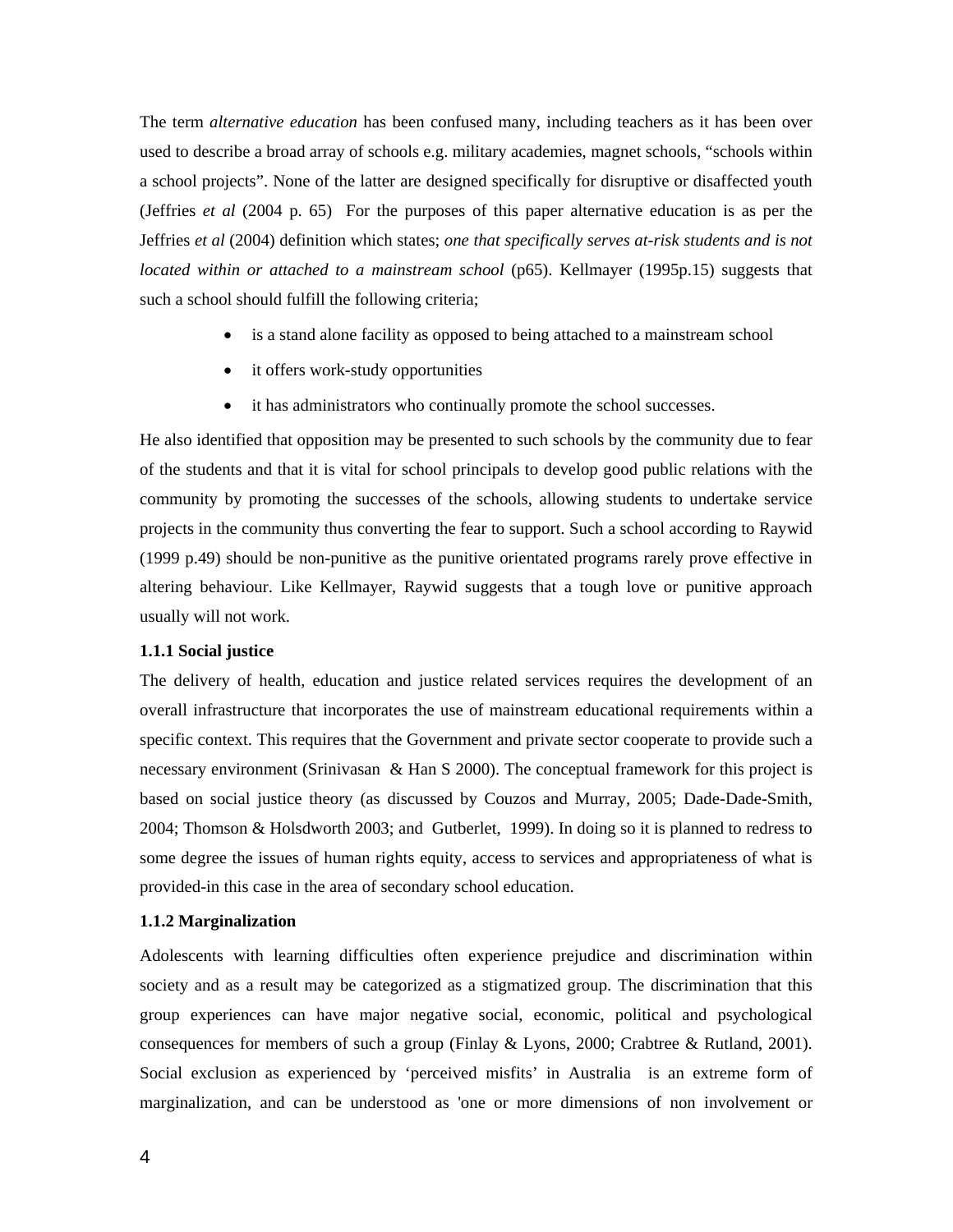participation in that society' (Gutberlet, 1999) but according to Dade-Smith (2004) social justice is the foundation upon which a services could be provided (p xiii). Social exclusion as experienced by non-standard secondary students (including Indigenous Australians) is an extreme form of marginalization, and can be understood as 'one or more dimensions of non involvement or participation in that society' (Gutberlet 1999).

While little Australian data exists on this topic, Jeffries et al (2004) identify a school in Milwaukee (Wisconsin,USA) that has addressed such issues successfully. The school was established by Carol Sample in 1994. Sample was concerned about high attrition rates of adolescent Indian students from mainstream schools. The school has eighty students (80% graduate successfully) and ten faculty members. Student characteristics included chronically disruptive or disaffected youth, drug and/or alcohol problems, many students have parole officers, are teenage parents, or are involved in gangs. Sample identified that having work study programs in alternative schools is a valuable strategy that enables a measure of independence for students while simultaneously helping to reduce the dropout rate in alternative schools (p.66). Within this particular school, students may be referred by school administrators, the justice system or parent or family members. Students are required to provide 100 hours of community service in a variety of settings for which they receive credits.

Students interviewed from the Milwaukee school in the Jeffries (2004) study identified that the smaller class sizes, inclusion in governance issues and processes, trust relationships and caring attitudes of teachers made students feel safe enough to be able to learn and achieve. While the small size of the school enables closer teacher student relationships and better outcomes for learners, Kellmayer (1995) suggests however, that schools of such size are vulnerable economically and politically and with too few students and thus are more at risk of being closed down (p.23).

#### **1.1.3 Self Determination**

A key issue in the provision of appropriate levels of education is that of self determination which means there must be stakeholder involvement at all levels of policy and provision of services. O'Donohue (1999) states that this is about empowering communities and must be seen in terms of rights-survival rights (p. 67). This factor is missing in many mainstream educational programs. Involving students in governance processes such as planning activities, discipline issues,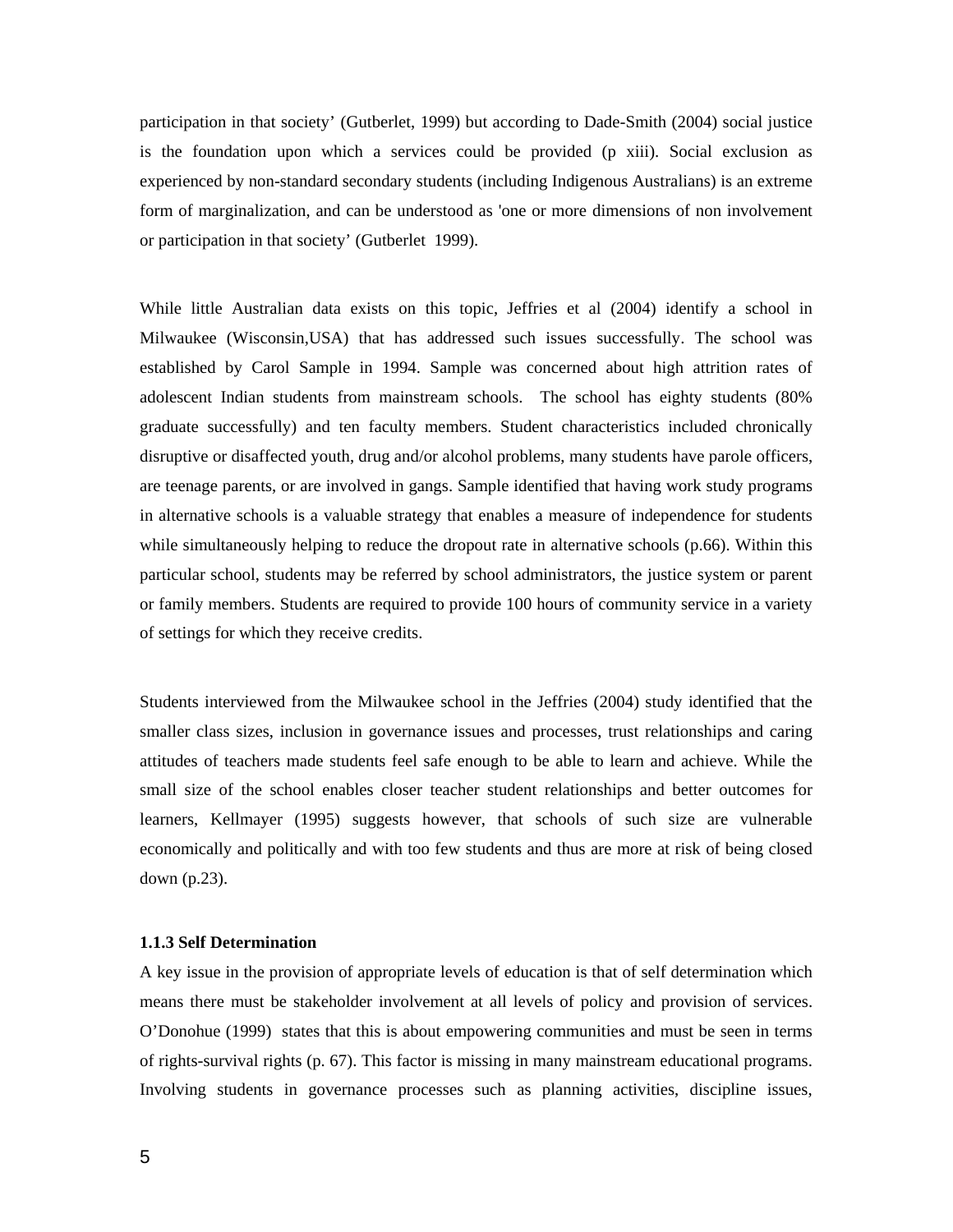assemblies and graduations, serves to improve student behaviour and improves self determination. While it may appear counter productive it has been found to actually improve the disruptive students' own behaviour as on committees they are forced to reflect on issues such as misbehaviour, devise and implement solutions and model cooperation and good conduct (Jeffries et al 2004 p. 75). These authors suggest that this may, in fact, be their first attempt at school or any other type of governance and as a result students take it very seriously (p.75).

In order to be successful, programs must involve learners in setting the agenda, use peer involvement and utilize parent and community support. They must focus on enhancing and creating positive environmental aspects (families, school and community) that in turn reinforce positive behaviours (Miles, 2006 personal communication).

#### **1.1.4. Motivation to learn**

Based on the theory of reasoned action, a person's intention (to learn) is a function of two basic determinants, one "personal" in nature and the other reflecting "social influence" (Ajzen & Fishbein, 1980). The personal factor is the individual's positive or negative evaluation of the value of performing the behaviour (or learning), which is called "attitude toward the behaviour" and refers to attitudinal factors such as motivation, value worth etc. The second determinant of intention is the person's perception of the social pressure put on him/her to perform (or not perform) the behaviour in question. According to Ajzen and Fishbein, a person's attitude toward behaviour (or in other words whether or not they desire or choose to learn) is determined by his/her beliefs that performing the behaviour is worthwhile for them. In other words, the individual's decision of a behavioural adoption such as learning or changing their non social behaviours is strongly influenced by the surrounding social systems and their own personal values. This factor is significant especially for those students who have a history of non engagement in mainstream educational processes.

Compatibility is defined as *the degree to which an innovation* (such as learning or changing behaviour) *is perceived as being consistent with the existing values, past experiences, and needs of potential adopters* (Rogers 1995, p15). It measures how compatible an innovation is with the existing culture, structure, infrastructure, and previously adopted ideas. Complexity in this situation is defined as being; "*the degree to which an innovation is perceived as difficult"* (Rogers 1995, p16) and measures how difficult an innovation is to understand, learn, and use. Observability is "the degree to which the results of an innovation are visible to others" (Rogers 1995, p16) and reflects how explicit are the results and outcomes of an innovation. Besides the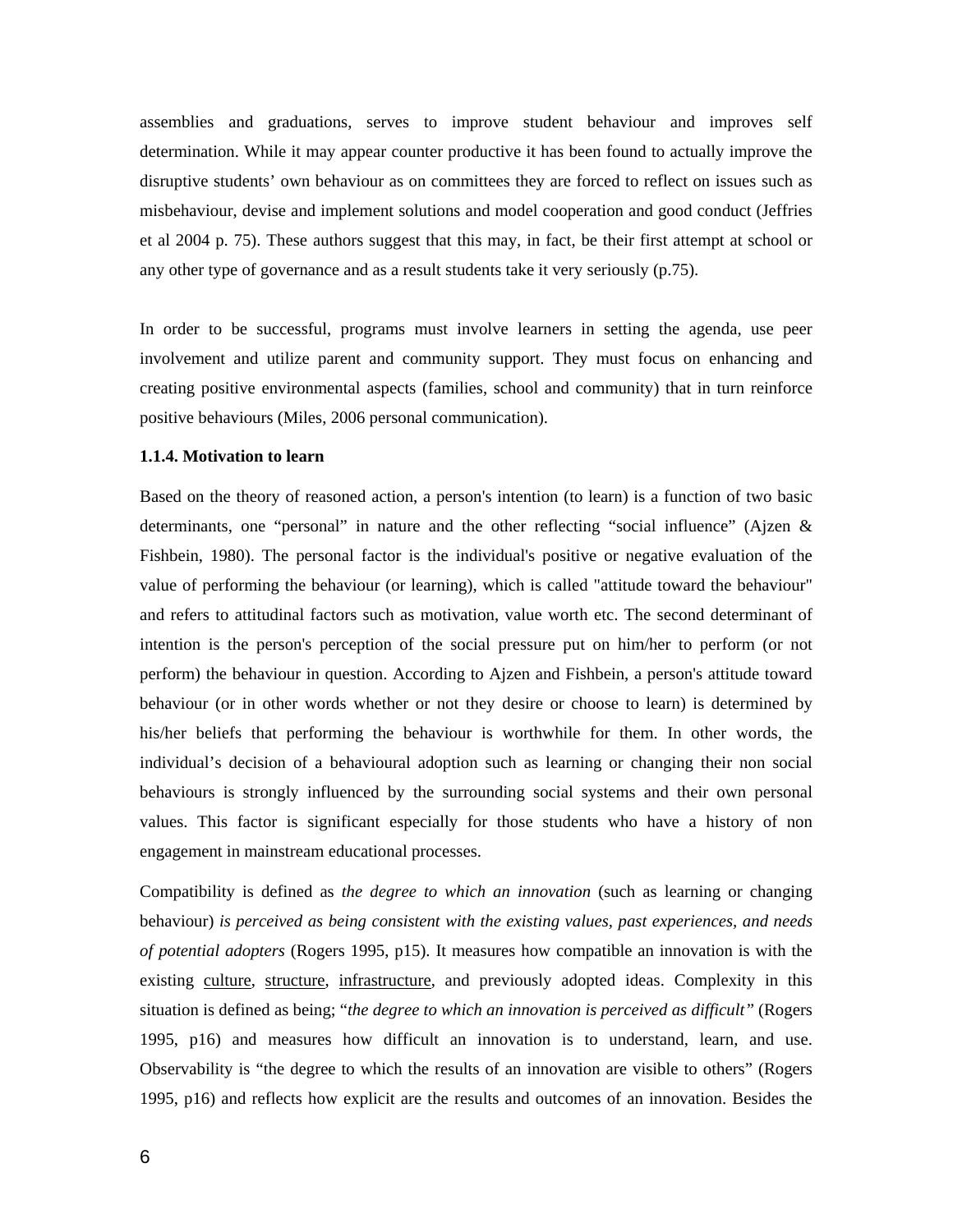five perceived attributes of an innovation, other variables also affect its rate of adoption, such as: (1) the type of innovation-decision, (2) the nature of communication channels diffusing the innovation at various stages in the innovation-decision process, (3) the nature of the social system, and (4) the extent of change agents' effort in diffusing the innovation. These concepts all impact on student behaviours and decisions to learn and are relevant to the study at hand in that the Glendyne students have all come from a background which may have lacked tangible evidence for students of these factors and thus did not enable them to learn at optimal levels.

Furlong (2005) explored the way that class cultures impacted on patterns of educational participation and motivation suggesting that those students with reduced support in class, who did poorly on tests continually lost confidence in their ability to learn and therefore lost the motivation to learn. He identified that these learners saw themselves on the periphery (p.382). Also identified in the study was the fact that students acknowledged that at times their own actions were not helpful and later they usually regretted not working harder but still rationalized their behaviour by self identification as the victim in the process. Other factors identified by Furlong included poverty, social class structure and cultural issues all of which have relevance today in Australia.

According to Foley et al (2006) parental involvement is also one of the key factors in alternative education students completing the courses and achieving an academic outcome. However they identified in their study in Illinois (USA) that only approximately one third of schools actively encourage parental participation. They suggest that consideration could be given to alternative communication strategies for working with the child and parents through self directed transition plans, or the use of family centred approaches to support the student at school (p.20). This view would seem to facilitate support for access to community support services.

#### **1.1.5 Impact of classroom and structure of programs**

In 1998, the Queensland School Reform Longitudinal Study was commissioned by Education Queensland to identify the impact of classroom, school and systemic reforms on outcomes, especially for those students deemed at risk. The study was conducted by the University of Queensland from 1998 to 2000 and involved a range of school sizes in widely dispersed locations around Queensland. Community characteristics included:

- High indigenous populations
- Variable multicultural compositions
- High to low socio-economic features
- Significant numbers of transient students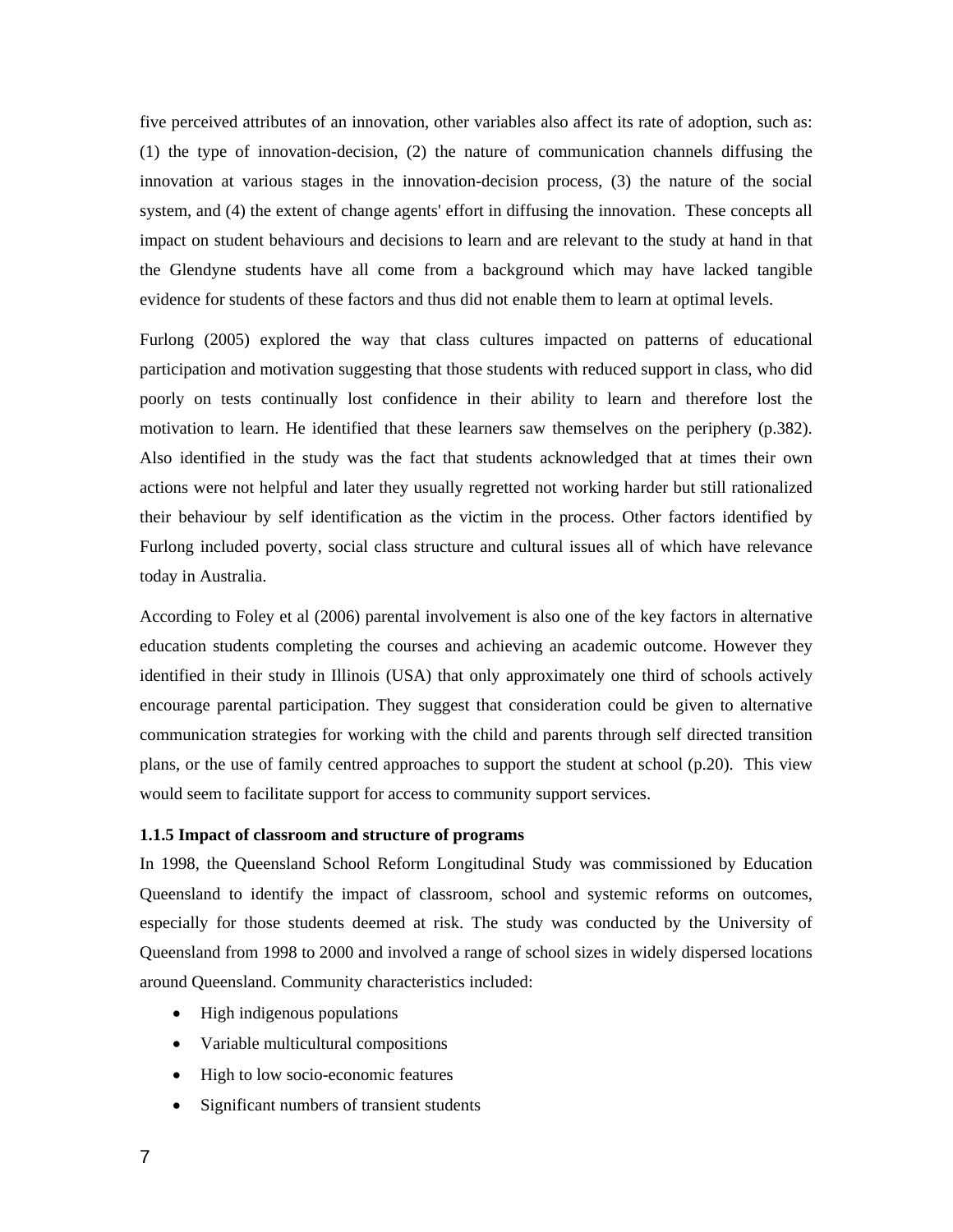#### • Settled rural and suburban schools

The design of the study assumed that improvements in the quality of students' academic and social learning required changes in classroom practices, in pedagogy and assessment and supports comments above by Asjzen and Fishbein (1980) and Rogers (1995). This involved "backward mapping" from student social and academic outcomes to key classroom practices to school organization and then to systemic supports. This approach is based on the Center on Organization and restructuring of Schools (CORS) concentric circle model of levels of school structure. The research builds explicitly on prior international research, particularly that of "Authentic Pedagogy" and "Authentic Achievement" by Newmann et al, from the University of Wisconsin (2000). The following Key Indicators of success were identified by these authors:

- $\triangleright$  All students should be involved in <u>intellectually challenging pursuits</u> those that provide opportunities for deep engagement with a topic or concept. When students of all backgrounds are expected to undertake work of high intellectual quality, overall academic performance improves and equity gaps diminish. The "dumbing down" of curriculum must be resisted especially for at-risk students.
- $\triangleright$  Classroom practices that engage students in solving a particular problem of significance and relevance to their worlds – be it a community, school-based or regional problem/issue – provide the greatest opportunity for connectedness to the world beyond the classroom.
- ¾ Strategies that promote Supportive social environments have high expectations of all students, make explicit what is required for success and foster high levels of student ownership and motivation. Teachers respond positively to all attempts by students to display their knowledge and skills and explicitly acknowledge behavioural and classroom procedures.
- $\triangleright$  Strategies that recognize difference do so in ways that actively support individuals in participating, having their individual perspectives and experiences given status and operating within embedded democratic values.

In her article *Fostering Community, Heart and Spirit in Adolescent Education*: *New Horizons for Learning*, Kessler (1988) suggested that skills and capacities named by employers as key to success go far beyond the three R's once emphasized as the goal of education. She identified that in *Workplace Basics: The Skills Employers Want* (1988), the US Department of Labor identified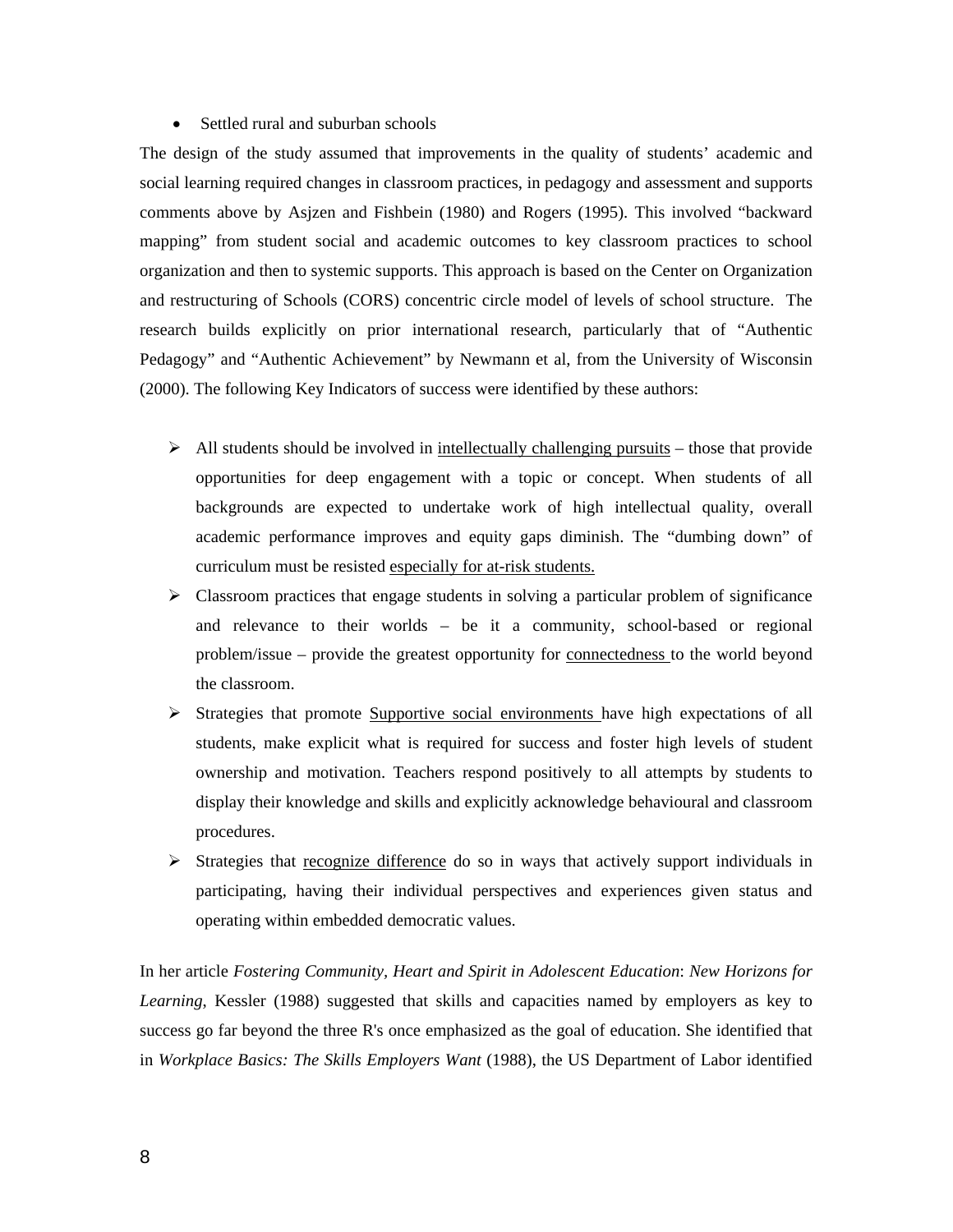the following criteria for employees they would consider prepared for the contemporary workplace:

- learning to learn,
- listening and communication skills,
- competence in reading, writing and computation,
- adaptability (creative thinking and problem-solving)
- personal management (self-esteem, goal setting, motivation)
- group effective (interpersonal skills, negotiation and teamwork
- organizational effectiveness and leadership.

With the exception of "competence in reading, writing and computation," these skills can be identified as primarily social and emotional competencies, now being integrated systematically into education through the field of social and emotional learning. These criteria very closely match the Australian *Mayer Key Competencies* for employment identified in 1992 as:

- collecting, analyzing and organizing information
- communicating ideas and information
- planning and organizing activities
- working with others and in teams
- using mathematical ideas and techniques
- solving problems
- using technology.

Identifying the strategies which will best prepare adolescents for the world of employment will therefore require questions addressing the following:

- Key competencies in reading, writing and computation
- Development of social competencies self-esteem, interpersonal/teamwork/negotiation
- Problem-solving, creativity and adaptability
- Information and communication skills including use of technology

The broad structure of the questioning will therefore address three key areas to identify strategies contributing to the achievement of the stated objectives based on the indicators of success in adolescent education as suggested by the research documentation:

- 1) Effectiveness of the teaching and learning program
- 2) Effectiveness of preparation for the realities of the world of work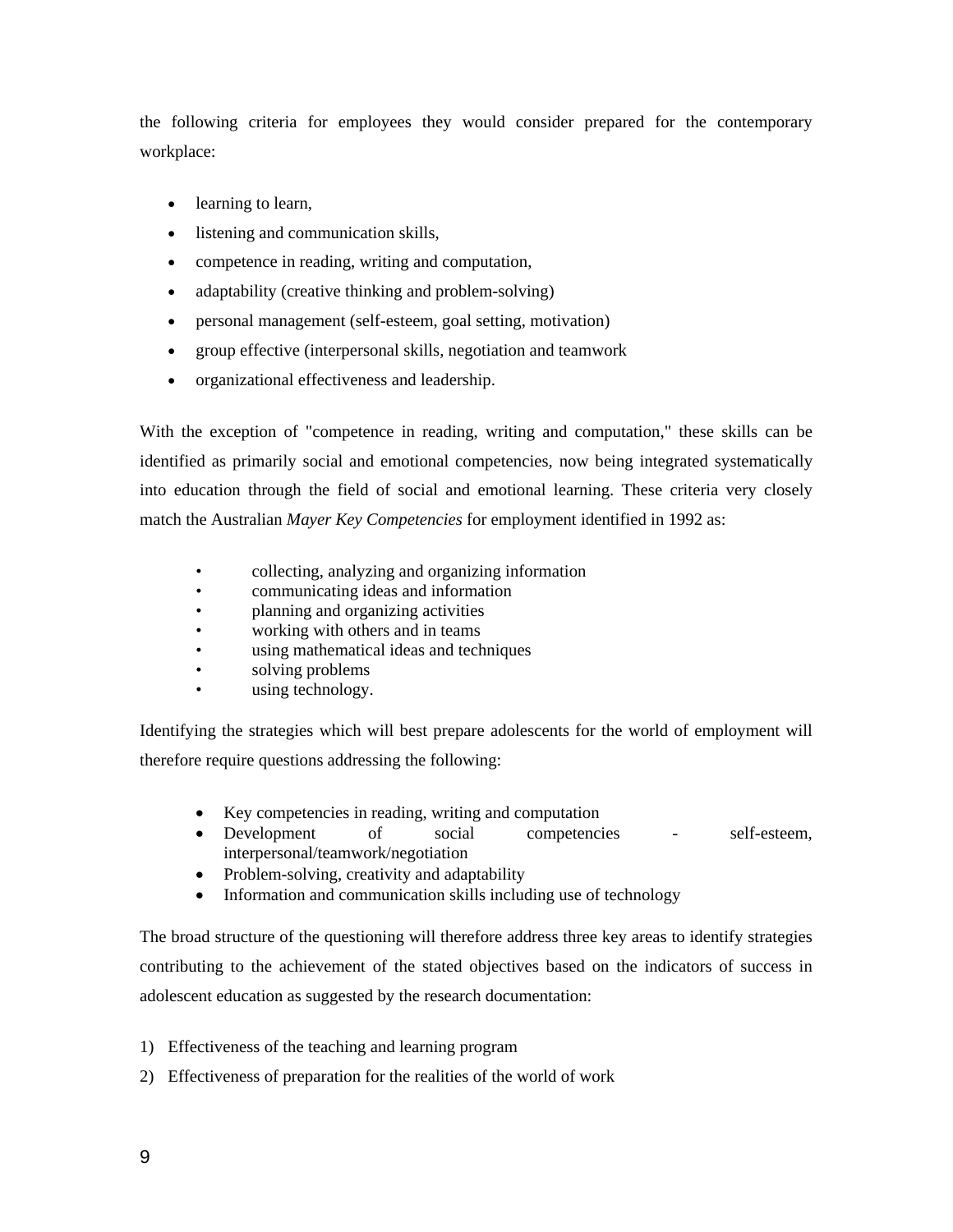3) Effectiveness of key community/parent-caregiver connectedness to the program and of the program to the broader community.

The following is a telling summary of the challenges faced by faculties such as Glendyne in dealing with contemporary youth:

*I feel like I'm on a road at a huge intersection with thousand of streets yet I'm at a loss. There is no one to tell me the way, no "000" in the real world. You can't just call up and say, "Hey, I need a destination, I need a place to go. Even if someone did tell me where to go, I wouldn't listen. Sometimes I feel like I'm going nowhere. Sure I'm on the freeway, but where am I going in life?* (Personal Communication High School Senior 2006)

The importance of small schools for at-risk students is of utmost importance according to Jeffries et al (2004 p. 69). These schools have the advantage of being able to offer extra curricular activities, teachers are able to spend more time with each student and as a result, students feel safer. At the Milwaukee school described by Jeffiries et al (2004) there were no school uniforms but here was a dress code for students who are able to wear hats, beads, jewellery and baggy clothing should they choose. Teachers were a close knit group who were focused on the success of students. They were required to demonstrate patience, persistence, courage, energy and compassion. Teachers commented that their "social lives aren't very active" as they dedicate too many hours to work. They strive to establish friendly relationships with students by creating engaging lessons, and going the extra mile for students.

## **1.1.6 Impact of leadership**

Gersten et al (2001) identify that administrative leadership was a powerful predictor of positive teacher attitudes in schools as teachers implement inclusive education practices for students with disabilities. Leadership impacts on working conditions and outcomes. Gersten et al suggest that it is the principal's values that influence the teachers and the learning outcomes in the school . Their study indicated that effective special education services depend on the ability and willingness of the leaders to

- promote an inclusive school culture,
- provide instructional leadership
- model collaborative leadership
- manage and administer organizational processes and
- build and maintain positive relations with teachers, families and the community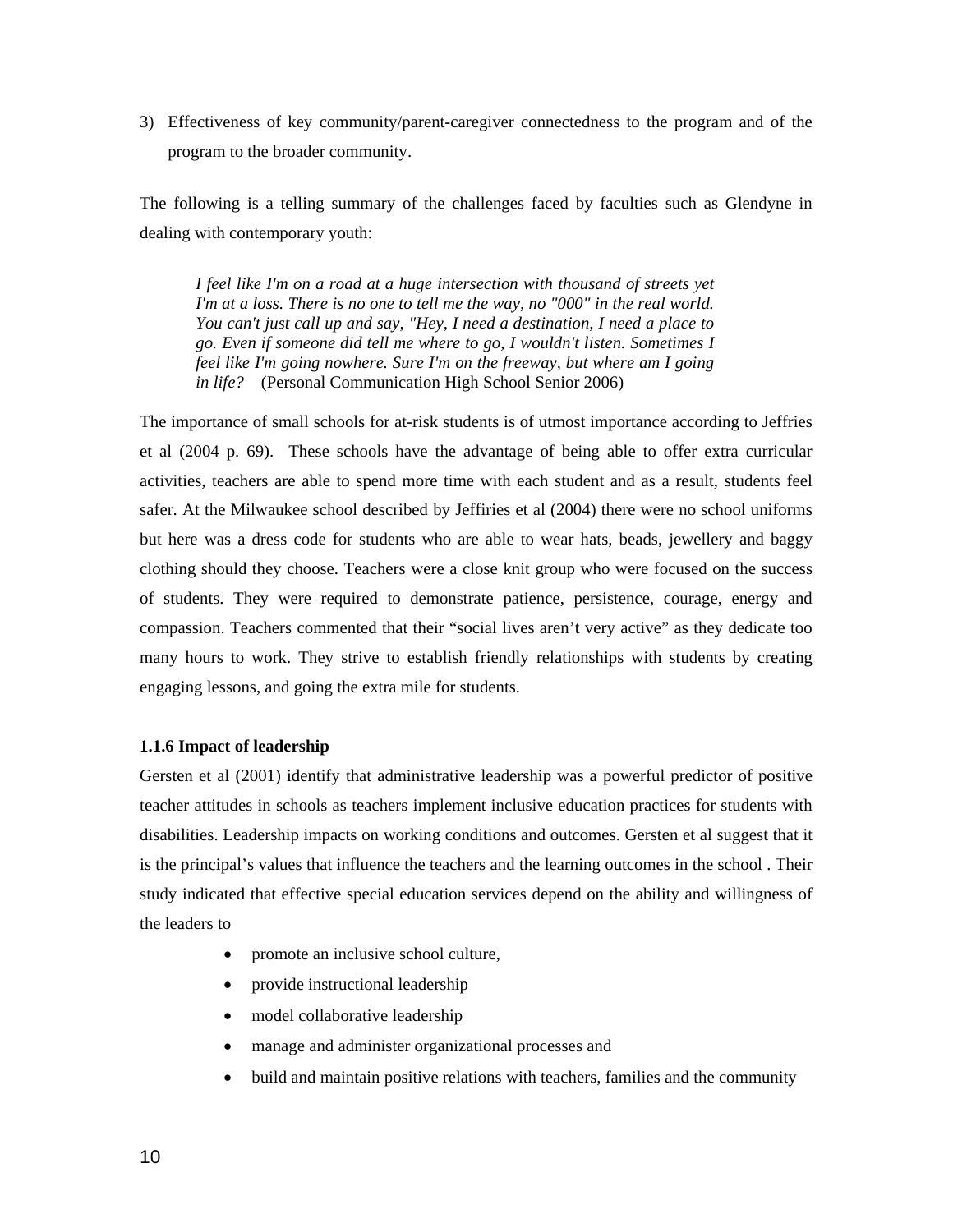Deal & Peterson (1999) agree stating that if student achievement improves over time, it is due to the fact that stakeholders share the leaders vision for student success based on common values, traditions and beliefs.

#### **Summary and Preliminary Research findings from literature review**:

Issues identified for the target group include:

- a high attrition rate from mainstream high schools
- no marketable skill among cohort of school leavers
- poor support for at risk students;
- high workloads and time pressures of teachers in the current models of education.

The literature reviewed identified a high need for alternative education options such as Glendyne with a need for evaluative studies such as this to explore the outcomes of the Glendyne project.

### **2.0 SIGNIFICANCE AND INNOVATION OF THIS STUDY**

As stated earlier, adolescents who fail to complete High School or are excluded form high schools are likely to be unemployed, involved in crime, excluded for many job opportunities or imprisoned. It has been suggested that the model developed by Glendyne could offer an alternative outcome for marginalized students. It has also been suggested that the program could offer potential for reduced stigmatism and increased community acceptance for those who successfully graduate from the centre. It .has also been suggested that such a program might be applicable in other Australian environments with similar characteristics and facing similar challenges. It has also been suggested that such a model could be useful for educators and community evaluators when planning education for specialized groups of students.

#### **Industry Partner Commitment and Collaboration:**

Researchers were approached initially by the Glendyne Training Centre and requested to undertake this study. A contract has been signed by the University and Glendyne to this end. Ethics approval to undertake the study was obtained from the Baptist Church Hervey Bay following a successful University of Southern Queensland ethics application outcome.

#### **3.0 METHOD**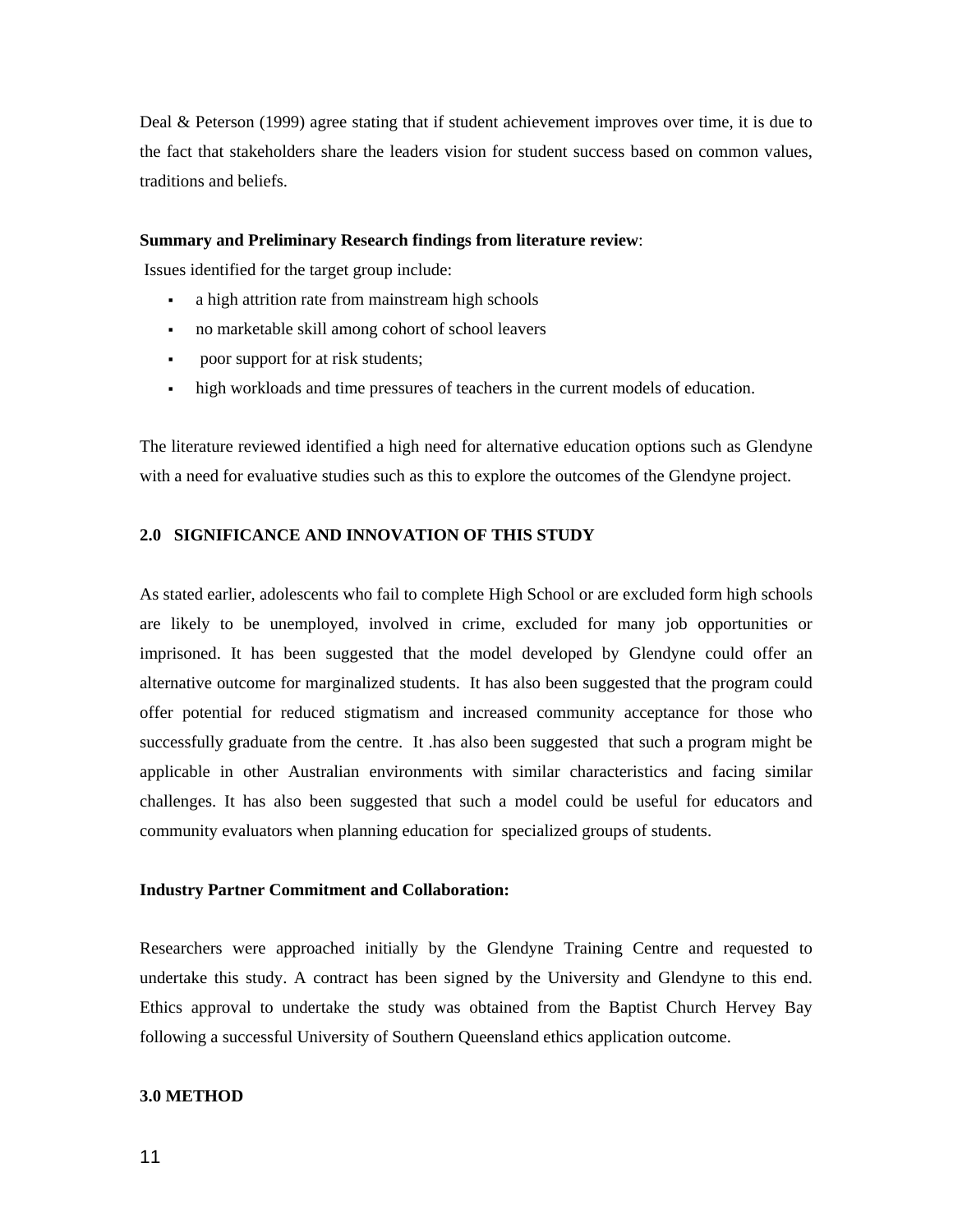#### **3.1.1 Research Question**

The focus of this research project was to determine the success to which the Glendyne facility at Hervey Bay is providing answers to these questions facing "at risk" youth and to identify those strategies which successfully address their needs

This study addressed the question;

# **"***How has the Glendyne model of education and training impacted on the students learning achievements?"*

### **3.1.2 Study region and setting**

The project was conducted in Hervey Bay-a regional area of Queensland.

#### **3.2 Research participants and sample**

A cross-sectional descriptive design using triangulation was employed in this project to provide a baseline upon which future data on at risk adolescent students might be compared. This project worked closely with the school and parents, teachers, students and employers to enable each group of stakeholders to evaluate the education and support mechanism at Glendyne whilst they in turn provide the relevant education and support to their own peers as appropriate ??????. A forced sample was utilized owing to the specialized nature of the target population (Neuman 2005).

#### **3.3 Conceptual Framework**

**3.3.1** The conceptual framework for this cross sectionally designed project is based on social justice theory as discussed by Thomson & Holdsworth (2003), Dade-Dade-Smith (2004), and Couzos and Murray (2005). In doing so it is planned to identify how the Glendyne program has redressed to some degree the issues of human rights equity, access to services and appropriateness of what is provided in the area of education for adolescents who do not fit the 'normal educational system'. The alternative education model which was evaluated has been developed by Glendyne and is significant in that the outcomes if successful may be generasable to other Australian settings with similar student characteristics, facing similar challenges.

**3.3.2** A participatory evaluation approach (Wadsworth 1997) was used for this project to develop a model of implementation and evaluation. Evaluation research was applied research for purpose of informing action, enhancing, making and applying knowledge to solve the problems identified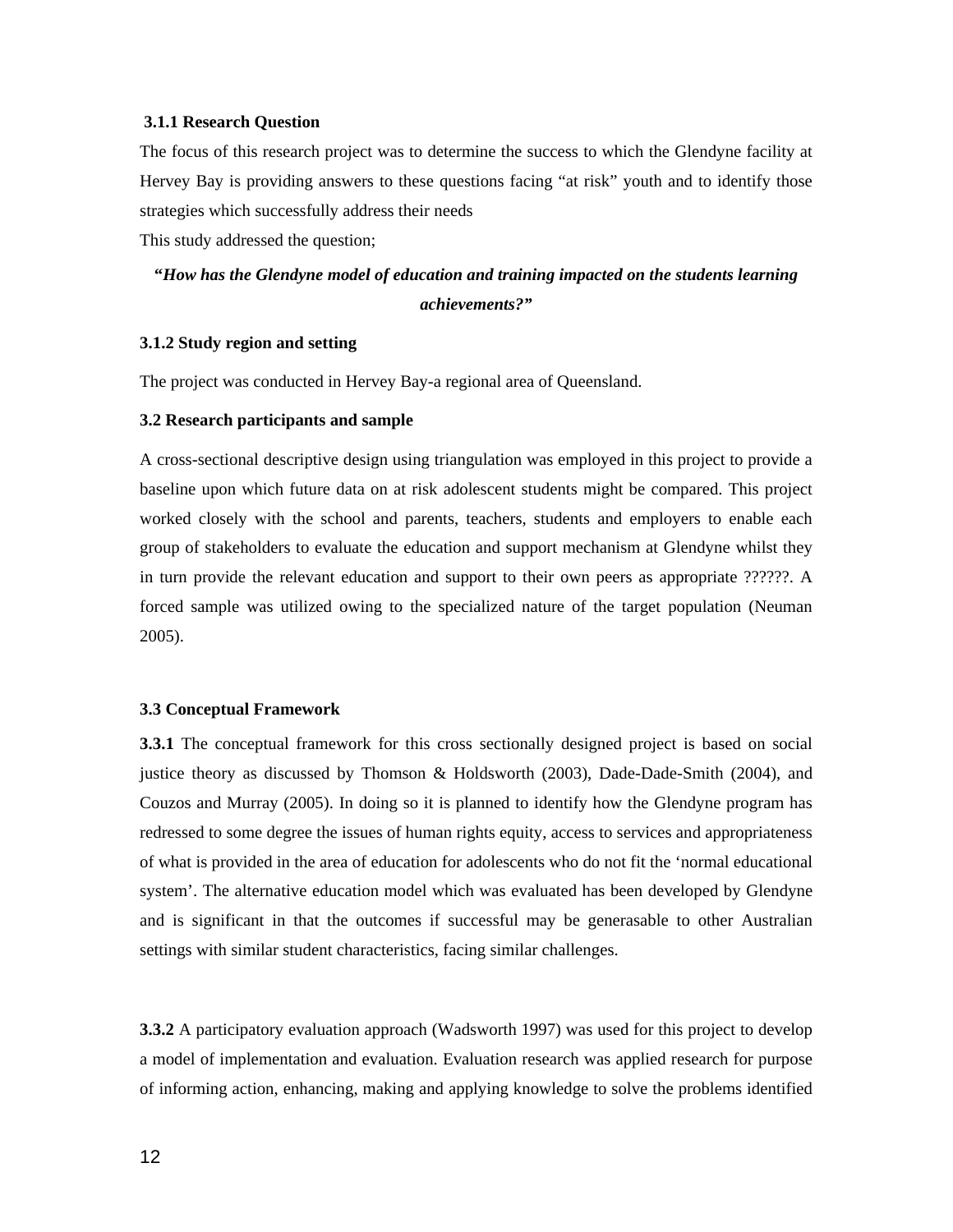in practice. A simple definition of evaluation research is "*the systematic application of research procedures for assessing the conceptualization, design, implementation and utility of services programs or practice"* (adapted from Rossi and Freeman 1993, p5). In this particular study, the specific approach of collaborative evaluation was used. This approach moves beyond process evaluation and included stakeholders in the evaluation process. In other words it is with people?????.

A central notion driving this type of evaluation is negotiation involving all participants affected by the evaluation. The process enabled participants to research alongside the evaluator, integrated program development and implementation from the beginning, and it incorporated evaluation data throughout the life of the project so that actions became more congruent with the evolving goals. The process identified views that may be in conflict and it also worked to create a safe place for those views to be engaged as it integrated new thinking processes into the organization's culture (Koch 2003).

**3.3.3** *Fourth Generation Collaborative Evaluation (FGE)* was used because it employed both process evaluation and engaged stakeholders in the process. Evaluation was formative so that actions remained congruent with the study goals. Evaluation research also gathers information about how well a program, practice…or policy is working (Polit & Hungler, 1993) and recognizes the participant's expertise (Wadsworth *in* Talbot & Verrinder, 2005).

This project had two major phases which are shown in Figure 1:



Steps included:

- 1. Determining what resources and training opportunities are currently available and being utilised (rationale-to enhance existing content where appropriate); (compatibility??? )
- 2. Determining what level of access students have to teacher and educational resources (rationale-to help determine the most effective methods of delivery to target population);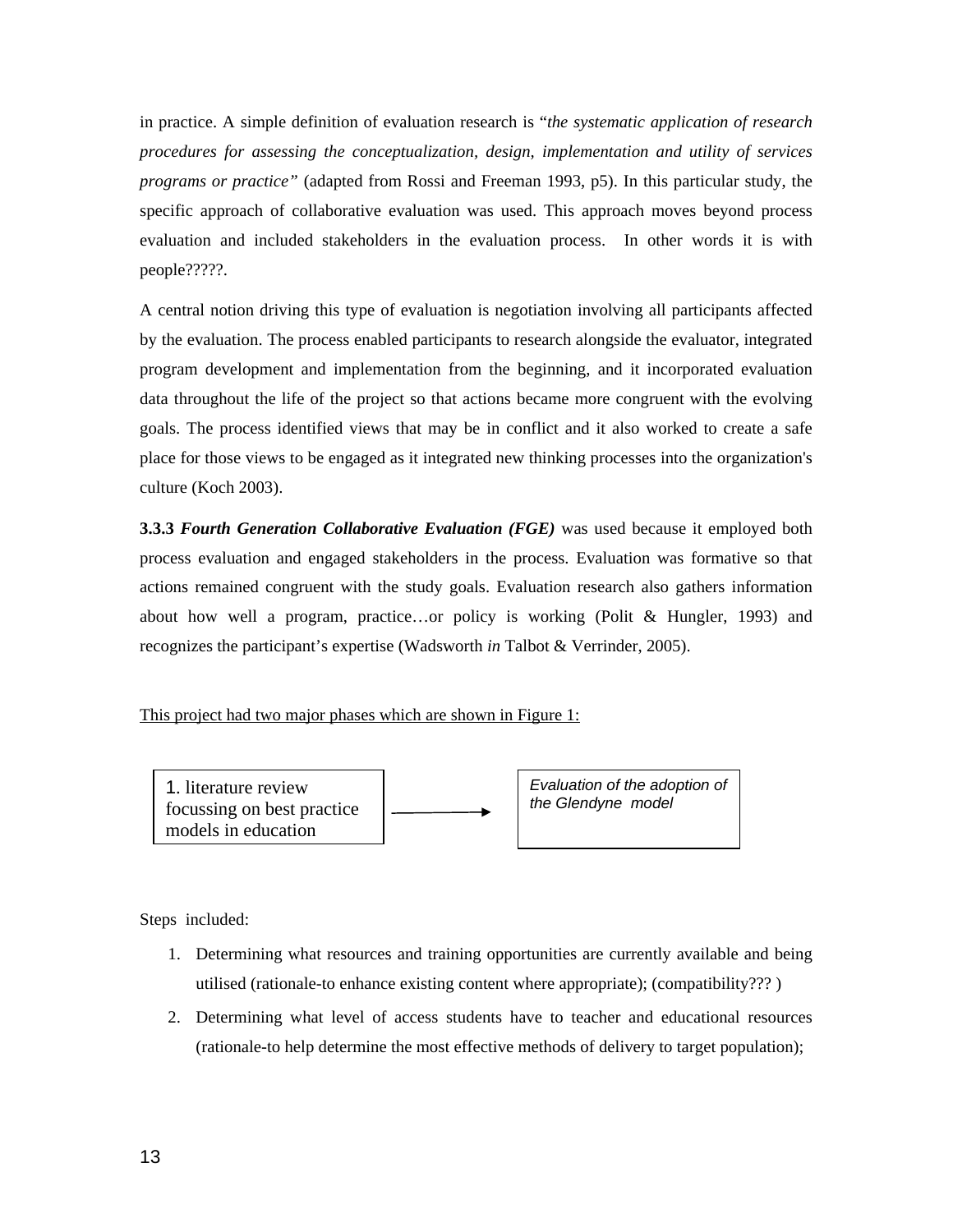- 3. Ascertain the benefit of appropriate resources and training opportunities for these students, as well as barriers to effective delivery of training/information (in terms of trialability, compatibility, observability, complexity);
- 4. Determine perceptions of community students and their families in relation to the school outcomes.

The survey tool was developed specifically for this study and was validated via peer review by a reference group of experts before implementation. Demographic information about institutions, contact persons and their details for the purpose of further clarification if needed, date of contact will collected and stored as outlined above.

#### **3.3.4 DATA COLLECTION**

Data was collected in a two stage process as follows:

**Stage 1:** A copy of the survey form (see appendix i) was provided to the school Principal, teachers, parents and students.

**Stage 2:** Focus group interviews were conducted to clarify any issues which arose from the survey. Only one member of the team conducted the interviews to maintain reliability of data collected. Descriptive statistics were utilised for data analysis of the quantitative data with content analysis being used fro the qualitative data. Focus group interviews were utilized in order to glean an understanding of educational and social issues involved with this project. For example did it change the way the educational process was managed and why/ or why not. Was it cost effective?

Issues to be explored included literacy and numeracy skills of students, needs for behavioural supervision, mentoring as well as best ways to include macro management at the school community level for performance and feedback strategies to be developed. Questions were structured to obtain useful data to deliver the above objectives. Targets were students (present and past) parents/caregivers, staff and management of Glendyne.

The questioning framework was designed to address the four key success indicators as described in the literature review.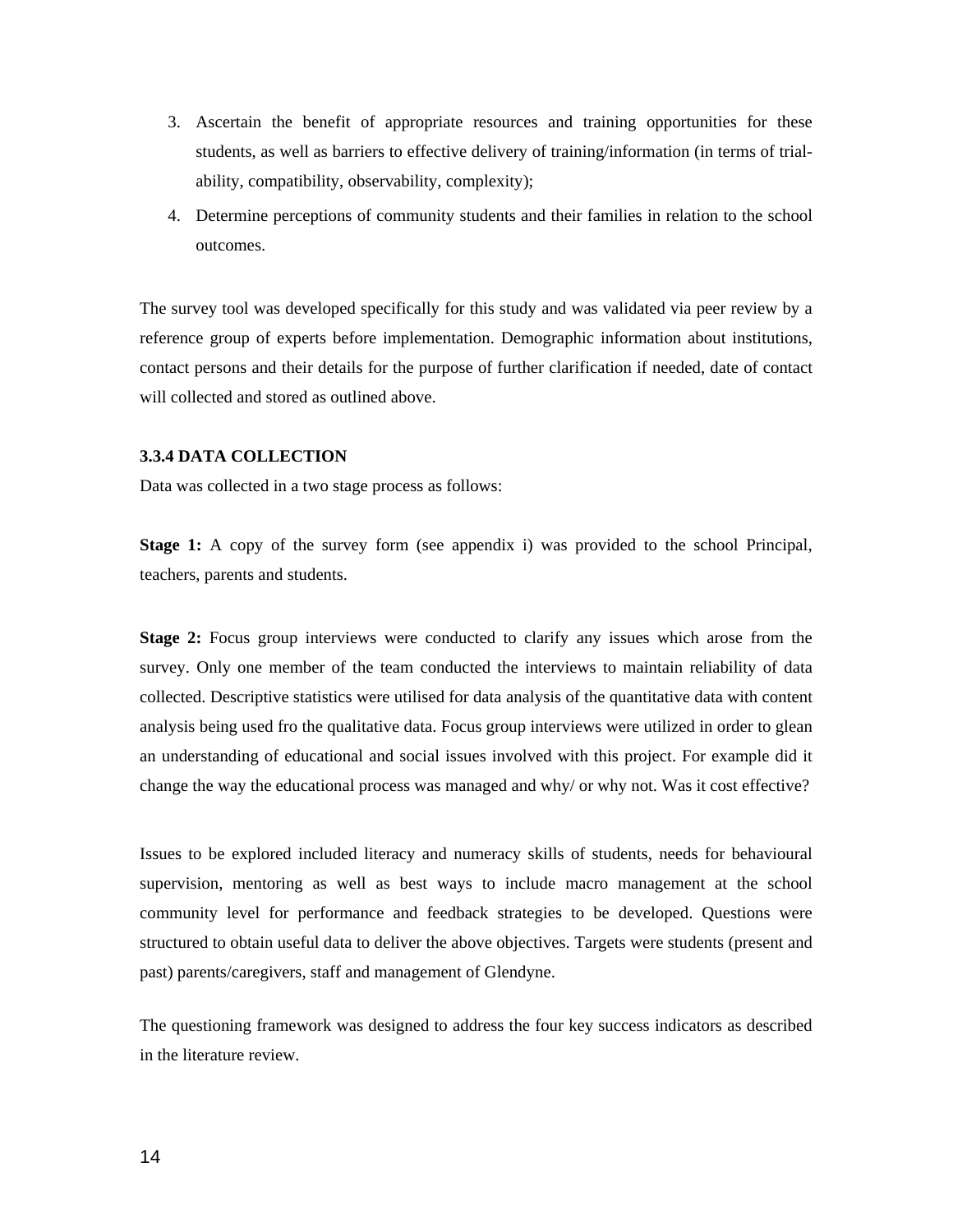Questions were structured to identify the extent to which at least the following are being achieved:

- a) The extent to which programs reflect the individual differences of students and support their active participation in learning;
- b) The success of engaging students in programs which have "real life" connectedness to both the general world and the world of students' own experience and needs;
- c) The intellectual quality, challenge and relevance of learning programs;
- d) The features of campus programs which promote a supportive social environment.
- e) To what extent expectations are set which make explicit what is required for success.
- f) The fostering of high levels of student ownership ands motivation*.*

The project objectives also required the identification of how successful the school/community co-contribution has been both as a product and as a process of Glendyne's existence. The enhancement of social and character development is identified as a key component of Glendyne's role and evaluating its impact in these areas is a project objective.

Questions were structured to identify the following:

- a) Extent of involvement of learners in the setting of their agenda and in the development and management of learning and behavioural expectations/issues
- b) Strategies which enhance community partnerships in academic, social and moral development.
- c) Structures and strategies that reinforce positive behaviours

Following collection of the data at interview, thematic coding and open analysis was employed as proposed by Corben & Strauss (1988) to identify themes within the responses.

# **3.3.4.1 Evaluation concepts included:**

#### **Process:**

the ease of accessing this model of education for potential students

admission criteria and time taken to be accepted into the system for students

# **Impact:**

the success rates of students

the number of actual students accepted each year to the program

the number of inappropriate or unnecessary student admissions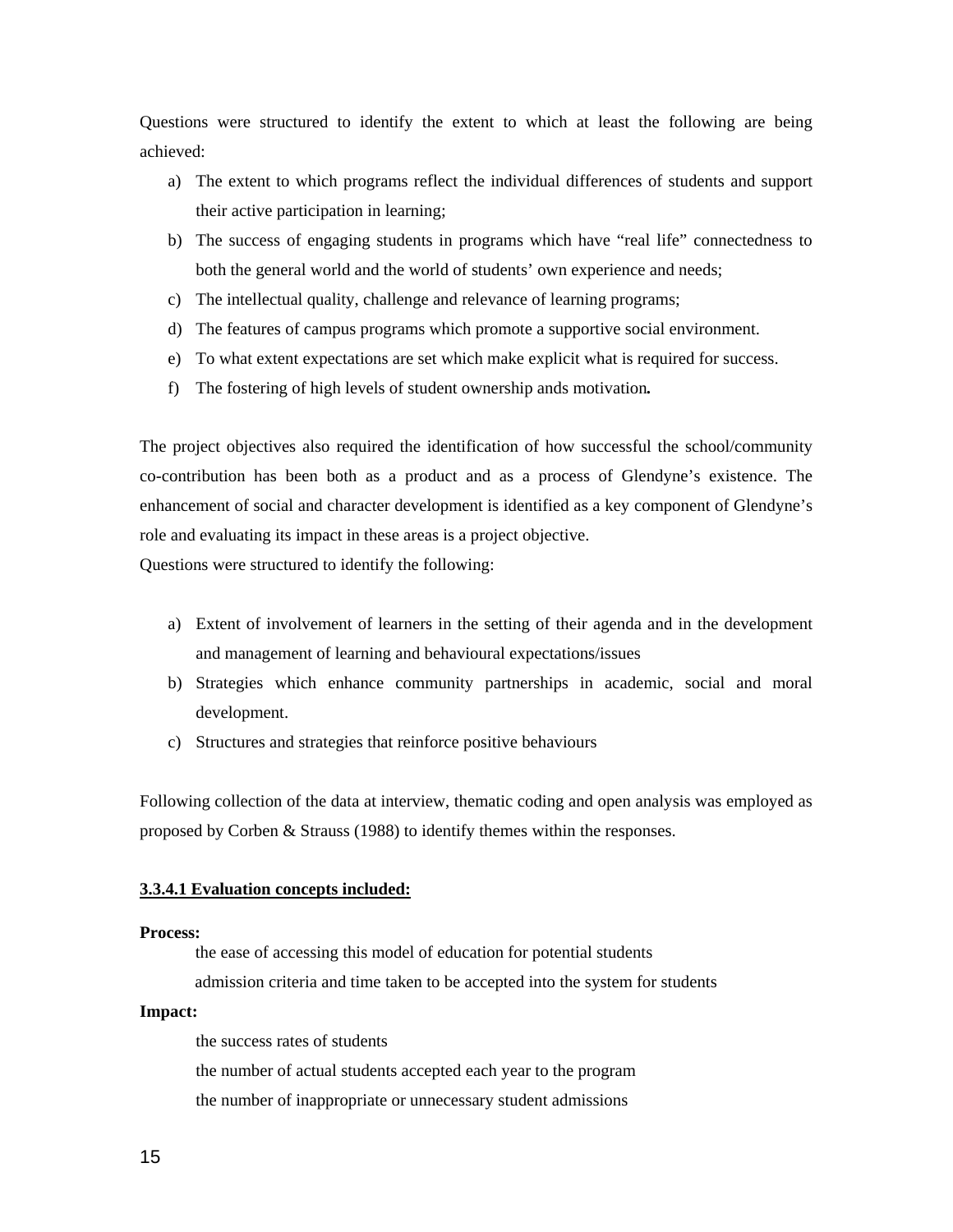### **Outcomes:**

User Satisfaction

Staff, client and student satisfaction

# **Economic impact:**

A schedule for focus group interviews was implemented with teachers and staff of the centre to provide an understanding of educational issues involved with this project. For example did it change the way they managed the educational process and why/ or why not. Was it cost effective?

**3.3.5** The Maslach Burnout Inventory (MBI ) (1996) was administered to staff of Glendyne following the focus group interview as part of the evaluative process to determine how this approach to education impacts on staff satisfaction and burnout. This survey comprises a 22 item self-report described in the literature as "the most widely used operationalization of burnout" (Lee & Ashforth, 1996, p. 124). The MBI consists of three subscales: emotional exhaustion (EE: sample item, "I feel emotionally drained from my work"), depersonalisation (DP: "I feel I treat some students as if they were impersonal objects"), and personal accomplishment (PA: "I feel I am positively influencing other people's lives through my work"). Participants responded on a seven-point frequency rating scale, ranging from "never" (0) to "every day" (6). High scores on the EE and DP subscales and low scores on the PA subscale are characteristic of burnout. Reliability coefficients published in the technical manual are .90 for EE, .79 for DP, and .71 for PA (Maslach et al., 1996).

# **3.4 ETHICS:**

Ethics approval for the study was obtained from the University of Southern Queensland and the Baptist Church Diocese in Hervey Bay. Following ethical approval, a plain language statement, and information and consent forms were sent to prospective participants and parents of students The School Principal was approached in the first instance and asked to distribute consent forms (see appendix i) and plain language statements to parents and students. Those who returned the consent forms were contacted to organize a suitable time and venue for the focus group interviews. Three separate focus groups were conducted;

a) with students

b) with teaching staff of the school and

c) with parents.

Human rights were protected by following NHMRC guidelines for protecting self determination rights of participants, the voluntary nature of participation, right to withdraw at any time without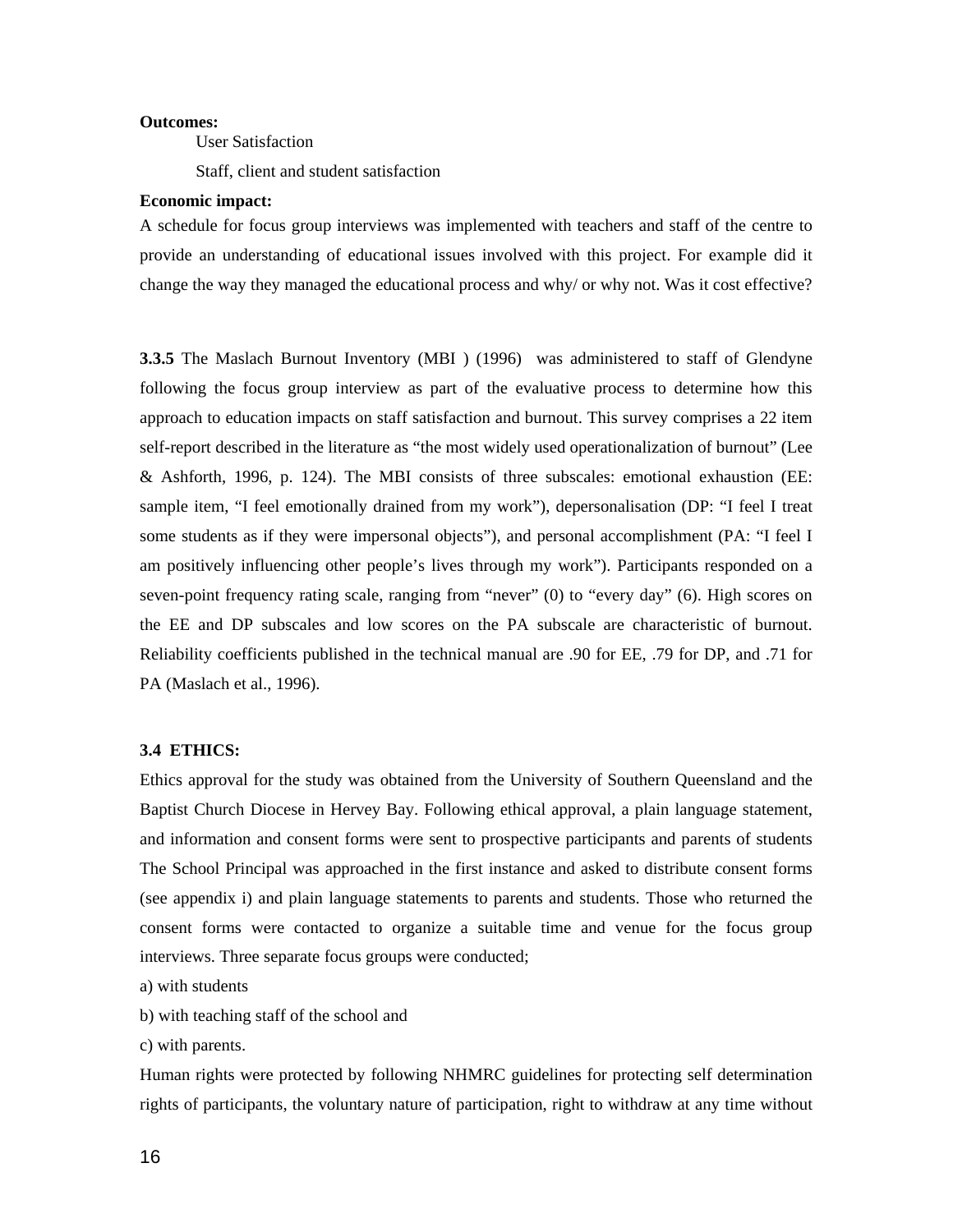any penalty as well as their rights of privacy and anonymity. The project team was prepared to deal with any unforeseen risks or inconveniences which may arise. Culturally Appropriate questions and styles were used by the researcher for those participants who were Indigenous.

# **4.0 FINDINGS:**

# **This section presents an overview of the data collected in focus group interviews. Full findings may be viewed in Appendix (v).**

#### **Student profile;**

School records indicate that between January to September 2006, student characteristics included the following; 5 past and present Juvenile detainees, 8 students on probation, 9 names lodged with Juvenile Justice, 8 students involved in conferencing, 17 involved with drug diversion counseling,8 involved in anger management program, 39 undertaking counseling, 60 involved in violence aggression training, 8 involved in community service and 67 with some level of criminal involvement. 9 students were identified as being under (DOCS) supervision, 11 identified as NOT being involved in crime. 8 students were identified as having a medical condition, 23 identified as being Indigenous, 21 identified as having been sexually abused, 38 had been involved in self mutilation, 13 were identified as having Obsessive Compulsive Disorder (OCD), 13 (ADHD), only 5 students were not taking a sedative type drug, 49 had been diagnosed with depression, 23 were identified as being suicidal, only 3 did not have al alcohol issue, while 5 did not identify as having drug issues. I student has a hearing problem, 1 has a visual problem and 2 have a speech difficulty.

**Student numeracy levels** on entry were identified by the centre staff as being; What do the levels mean????

**Preliminary**: 1 student in group 2.

**Level 1:** 3 students in group 3, 1 student in group 45, 1 student in GFSW2.

**Level 2:** 6 students in group 1, 8 students in group 2, 5 students group 3, 7 students group4, 6 students in group 5, 8 students in group 6, 2 students in GFSW 1, 5 students in GFSW2.

Level<sup>3</sup>: 1 student in group 3, 1 student in group5, and 1 students in GFSW2. Ther are 3 level 3 students in group4, 4 students in group5 1 student in group6 5 students in GFSW1 and 3 students in GFSW2.

Application of the South Australian Standardized spelling test for students in the range of 5-16 years are indicated **the following;** 

**Table 4.1 Spelling Assessment Results** 

Born between | Percentage | Reading age in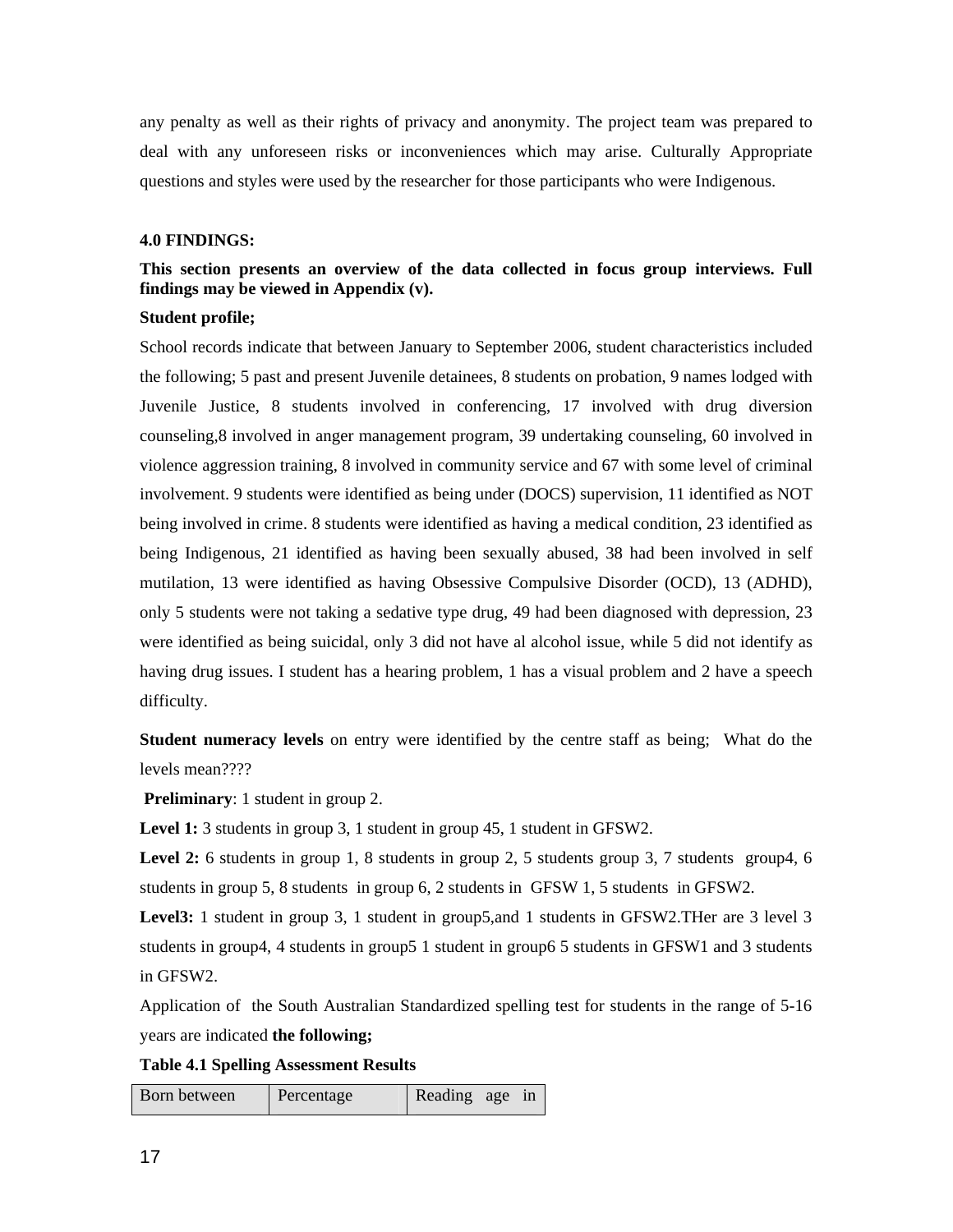|                |    | years       |
|----------------|----|-------------|
| 1990-1991(i.e. | 73 | <10.9       |
| $16-17$        |    |             |
|                | 15 | $11 - 12.4$ |
|                | 12 | >15.5       |

**Student Literacy level** 

**Table 4.2 Outcomes based progressive assessment using the TAFE Pre-Training and assessment Test.** 

## **Need this explained to me???**

| Percentage | <b>NRS</b> level |
|------------|------------------|
| 26         |                  |
| 63         | $\overline{2}$   |
| 11         | 3                |

Fifteen (15) students were interviewed in two focus groups seven students participated in the first group and eight participated in the second group. Qualitative data derived from open-ended questions were transcribed directly into a Word-Processing document for analysis. Responses were then examined and categorized into themes and associated sub-themes. To increase the reliability of emergent themes, two people (the Project Officer and a senior member of the project team) conducted separate analyses and compared findings. Themes and sub-themes were determined by mutual agreement between both analysts. The results of the data analysis are contained in the following section. In order to provide clarification some words have been added into some responses by author in parenthesis as;( ). Respondents actual comments are reported in "*italics"* for ease of identification*.*

# **4.1. Interview with Program Director (School Principal): provided the following statistics on student outcomes:**

|      | Casual       | <b>Full</b> | TAFE | <b>Return to</b> | <b>Job</b><br><b>Seeking</b> | Moved or        | <b>Detention</b> | <b>Social</b><br>security |
|------|--------------|-------------|------|------------------|------------------------------|-----------------|------------------|---------------------------|
|      | Part<br>time | <b>Time</b> |      | <b>Glendyne</b>  |                              | Lost<br>contact |                  |                           |
| 2003 | 16           | n           |      | n                |                              |                 |                  |                           |
| 2004 |              | 13          | 4    |                  | $\overline{\phantom{0}}$     |                 |                  |                           |

# **Table 4.3. Student outcomes**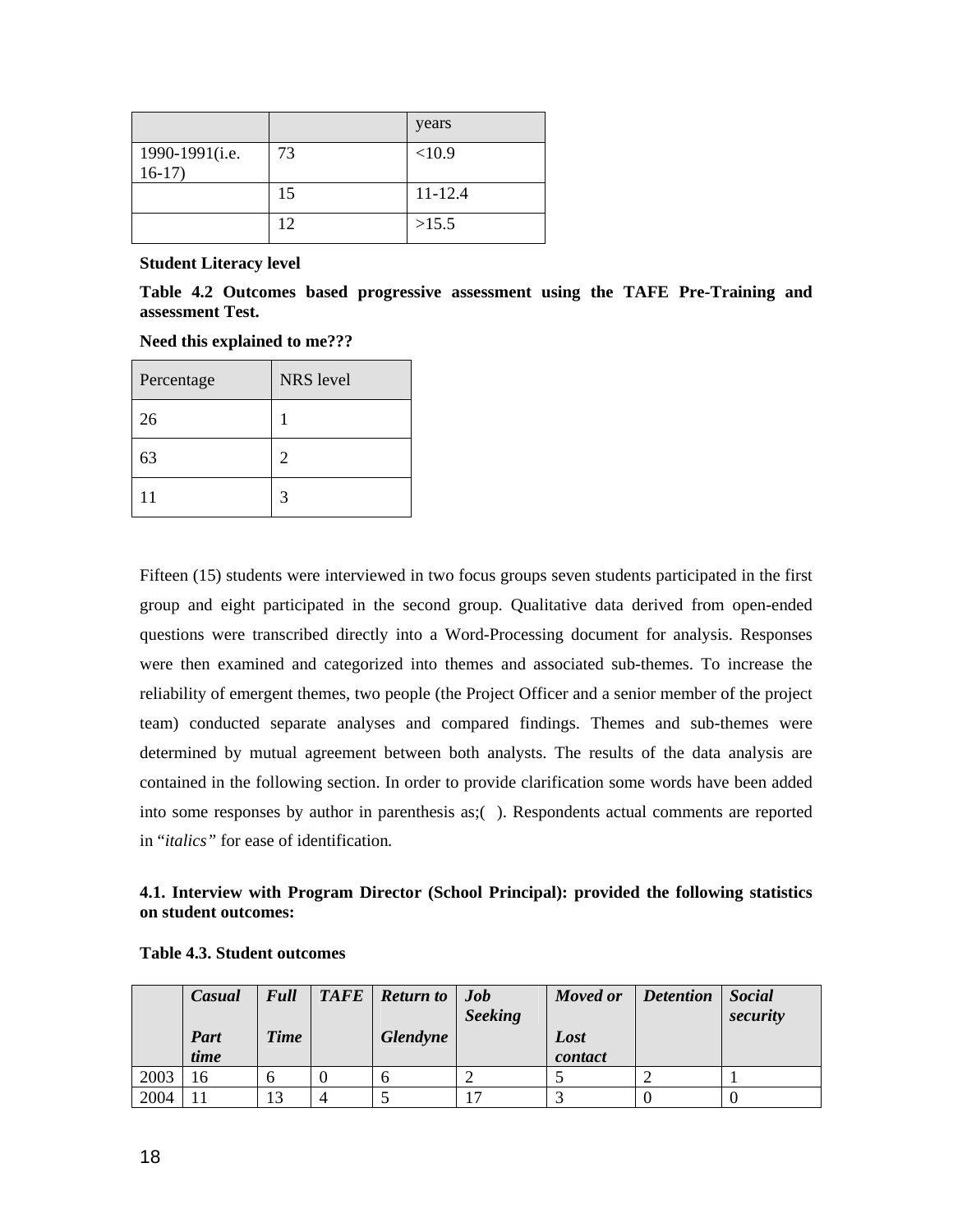| 2005 |   | $\ddot{\phantom{1}}$<br>. . |  |        |  |
|------|---|-----------------------------|--|--------|--|
|      | ∼ |                             |  | $\sim$ |  |

# **4.2. STUDENT REPSONSES**

Major themes identified in each of the student focus groups (total n-15) were; educational entry levels of students, teaching behaviours of teachers, truancy, work readiness, own communication abilities, life skills development, student input into programs, extra curricular activities. These are each identified below.

# **4.2.1. Student academic competence (sub themes: literacy/numeracy)**

# **How would you rate your level of English/ Maths when you first came to Glendyne? (n-14)**

Inability to read and function at a basic level of competence in both English and Maths was reported by all respondents (identified as being caused by issues such as suspension from school, stress, not getting anything out of it). All indicated they disliked these subjects as evidenced by comments such as;

# *"failed", "could never do it with the stress and stuff*";

 *"I never went at all I was always suspended so so I was a bit like that to math I didn't get nothing"* 

One (female) student who indicated competence in these areas reported achieving to about "high achievement" in year 8 but that this had dropped to barely a "sound" by the time she enrolled at Glendyne in year 9.

# **4.2.2 How would you rate it (your Maths and English ability) now?**

Every student indicated at least some improvement with most rating the improvement as *"substantial"* and three as *"heaps better".* Every student indicated achieving at least "pass" level currently and saw further improvement as possible and desired; *"Now getting "B's".* All indicated great improvement in attitude towards these subjects as a key to their improvement in outcomes and motivation to attend classes each day.

## **4.2.3 If changed, what helped you to improve in these areas?**

Students indicated that the prime causes of their improvement in academic achievement were:

*Smaller classes allowing teachers to respond to questions immediately*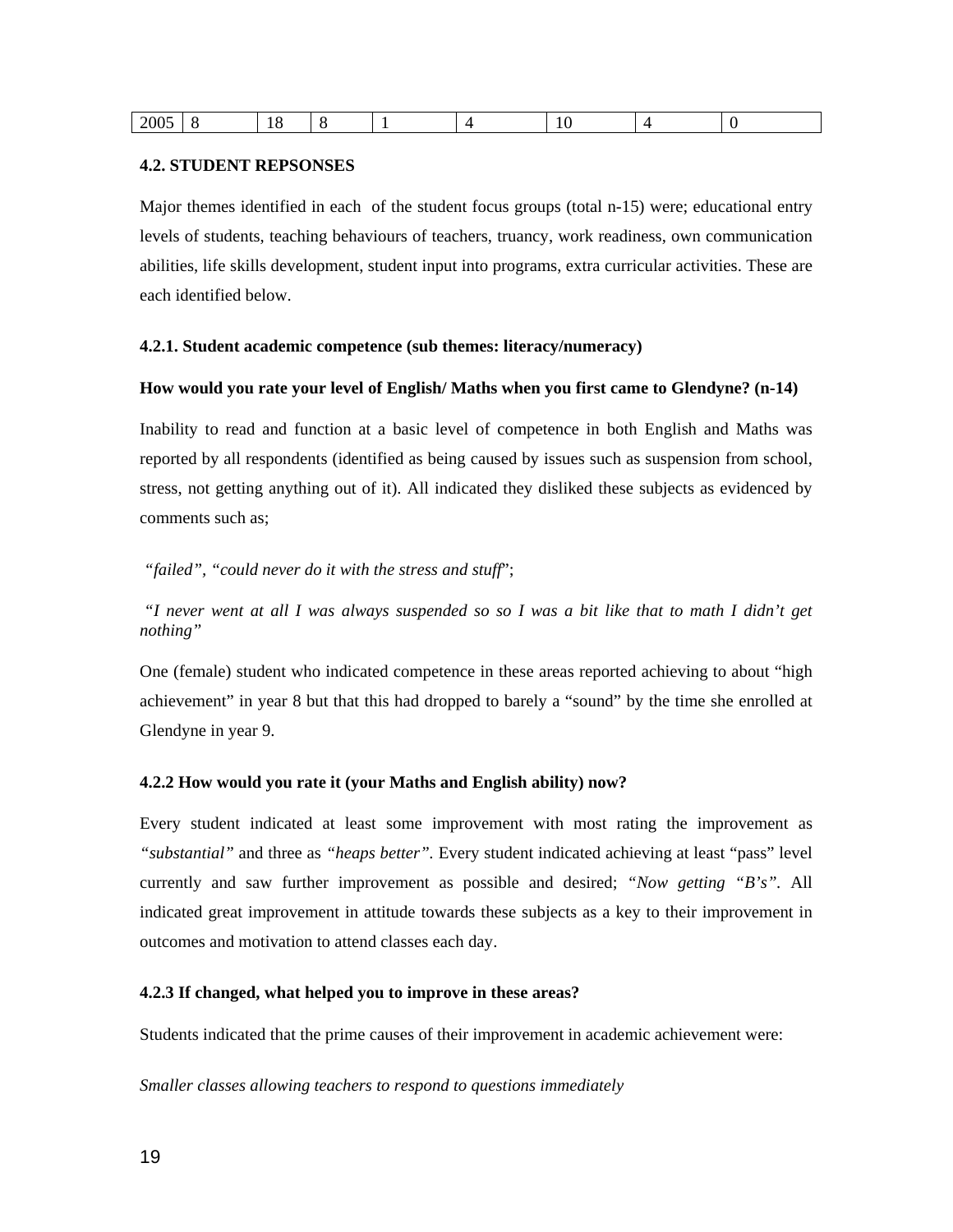*Teachers did not yell and were understanding – they took time to explain* 

*Safe environment in class – no need to worry* 

These were identified as contributing to a safe learning environment for students

#### **4.2.4 Structure of the educational system**

Participants identified that the unique structure of Glendyne and close attention by teachers to their performance and emotional well being e.g.;

"*you have the teacher coming 'round to see you every five minutes"*

and;

*"they make it more fun and they actually give you respect unlike normal high school teachers- they just put it up on the board, these teachers explain it and say do you understand and if you say no she comes over and says what don't you understand and then she'll write …. an example and then you know what you're doing then you can do the rest"* 

*"Doing practical things such as measuring"* 

*"Doing it at your own pace"* 

#### **4.2.4.1 Relevance of education programs (sub theme complexity /usefulness/ adequacy)**

# **4.2.4.1.1 Do you rate any of your topics/subjects as too easy? Why?**

 *"At the start of the year you do a test to see what level you are" "Maths is not too easy – mostly hard" "Standards are rarely too high – but are sometimes too easy" "You are given confidence that you can do it"* 

## **4.2.4.1.2 Do you consider standards sometimes too high for your ability? Any examples?**

 Fourteen respondents answered this question the same as for 41.2.1 above One student out of the 15 responded; "*no"* 

# **4.2.4.1.3 Are you generally aware of what standards you are required to meet to achieve particular levels of achievement?**

*"Yes – teachers explain these things to you"*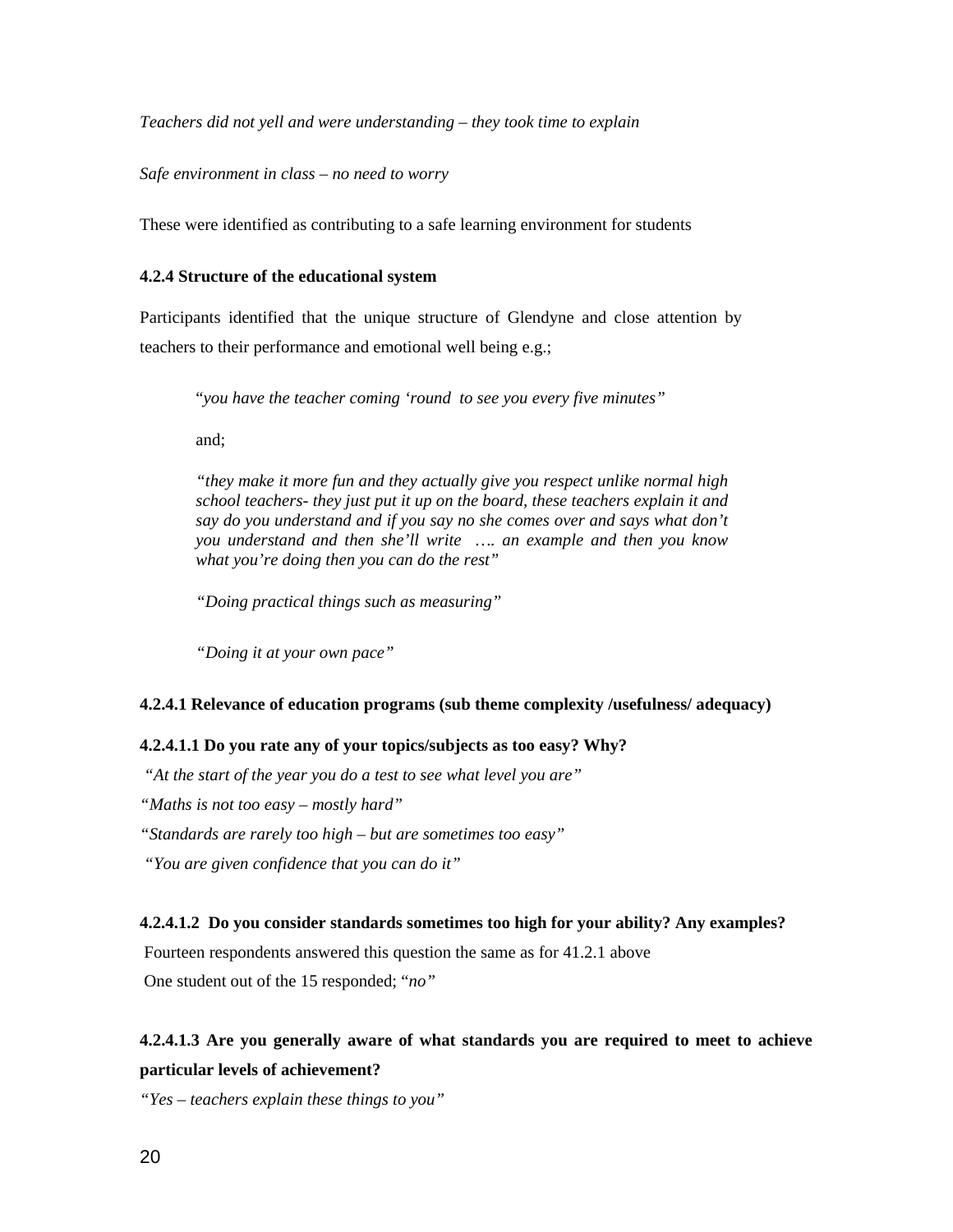*"You can ask questions to clarify – teachers will tell you" "You could go to university if you wanted to"* 

# **4.2.4.1.4 Do you feel that your current level of competency in literacy/numeracy is sufficient to achieve what you want?**

Most (n- 14) of the students stated that they believed their educational standard was now sufficient to allow them to gain employment of their preference. The remaining students  $(n-1)$ were less certain, using terms such as "*maybe"* and "I but none were saying "I" – *it could be done but they did not enjoy it*. All these students said they felt competent to achieve necessary improvement.

*"They get you to a high enough standard that you can go straight out and get yourself an apprenticeship"* 

*"Not rocket science – you can understand what they are getting at in the practical subjects like metal work".* 

# **4.2.5 Student competence in communication**

## **4.2.5.1 Do you think you are good at communicating with people? Why?**

No student rated themselves as incompetent in this area. Two (2) students stated that their ability to communicate with adults was in fact better than with peers. No student could articulate why this may be the case.

 *"Better than I was before – still not perfect"* 

*"Experience of working in work experience type roles, able to communicate effectively with fellow workers"* 

*"If I need to be heard I can be heard"* 

# **4.2.5.2 What activities/programs at Glendyne have helped you become better at communicating?**

Examples of strategies assisting in developing communication skills were identified by students as being: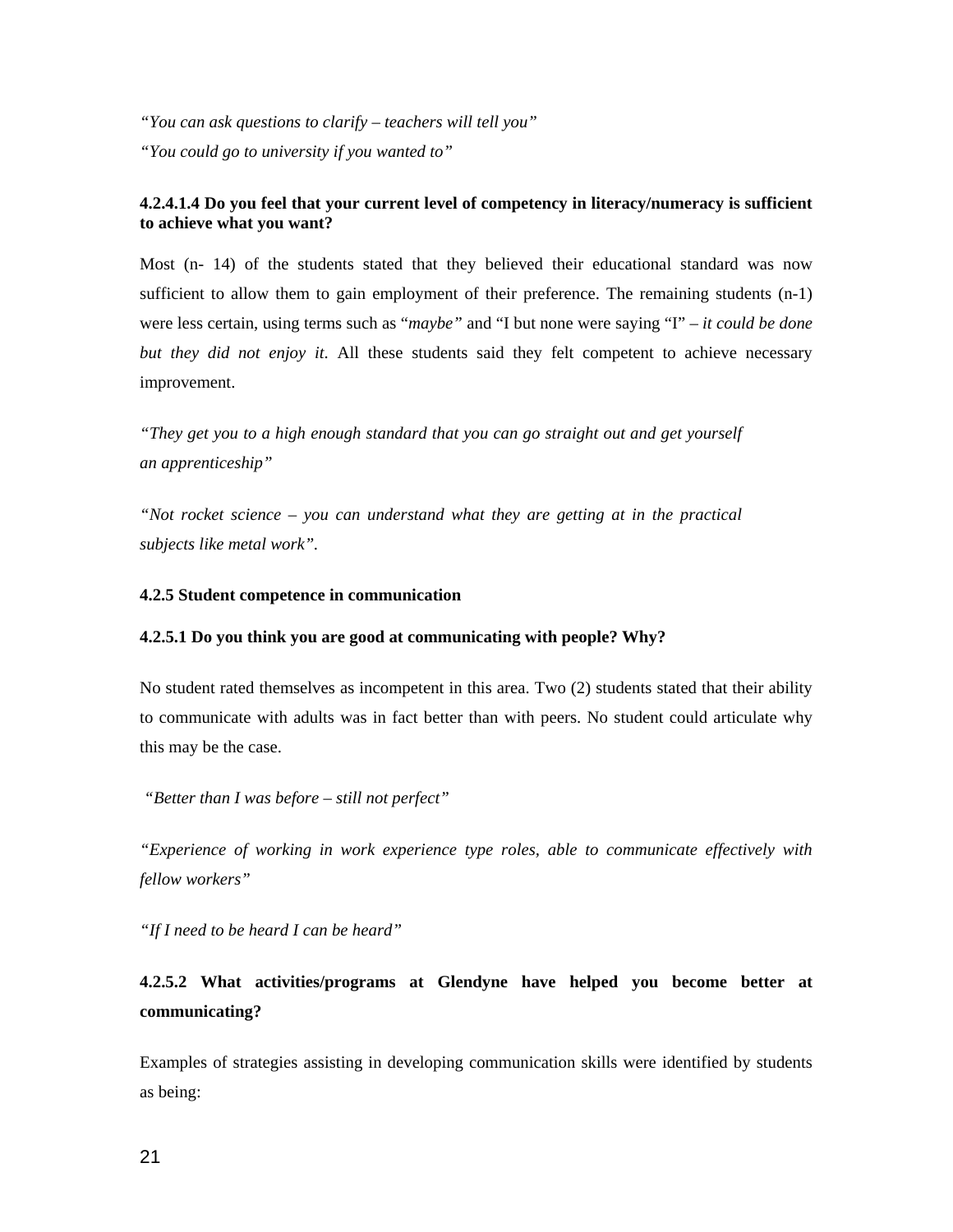- *The business, retail and catering courses contain strong elements of communication skills, both oral and written and these are integrated into the subject e.g. writing recipes in catering, taking written and verbal orders, recording stock.*
- *Teachers spent time with the students helping them identify and articulate their goals. This is done on a regular basis right from the moment of enrolment*
- *The family atmosphere is important. Coordinator and the other teachers are often referred to as "dad" and students are dealt with as if they were family*
- *Non-judgemental approach (by staff) and giving respect to individuals throughout the school*
- *The youth worker (Tom\*[1](#page-26-0) ) was identified as a particularly effective communicator who was seen as a model for how to communicate well with people. He listens. Rather talk with him than anyone else in the world. All staff could easily be spoken to. The whole atmosphere allows and models good communication.*
- *Youth In-search*<sup>[2](#page-26-1)</sup> you can talk to people helps you talk. They give you respect *– they deal with your family problems, then they achieve from there. They work out what doors you can open. You get to work on your goals*

## **4.2.6 How well the Glendyne program addresses student personal needs/interests**

# **4.2.6.1 How well do you think the things you learn here match your own needs and interests?**

*Give you time to catch up with the work May be more so for the boys than for the girls Perhaps something like hairdressing would be good for the girls*  Art, motor-bikes, computers, movies, skirmish, horse-riding were all mentioned positively by students at this point *Much more involved here as there is more time and your opinions matter Friday options program really good – 2 hours of sport and activity after lunch Holiday mentoring program is also very good The staff members are more like friends than teachers and they support you in all the outside activities as well as in the school time.*  l

<span id="page-26-0"></span><sup>&</sup>lt;sup>1</sup> Tom\* is a pseudonym

<span id="page-26-1"></span> $2$  Youth –in-search is an organization that  $\dots$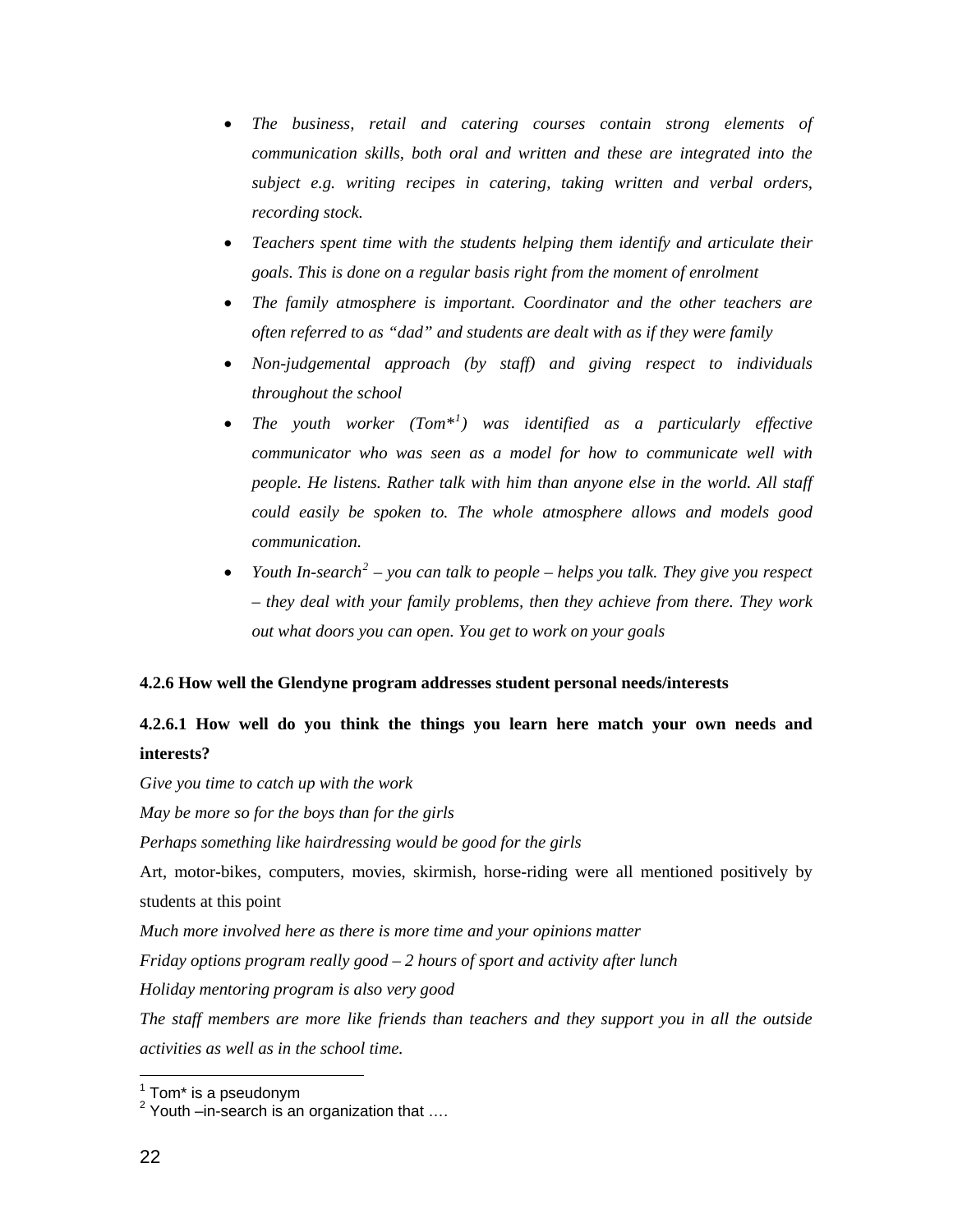## *Church.*

 *If you were out at the weekend and got stuck, you can contact a staff member and they will come and help* 

# **4.2.6.2 Can you tell me how these programs have worked and why you found them helpful/not helpful.**

This question was generally answered in the following dialogue;

"*We are still here"* 

# **4.2.6.3 Student inclusion in decision making about own learning/ educational standards**

**4.2.6.4 Can you give examples of where you have a say in what you learn and how you set the expectations**?

*"To a degree"* 

*"You get to have a say in what you think you are able to achieve"* 

*"Lots of discussion in class about what we will learn"* 

*"Much of the stuff you learn is set in the (subject) booklet that we work from* 

*A lot of say in what standard you want – if you want to pass or get higher mark, the teacher helps. If you ask the teacher will help".* 

# **42.6.4 Student inclusion in decision making about behaviour standards**

# **4.2.6.5 Do you think you have any input into the setting of expected standards of behaviour? Can you give me some examples?**

*"There is a student rep group – 1 elected from each class – these have to be redone since the class rearrangement. This group has a big say in setting the standards".* 

Students provided the following as an example of sorting out an issue about one of the boys (who was in trouble for vandalism);

*"-we had to say if he came back or not/ if he came for half days, or bring him back after a couple of weeks".*

*"They (students) have a part to play in making the rules as well as dealing with students who break the rules".* 

 *"If student is found bullying, they go on contract and if that doesn't work, they have days off. "They put it to the teachers first, and then it comes to the students to finalize".*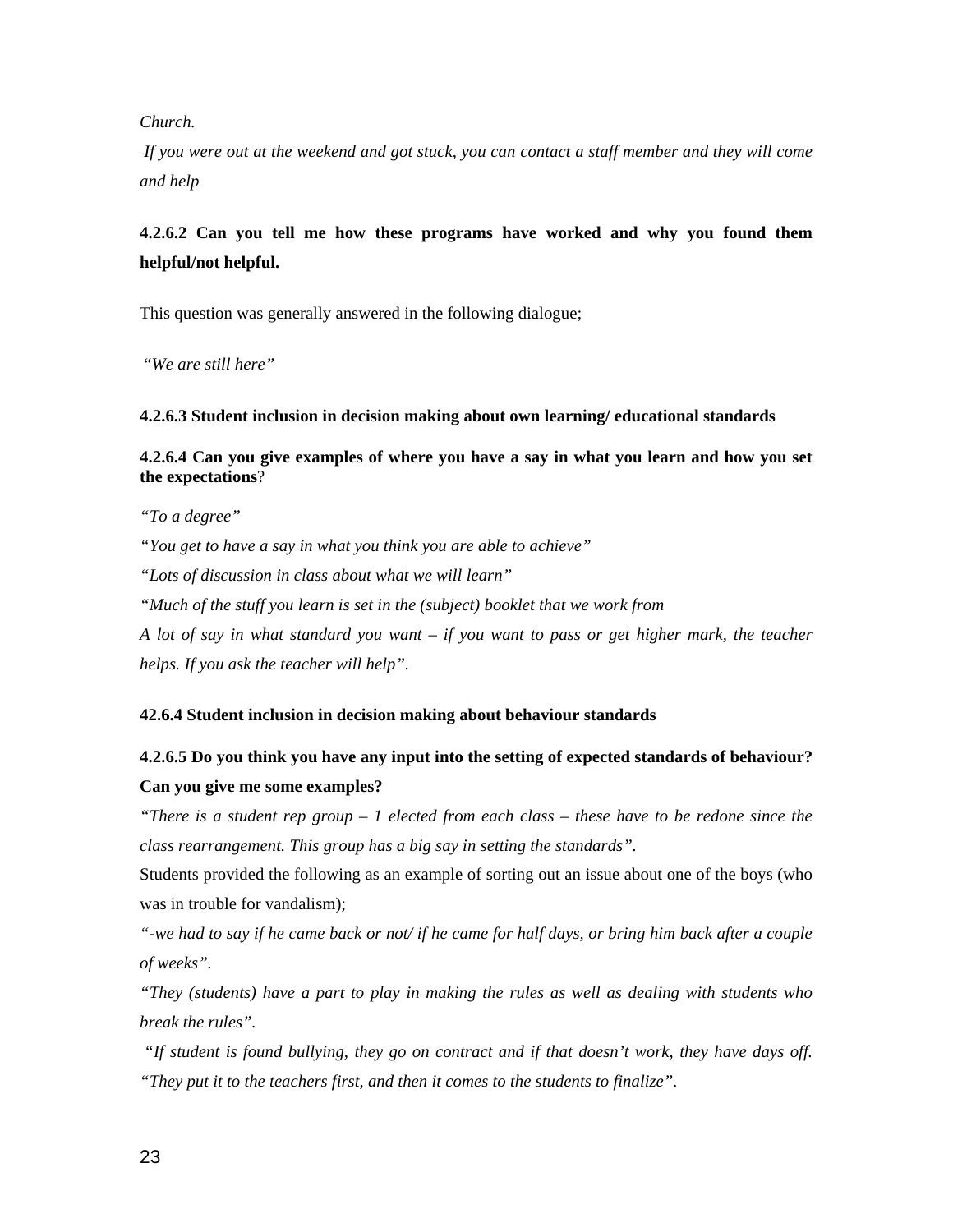" *Student reps can make suggestions* e.g t*hey suggested contracts*".

# **4.2.6.6 Do you think the teachers at Glendyne encourage good behaviour? How do they do this?**

(They) *"Use positive words"* 

*"Encourage you talk about it".* 

*"Tell them your problems. You can talk to anyone".* 

*"They don't treat you like "crap"* 

"*no use fighting – might as well sort it out – they get you into a room to sort it out".* 

# **4.2.6.7 Are you aware of (or have experienced yourself) any form of bullying on this campus? What methods does the school use to prevent/minimize this behaviour?**

*"Because (the) school is smaller, you notice it more when it happens"* 

*"There are no bullies, we just have fights"* 

*"If there is bullying, they are gone out of here"* 

*"They get chances – lots of them – but in the end they will not be back – it is really hard to get kicked out of here"* 

*"If you are suspended, they still send work home for you to do. The school would rather continue to help you rather than get rid of you completely".*

# **4.2.6.8 Do you "do drugs"? If so, how does this school respond to that?**

*"Who hasn't? Everyone has had a go" "If you get caught with drugs, you get suspended for one week" "There is a drug program – pictures around to show us the effects of drugs" "If you're busted you get charged for it."* 

# **4.2.7 Levels of intrinsic motivation of students**

# **4.2.7.1 Do you feel more motivated at this place than in your previous schooling experience.**

**Why?** 

*"Yes"*

All 15 students validated this answer with the following responses;

*"Other schools you can't express you own feelings – here you can do that".* 

*"We can talk in class and not get yelled a -.But no doubt about standards".*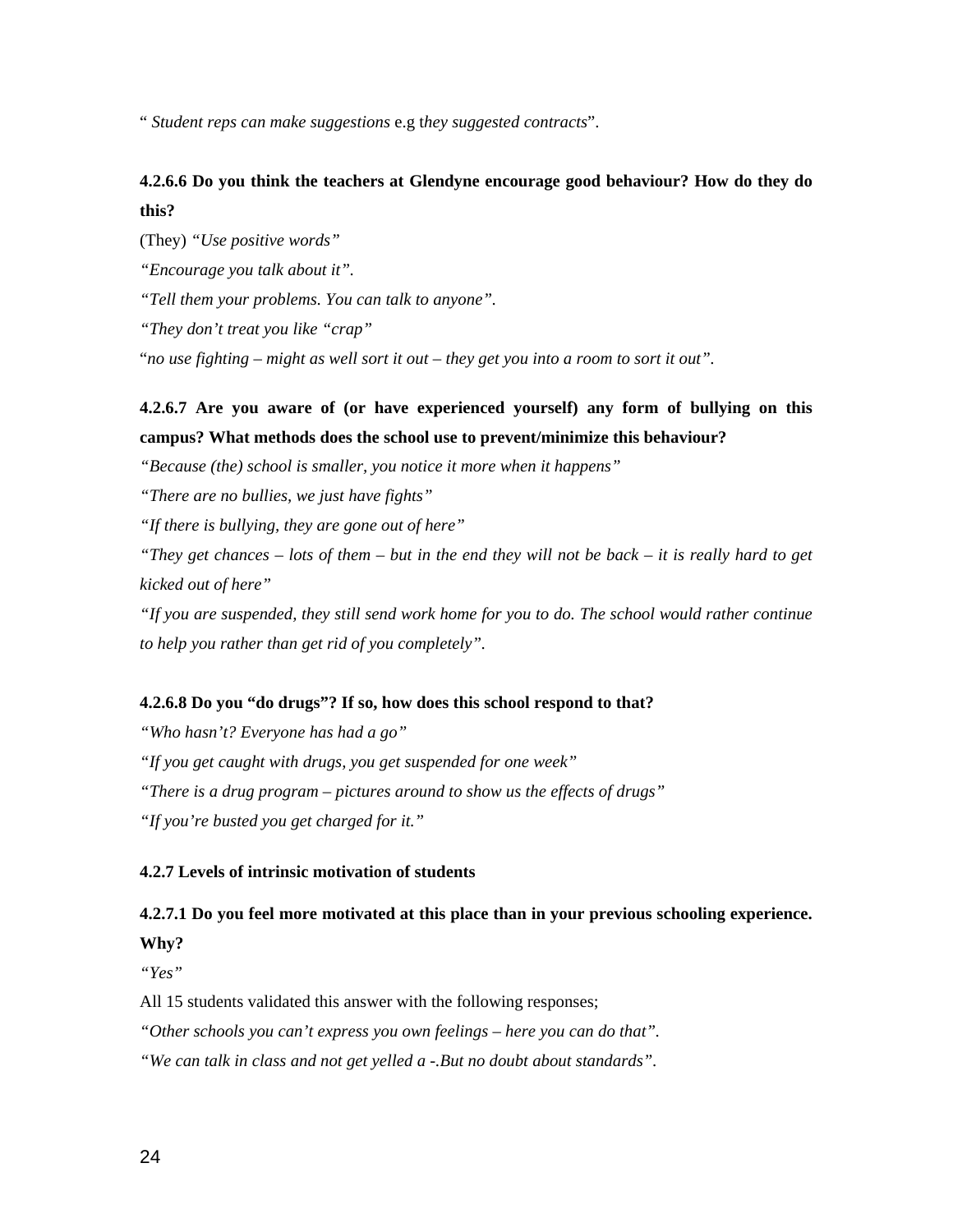*"Much the same as other school work, but more paced to your ability. Books allow you to go at your own rate*".

 *"Incentive scheme where you get points towards rewards such as caps, clothing, fishing rods, computers, general items etc is also very good".* 

*"Yes – want to do a traineeship here when I finish schools at the end of the year"* 

*"Previous school – English teacher did not like me so no matter what I did, nothing would go right"* 

# **4.2.7.2 How do you feel about coming here each day? Why?**

*"I like coming here to see my friends every day"* 

*"If I miss the bus, I will get someone to drive me here"* 

*"Every student wanted to come to school each day"* 

*"Some even come from Maryborough, Burrum Heads every day".* 

*"Feel more positive about coming here"* 

# **4.2.7.3 Addressing student emotional needs-What does the school do when the "wheels fall off" and everything goes wrong?**

*" You can go to the counselor – you can get to see her easily e.g. one of the girls was pregnant, had no money – money and items such as pram was donated through the church" "if you really need help with something, they will help you".* 

*"I got into trouble over the weekend and they came to help me"* 

*"They talk with you"* 

*"They will go to the court house with you if you are in trouble – they will help you in any way possible"* 

# **4.2.8 Development of life skills sub themes; (friendships, networks, arguments,)**

**4.2.8.1 Which extra-curricular activity (e.g. fishing, boating, camping, sport) do you enjoy most/least? Why?** 

*Motor-bikes Horse-riding Go-carts Also making go-carts MIA (computers) Soccer/football*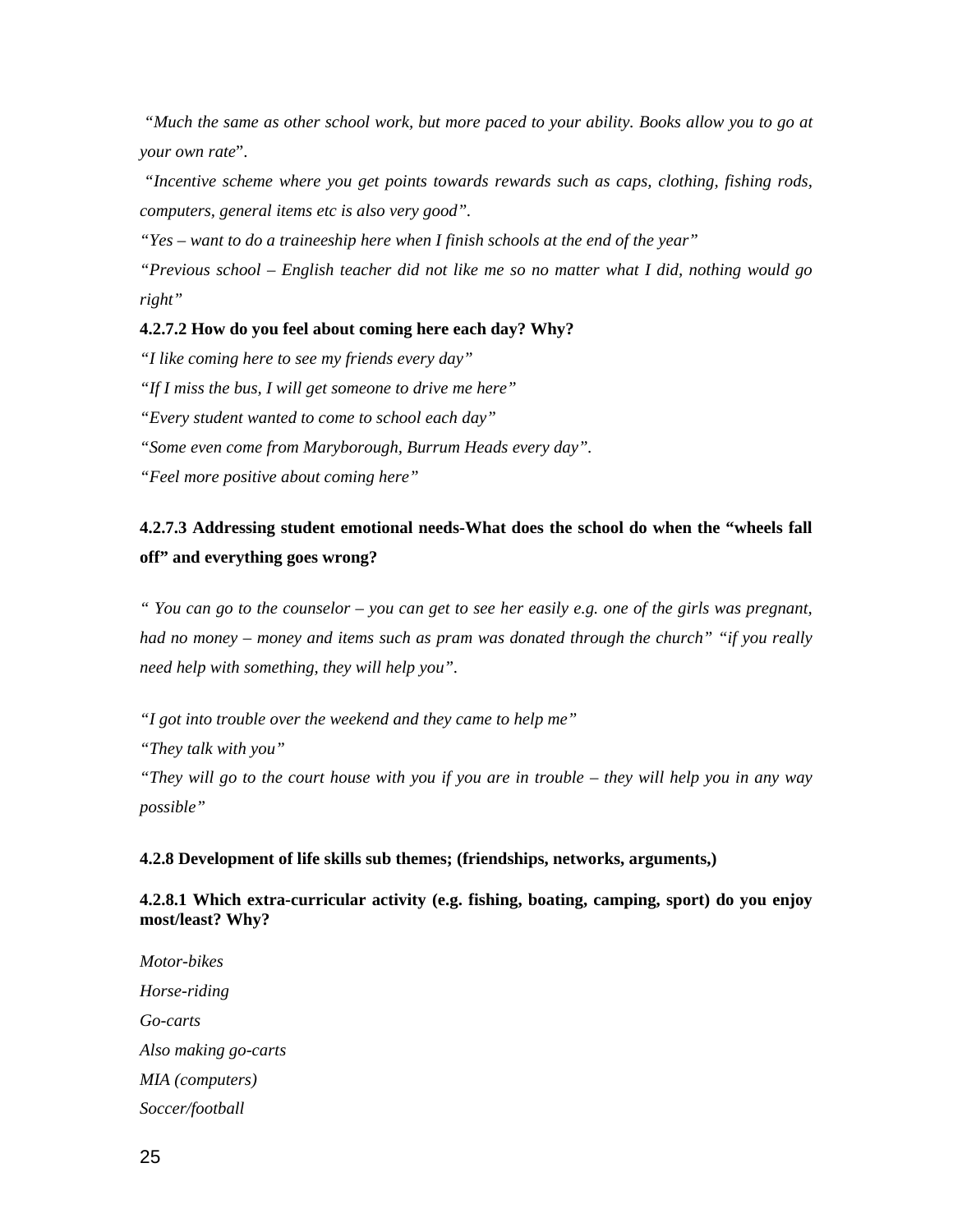# **4.2.8.2 Have you made good friends here amongst other students?**

*Yes- most of the time* 

*Enjoy doing the ropes course together – you get a lot of encouragement even just for trying it* 

# **4.2.8.3 Have you made good friends here amongst the staff?**

*"Staff are like friends" "….Not friends, they are like family" "Coordinator is like Dad and Tom\* like a brother"* 

## **4.2.8.4Personal safety**

# **4.8.4.1 Do you feel safe here? Why?**

*Another reason we like this school better than normal school – if you get pregnant, they will stand by you – normal schools just kick you out. It still happens.* 

One other student provided an example of 'normal school' having classes for pregnant students and baby rooms.

## **4.3 TEACHER REPSONSES**

Major themes emerging in Teachers focus group revolved around the following; educational achievement and abilities of students, educational processes, teacher satisfaction disciplinary processes within the school, extra curricular demand placed on teachers, motivation to support students, life skills development for students.

# **4.3.1 How strongly do you rate the development of basic literacy and numeracy skills at the school?**

*Class size is a big issue* 

*Content is tailored to individuals – not so much down-graded – giving more time – presenting subjects in a more interesting, hands-on presentation.* 

*Relationships– be with them everyday, pointing out their problems, encouraging being positive and treating as individuals* 

*When (the Coordinator) picks staff, he picks them more on personality rather than academic considerations – personality and compatibility are important* 

*It is a very caring environment-students are not judged or criticized-we aim for a family environment – most of the students are from environments where this is not so*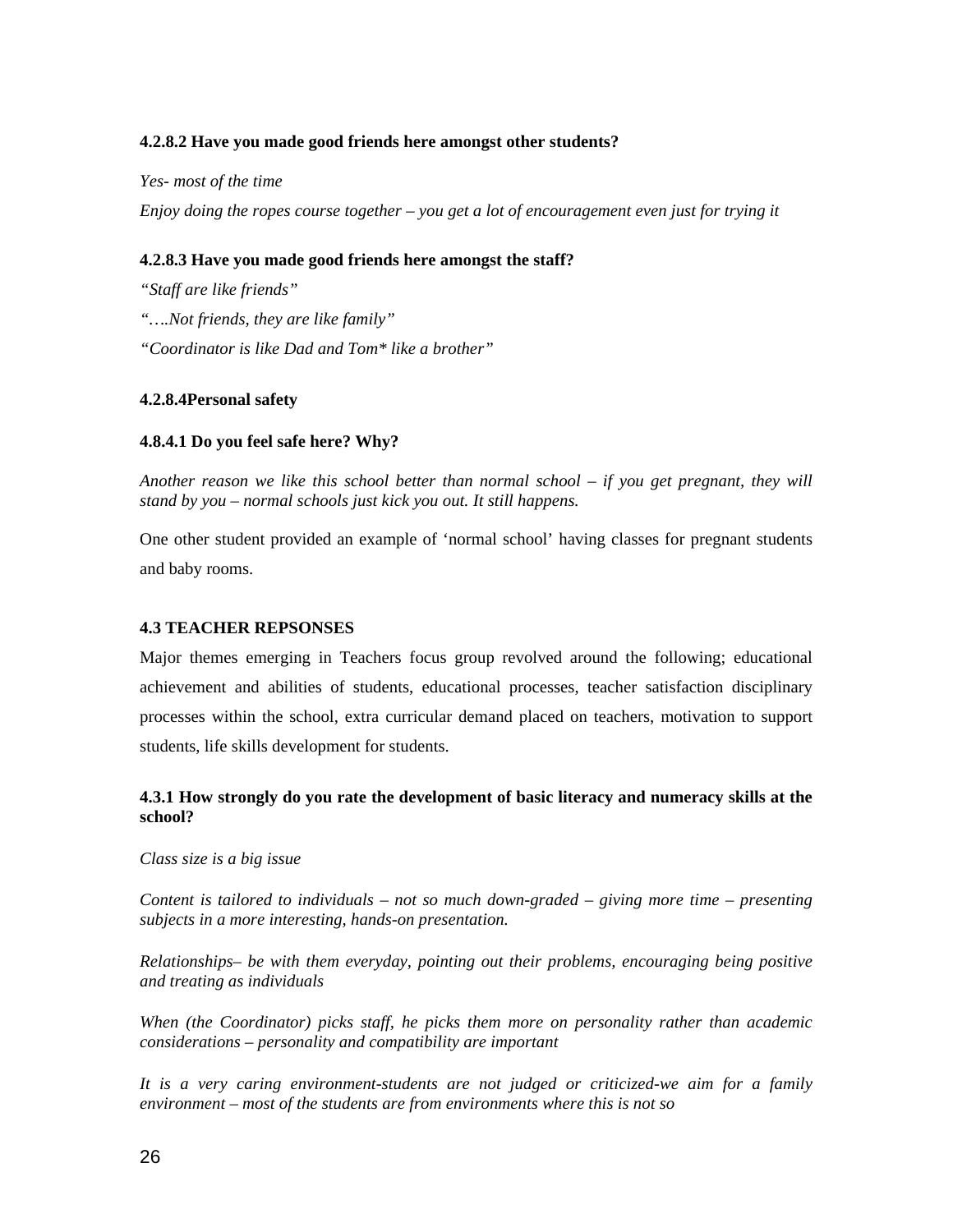*Even the theory is done in a practical way – never just with paperwork – always in discussion form.* 

*Integration of subjects such as Maths into things like metal work. Doing measuring and Maths and English in catering. Making shopping lists/orders .* 

*There are Individual Education Plans written for each student and Education Support Plans for those students in care.* 

*Ascertainment is also done for a lot of students here.* 

*The involvement of parents and numerous volunteers is also a feature of the operation and contributes to student success.* 

# **4.3.2 Do you regard this campus as an alternate secondary schooling or as an alternate VET facility? Why?**

*It is both really* 

*The students are encouraged to achieve whatever they can. We attend both Uni and TAFE open days. We have strong links to industry* 

*Many of the students have a history of learning difficulties and social issues (ADHD, Aspergers' Syndrome) and this often limits possible achievements. They respond well to the positive rewards system. They feel really "chuffed" about accomplishing something.* 

*We could help a student get an OP and go on to Uni if that was possible. There are some students currently who could certainly achieve that.* 

*There is nothing to stop them going on to uni if they wanted – many go on to further study, TAFE type programs.* 

*We encourage them and put things in place to help them. We work closely with industry – work share and placements – hopefully these turn into traineeships* 

# **4.3.2.1 What processes/strategies do you rate as most successful in enhancing the selfesteem and interpersonal skill development of students?**

*A lot of stuff outside of school. – gives a confidence boost – it's something we encourage. It is no use sugar coating things to make it look better for them.* 

*We try to develop a family atmosphere. It's how you treat them as individuals. We take the time to get to know them. Not just in school but out of school as well. 24 hours if necessary.*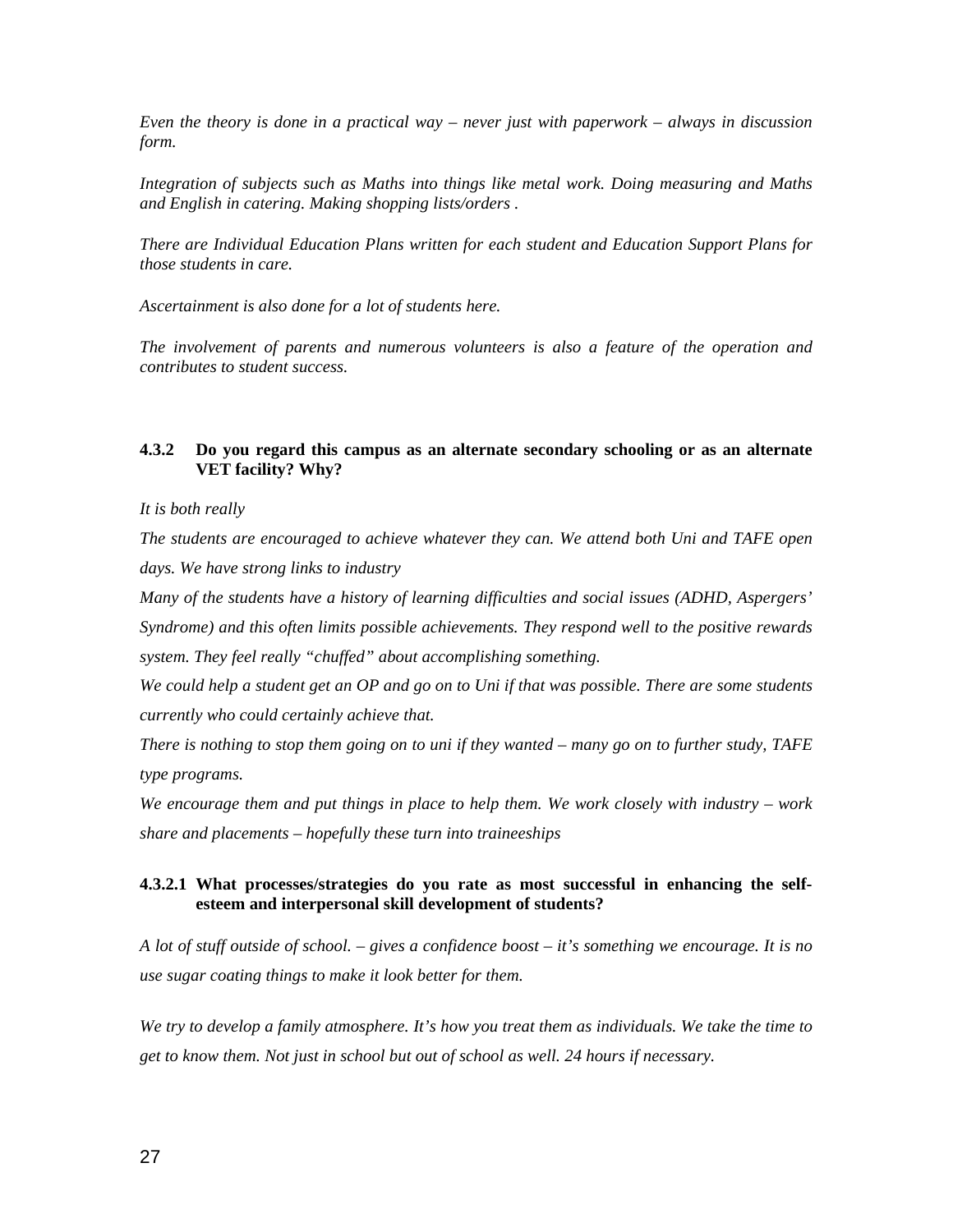**4.3.2.2 How are learning programs designed to include real-life examples and life-like experiences for the students? Please provide at least one effective example.** 

*The teaching of Life Skills -This term looking at drugs – next term conflict resolution and anger*  management. We focus a lot on their social life. The options program on Friday night – *mentoring, football* 

*The catering program is made as real as possible – they prepare lunches every day and do outside catering. This has been very successful. Ordering, serving recipes, industry standards – this is all very real-life and practical. Catering job to be done tomorrow off campus.* 

*The workshops (metal and carpentry) are practical as well – making go-carts, scar-crows, boat repairs – very like industry environment.* 

*We aim to keep them as busy as we can – avoid "down time" – especially in holidays - which is when they get into trouble, do drugs. – Fishing, motor-bikes are offered Monday nights footsal, touch football, Tuesday nights girls footsal.* 

*Holiday program aims to take them from when they wake up in the morning to when they go to bed at night (surfing at Rainbow, Skirmish). Youth workers and interested teachers are involved in this. Show them the life-style – be an example* 

#### **4.3.2.3 Where do you place literacy and numeracy in the priorities for students?**

*Everything we do is somehow based on or involves these areas.* 

*It is important not to single them out in class as many can't read or write at all. We use one on one – Whatever they do in the real world, they have to be able to read.* 

*Some practical things are now coming up such as doing resumes and going for their licenses. Got kids writing recipes from old books as practical exercise.* 

*Motor bike manuals for example – using things they are going to have to use* 

#### **4.2.3.4 What data do you have to indicate improvements in these areas?**

*Not much – that is something Dale (Deputy Principal) is doing and he has stuff.* 

*You can see the improvement in their class bookwork and things like that.* 

*Getting a lot of that stuff together to register as an RTO (Registered Training Authority)* 

#### **4.2.3.5 Parent Communication and inclusion**

*"A parent and carers' support group has been organized with an average of 11 parents and guardians attending a morning tea where instruction was provided relating to youth issues and their management*. *These sessions were run by our*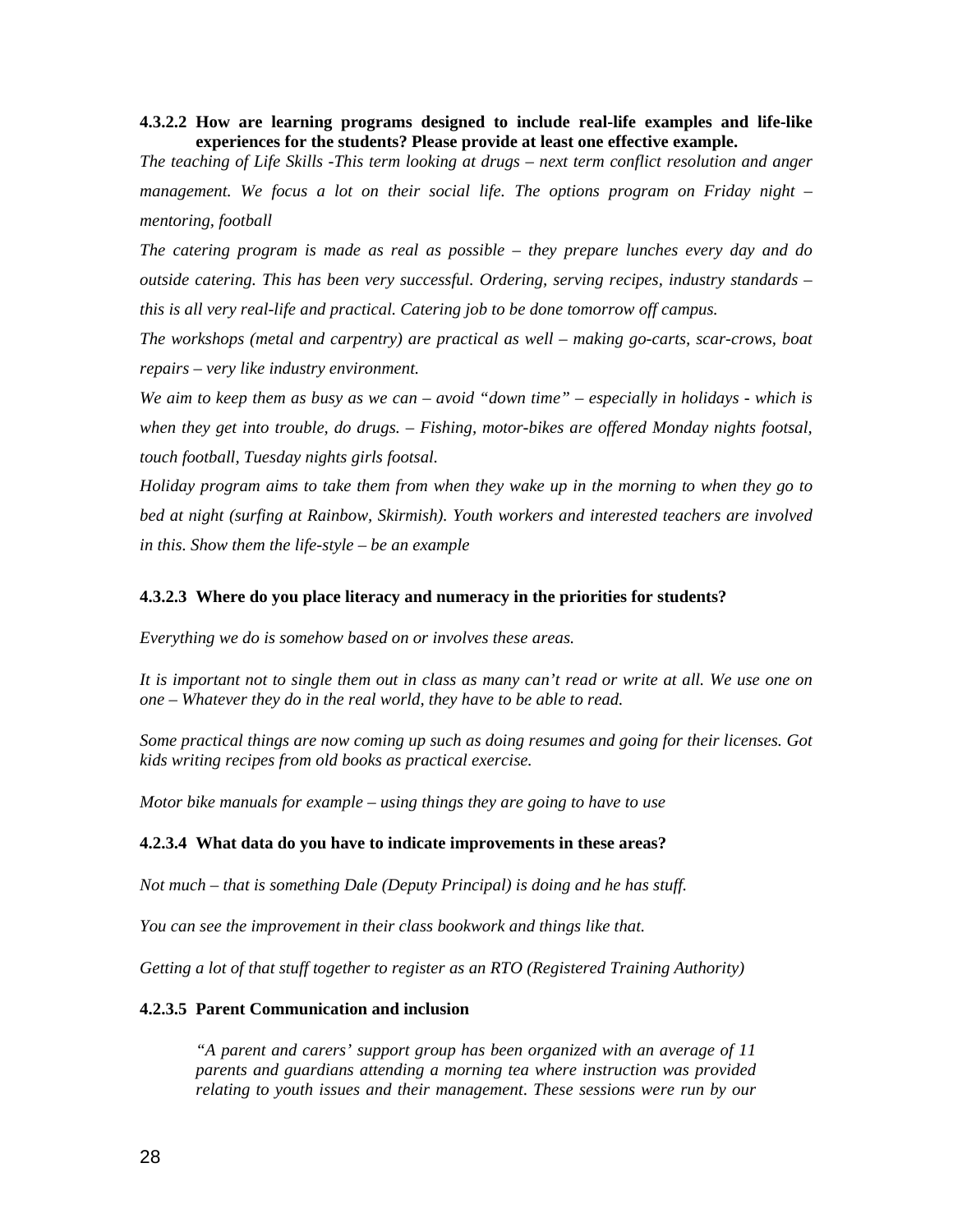*Counsellor and the Drug Rehabilitation officer at Glendyne. This has led to higher parent involvement and volunteer levels at the centre.* 

# **4.2.3.6 What are the main barriers to success in enhancing these skills?**

*Family structures/backgrounds; Crime and drug habits* 

*We work very closely with families: The parents are kept very well informed on a number of levels – knowing about the accumulation of little incidents can help a parent understand when something bigger occurs and what we then do about it. We use forms (which we hate) but we can keep a really close track of what is happening. Parents get to see the reward points as well. They feel very well informed.* 

# **4.4 Responses to Maslach Burnout Index (MBI) survey :**

The MBI was administered to 11 staff at Glendyne. It was used to assess three aspects of educators' burnout and is a useful validated tool for teachers, aides and administrators.

Results indicated that administrators showed lower levels of personal accomplishment than did teachers (see table 4.4)

# **Table 4.4 Burnout Responses of Glendyne**

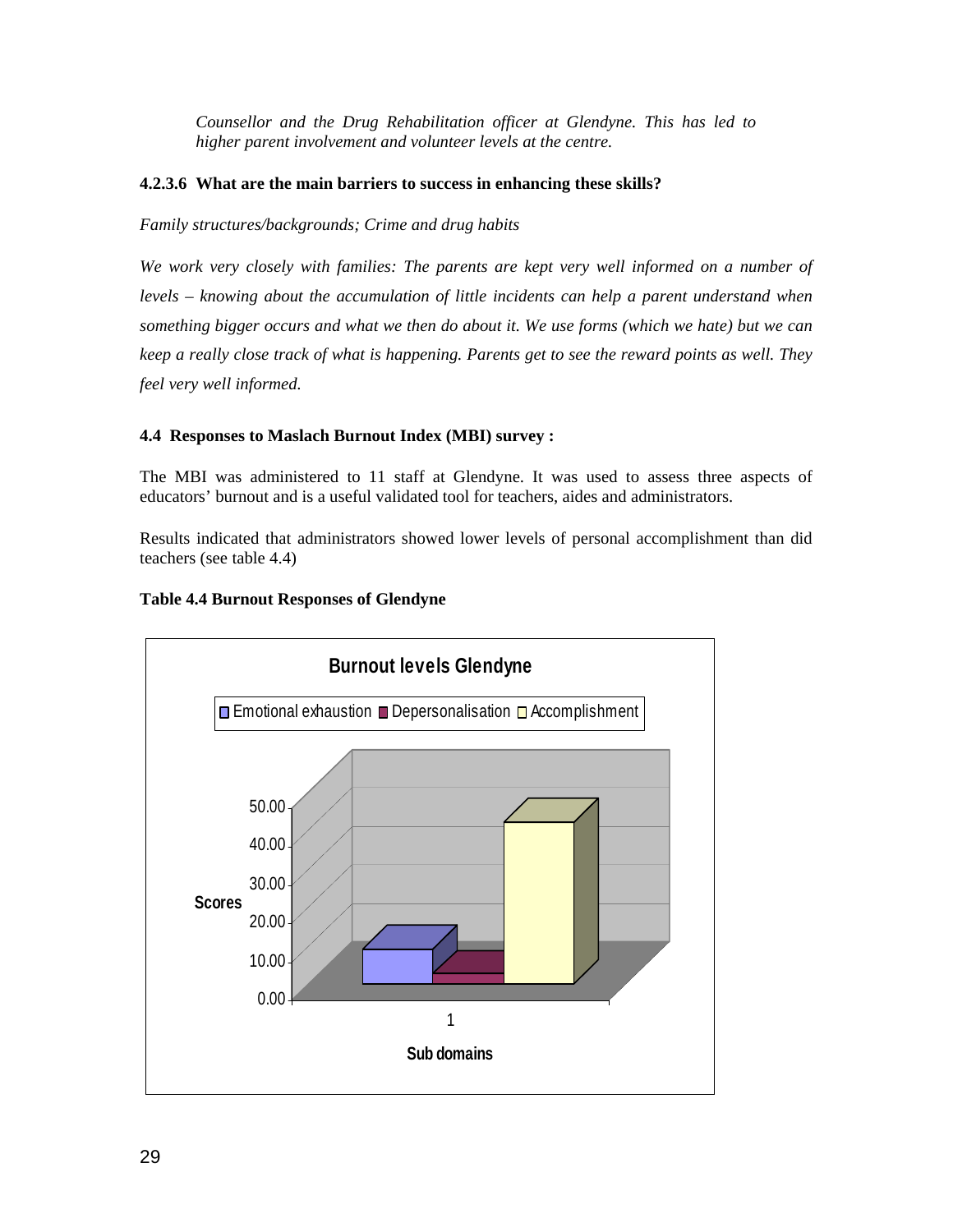# **Staff;**

10 teachers reported high levels of perceived accomplishment while one reported moderate levels of accomplishment. Many (4) teachers reported the highest level possible in feelings of accomplishment (see table 4.1). None of the teachers were able to be diagnosed as meeting the criteria for burnout

# **4.5 PARENT RESPONSES**

Parents were interviewed as a group and discussed the following issues pertaining to their children's enrollment at Glendyne; childrens' self esteem development, communication issues, lengthy of involvement with the school, ability to access teachers for information about their child, feedback from teachers, academic achievement of their child, motivation of their child to attend school each day

# **4.5.1 Has your child demonstrated any marked changes in self-esteem and ability to relate to others in the time they have been attending Glendyne? Please give a brief description of the changes (if any).**

*My son had previously kept to himself – a real loner.* 

*He has now made many friends from both here and outside. Previously self harming activities so he wouldn't have to go to school.* 

*Daughter had been a school 'refuser- since coming here, wants to come all the time. Tutor in Aboriginal traditional language three nights a week.* 

No other reported stories of significant changes – generally self esteem seen as unchanged

# **4.5.2 Have you had any input into the programs your child is undertaking at Glendyne?**

*No-no say in what the kids are doing, but we know what they are doing.* 

*Haven't really thought about that* 

*Have parent meeting at start and reporting meetings* 

**4.5.3 How would you rate your level of involvement in both the academic and behavioural development of your child while at Glendyne? What opportunities have you found most valuable? What opportunities have been least valuable?**

*We are always told about what is happening – always get a letter.*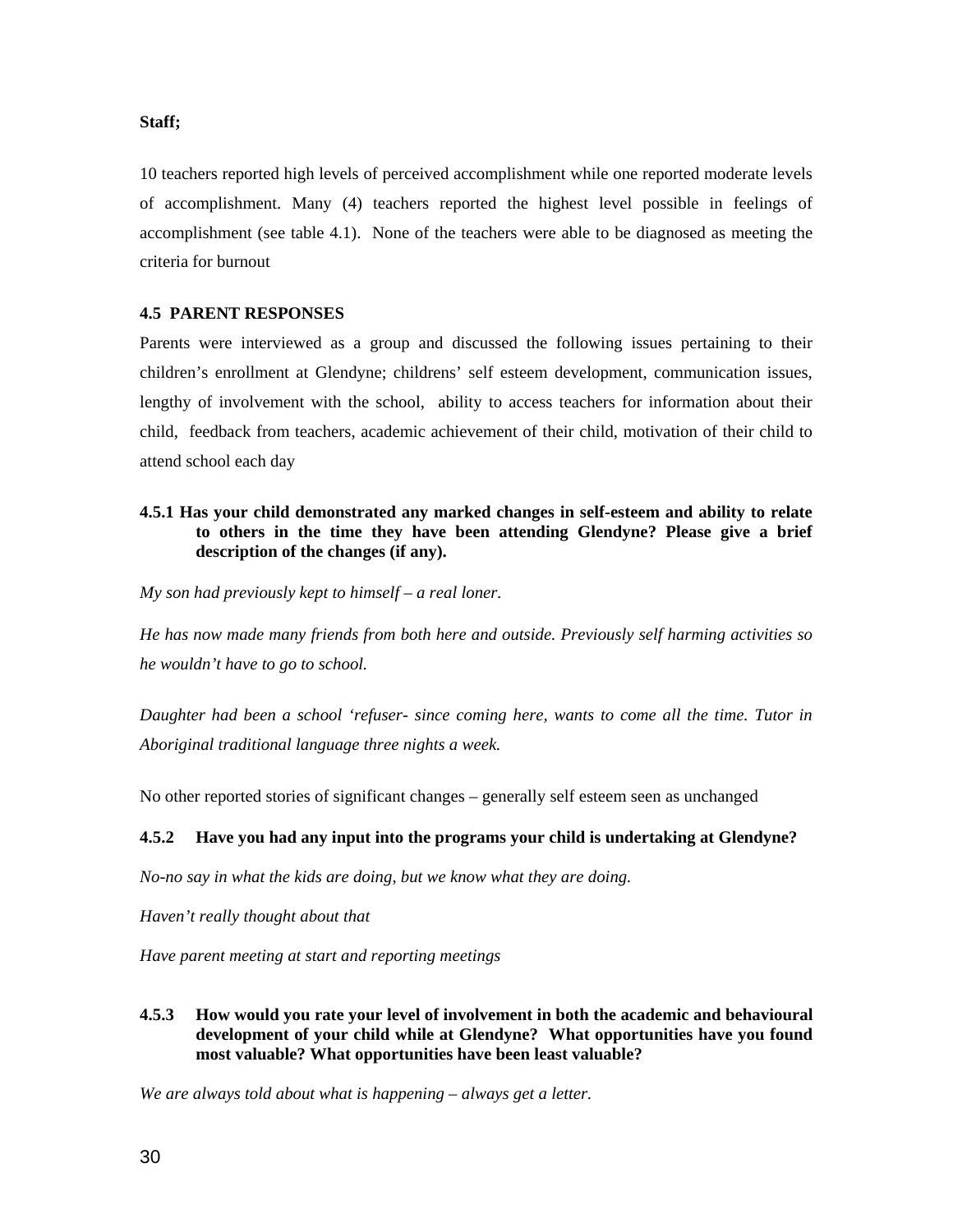*Absolutely sure that if something happens, we will know about it. On enrolment, sat down (nearly always with Coordinator) and spoke of issues, child's goals – shown around the school – orientation.* 

 *Talked about what she wanted to get out of coming here.* 

# **4.5.4 How frequently do you receive formal feedback on your child's progress? How useful and clear is this feedback?**

*Formal report card comes out each term.* 

*Report is clear and has comments about everything the child does from each teacher* 

*They are really good* 

# **4.5.5 How easy is it for you to contact your child's teacher? Do you need to make an appointment to see them? How long do you normally have to wait for such appointment?**

*You can ring up and they always get back to you.* 

*They encourage you to let them know about anything that is going on at home or anything.* 

*They know then why the child might be grumpy at school.* 

*They even come to your house to chat about any issue you have got – even to Maryborough.* 

*They wouldn't do that from normal schools – at least two weeks to see them.* 

*No waiting for appointments*

# **4.5.6 How has the Glendyne Campus supported your child's emotional well-being and assisted in supporting his/her development of sound relationships and ability to relate to others?**

*If there is an issue, they take them to the beach for a walk – they're not "down" on them* 

*They treat them as equals – show respect* 

*In previous schools, child would deliberately play up on a Friday so they could have Monday off* 

*– doesn't happen here.* 

# **4.5.7 How do you feel that Glendyne handles issues of Code of Conduct/discipline**

*They do as well as can be expected* 

*Very tolerant and work one on one* 

*Create special programs for some children to deal with their issues and re-integrate back into the* 

*mainstream*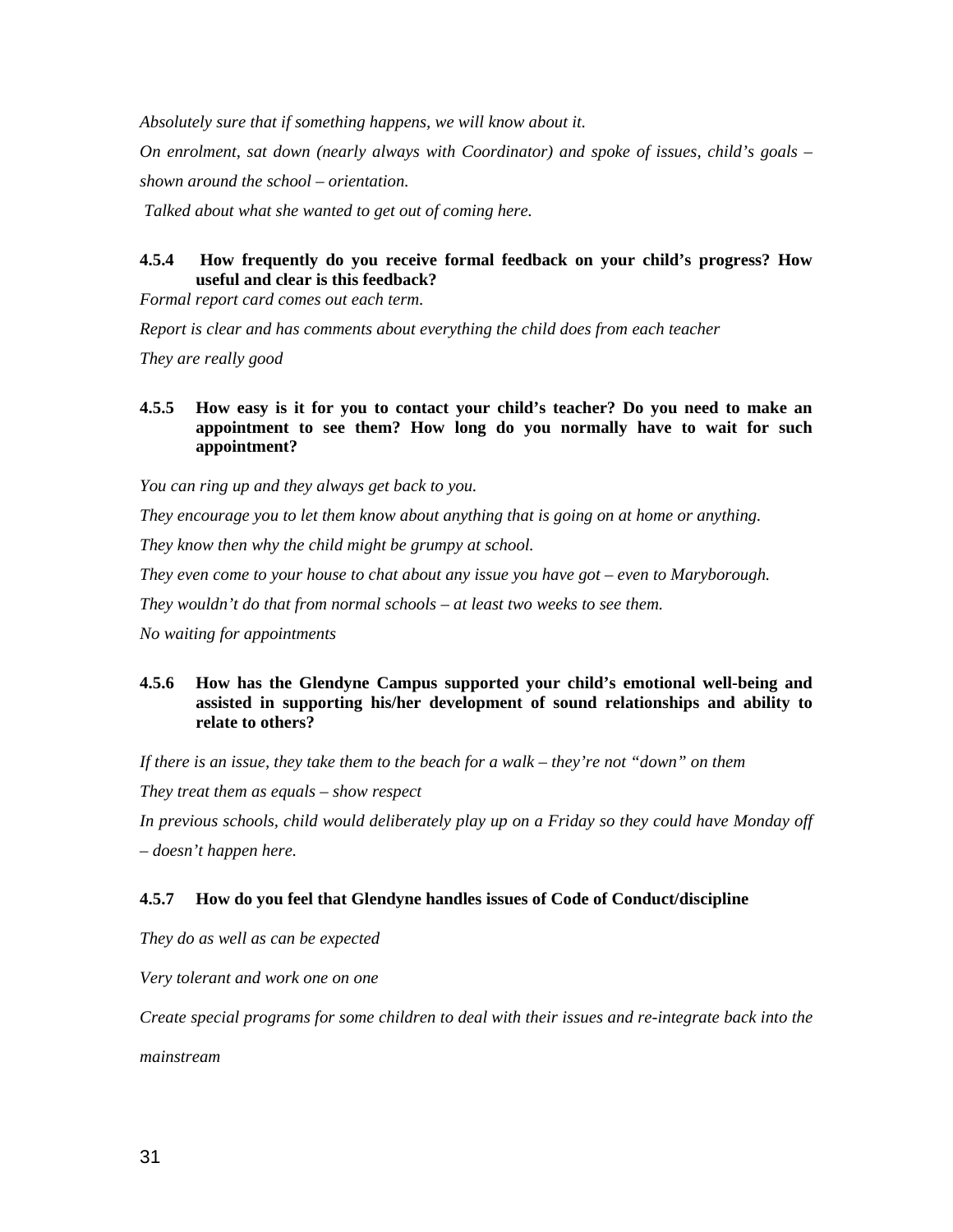*They do very well – and ask the students their opinion – they put issues back in their lap through the student rep group.* 

*Those students respond better to their peers being involved in the process of deciding what happens to them.* 

*They work on relationships first, then look to the learning to follow. Students involved in things like making their lunches – it is teaching them responsibility* 

#### **4.6 COMMUNITY RESPONSES**

#### **4.5.1. What level of involvement do you have with the Glendyne facility? Please describe.**

*As the pastor of the Hervey Bay Baptist Church I am part of the Advisory Committee and also have regular contact with staff and students on an informal basis. Have been associated with Glendyne since its inception.* 

**4.6.1.1 Youth Development Officer with Hervey Bay City council***- I see young people come here under community job plan and often stay connected with them in other programs run by Council. Look out for appropriate grants. Crime prevention officers contact as well. Working closely with Council. Look for partnership opportunities to let (Coordinator) know. Networking.* 

**4.6.1.2 Juvenile Justice Officer** *– we refer numerous boys and girls to Glendyne as there is often no role model at home. ¼ are indigenous and we use Glendyne as alternative to conditional bail. Also used in post-release programs. If Glendyne was not available, there would be many more detention orders from court, social behaviour issues would rise dramatically. We also run our own programs here using the facilities.* 

**4.6.1.3 Department of Employment and Training program Officer** *– we fund many of the employment/traineeship type programs run at Glendyne.* 

**4.6.1.4 Local retired farmer** *who sees my role as providing some input into Hervey Bay networks and offering some business/commercial advice. Look for fund-raising opportunities.* 

**4.6.1.5 Local Secondary principal** *who has been on the board for some time and provides a schools perspective and connection with Education Hervey Bay.* 

*The Advisory Council is advisory, not managerial – meets every couple of months.* 

**4.6.2 As a community member, what is your perception of the level of community input into the operation of the facility?**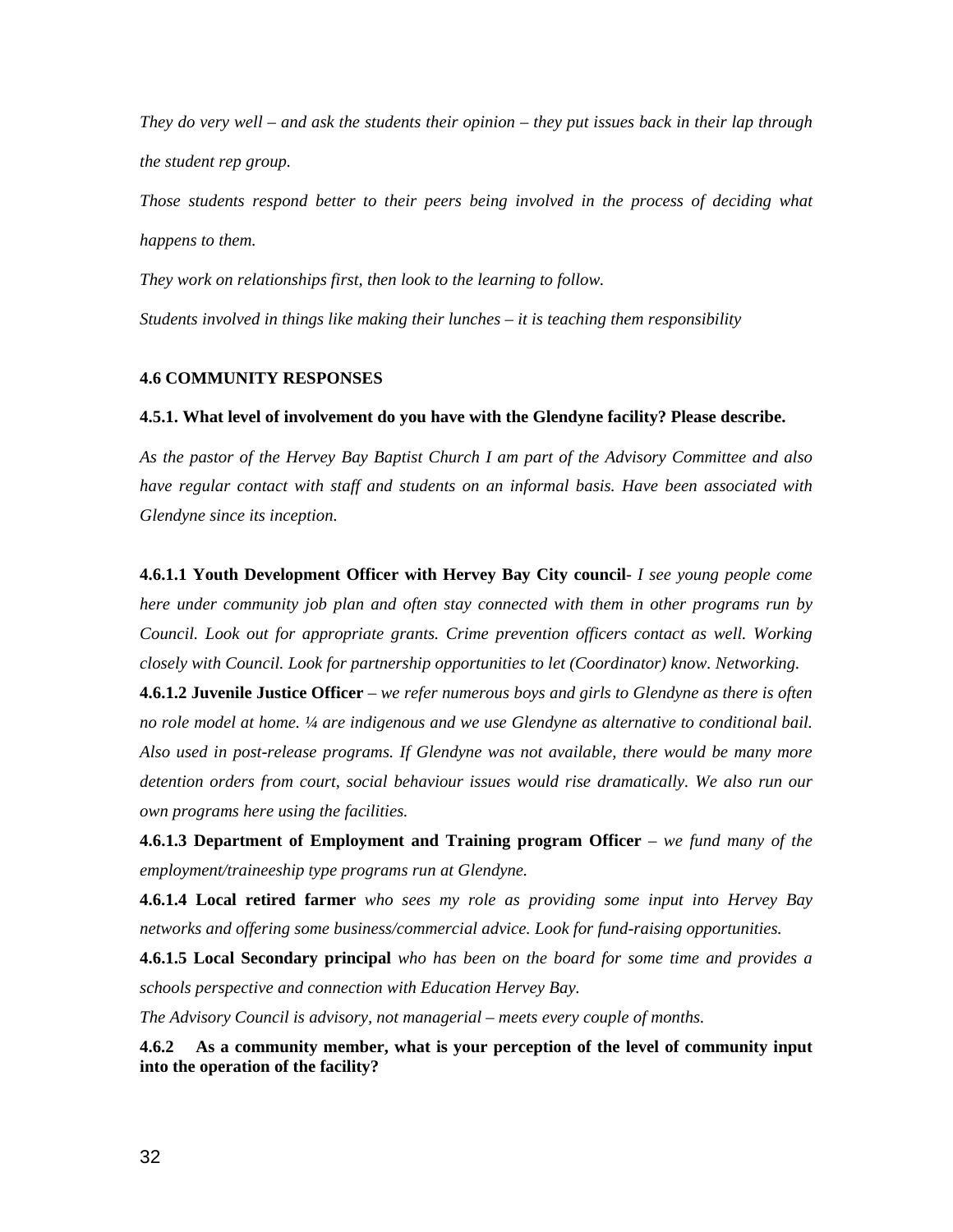*"Good input from several key areas represented on the advisory board and some of volunteers. Probably not strong input outside this".* 

*"This needs to be increased. There is a need for a more "enterprise" approach and more programs in adult education working with at risk families to break the cycle. Also need programs for parents from outside the Glendyne community as well".* 

*"Heap of enterprise/adult education opportunities".* 

#### **4.6.2.1 Are there ways in which you think the current level of community involvement in the facility could be increased?**

*"More opportunities for such activities as the catering facility to be used outside normal hours – keep showing the positive work being done. Could involve parents using the facility as well".* 

*"There are good opportunities for links with the new Industrial Park to be developed at Hervey*  bay. There will be opportunities for youth employment in the areas that Glendyne covers *especially (welding, construction etc) Pre-voc courses should be available in increasing volume".* 

*"Any of these areas need to be set up professionally. Staff are "stretched" and any extra responsibilities in establishing these programs need to allow for quality planning – could not be just added to current roles. Example of previous gardening program which was a good idea got lots of publicity but "fell in a heap" this concerns me a bit – such things need to be done well, properly planned. People can be going from one thing to another without time to do things properly".* 

*"The money/funding for programs for the under 16 year olds needs to be more certain – programs are often short term e.g. annual and then can't be continued leading to lack of continuity/disappointment for the students to be dropped".* 

*"Need to think about training and professional development for volunteers and support position people. Also how to train and determine suitability for these roles before they start and then find they are unsuitable. High drop out rate".* 

*"A lot of time goes into chasing grants. More certainty around funding arrangements would be beneficial".*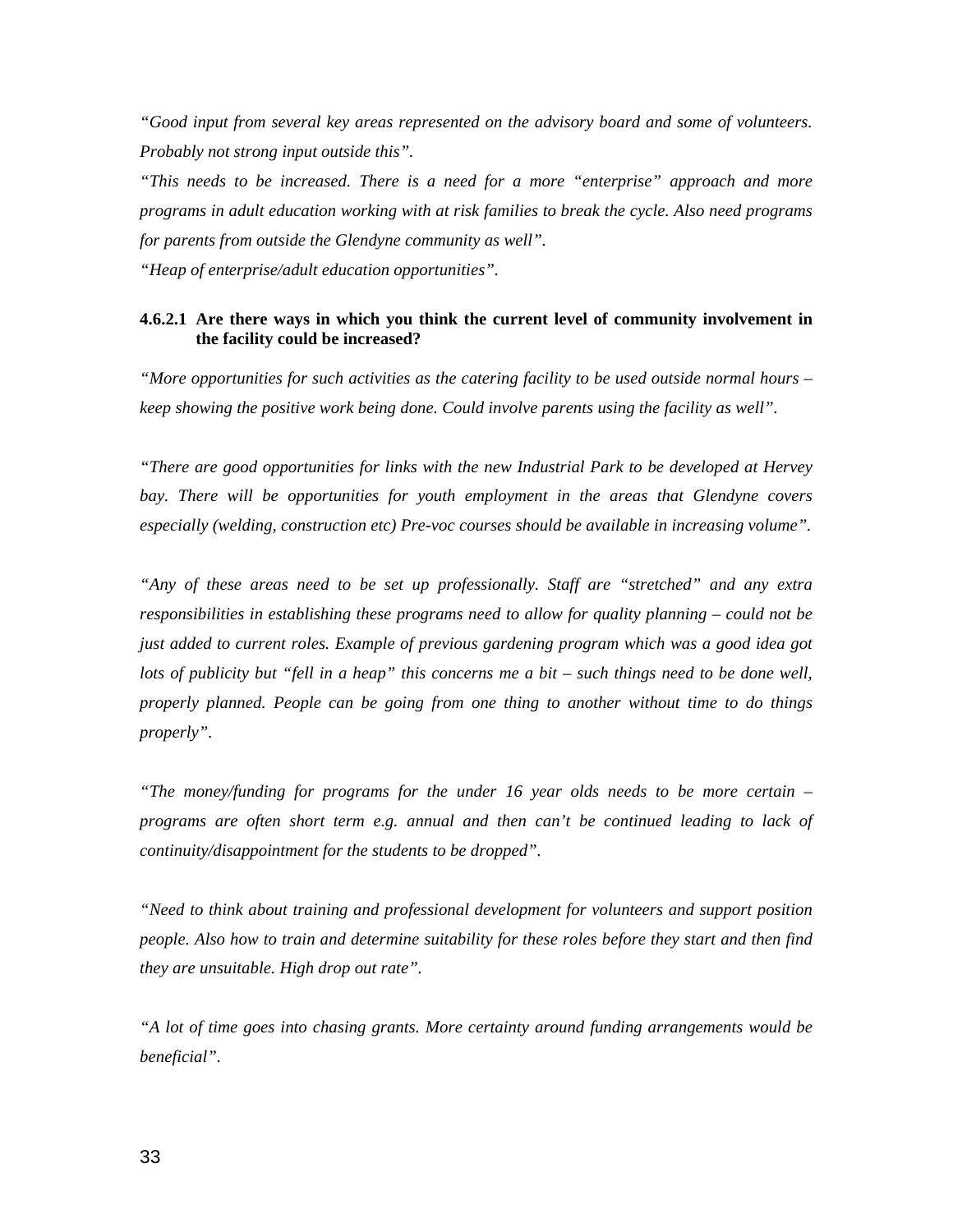*"Not sure. Maybe a greater awareness campaign. Usually people become involved by direct request and personal contact".* 

#### **4.6.2.2 Do you have any personal knowledge/experience of the impact that the facility might have had in reducing socially inappropriate behaviours by local youth?**

*"Yes. I have personally observed the turn around in many of the youth over the years. In some it has been the result of steady input into their lives".* 

*"There are those who have had dramatic changes. I am always greatly encouraged by attitude changes which many display towards others and authority. Graduation is always a significant and moving time for me. To see the young people achieve and end the year so well, having viewed their journey throughout the year, brings a sense of satisfaction to be associated with the program".* 

*"Not enough "good news" stories get out to the public – and there are such stories all the time here"* 

*"This place is seen as a model for other areas but is not well enough known by the public at large – the profile needs to be lifted"* 

*"Seen as a place for "bad kids"-maybe because of the initial involvement of Youth Justice".* 

*"Youth Justice sees a significant impact on youth in the area – numerous cases of students being given alternative to detention orders as the Magistrate knows what can be offered at Glendyne – given another alternative and is often used. Up to 4 students at any one time fit this category. Not usually given detention orders unless Glendyne has been tried or considered as an option therefore big impact on local youth detention statistics. Other comparable areas now have higher figures for youth detention".* 

*"Increasing number of girls being referred. The girls are often more demanding than the boys. But they tend to calm down some of the boys' behaviours – there seems to be less violence"* 

### **4.6.2.3 How would you describe the image of the Glendyne facility in the local community. Why?**

*"From the council point of view, there is very high respect of Glendyne and what they do. A number of young people have been put on from Council employment programs and have been very successful. It has a positive reputation with Council".* 

*"Council funds youth workers – and they have had some terrific outcomes. Council workers have now worked side by side with these kids – had previously had bad image, but now they are really positive".*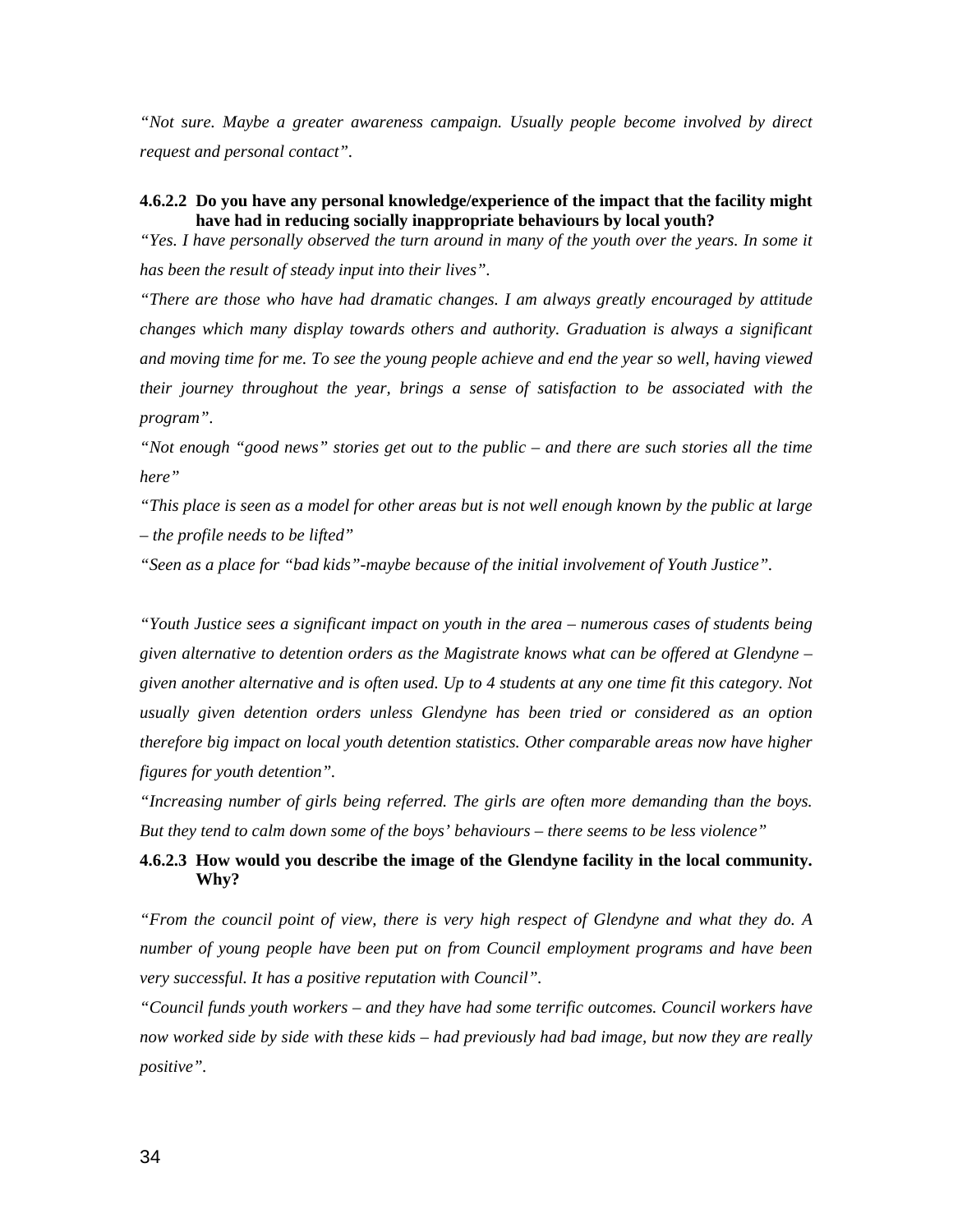*"There is a real lack of awareness of what is going on here. – just a 'bad kids school' – need to know what great facilities they've got here. You see a one off article in the paper now and then – also a lack of industry involvement in expanding contacts. So much more potential to engage the community and industry and I don't think it seems to have gone there yet".* 

*"Opportunities for people to see things such the industrial sheds – see what great trailers or gocarts are produced – see what good welders we are training. Catering group did an outside job for a group catering for disabilities – did a great job – there was a whole group of people who saw what a great job we could do".* 

*"Sound. Many from different community areas have affirmed their gratitude that Hervey Bay has a facility like Glendyne for the youth at risk".* 

*"Generally I think people want something done for the young people although often they do not know how or have the skills to be involved themselves".* 

*"When a program brings positive results, it is well received. On the other side of that I think there is still a perception in some quarters that Glendyne is only for youth who are off the tracks. While it certainly covers these, I believe it also caters for those who just do not fit the existing education system. This is not always the fault of the students. Glendyne has a very practical on the job learning type syllabus which allows for those who are not simply academic minded but still have the capacity to be productive in society".* 

#### **4.6.2.4 Do you believe that students from Glendyne are less likely to become involved in crime than if they had not attended the facility. Why?**

*"Yes. On entry to Glendyne many lack life skills which impact on their relationships and general attitude. In addition, their family background can also contribute to an outlook which is often not positive. Crime therefore results as a reflection of their anti social behaviour or from habits of substance abuse. Helping to overcome these issues lessens the tendency towards crime. In addition, extra programs through sport and mentoring provide both an alternative output for their energy and positive role models for their life".* 

*"Anecdotal evidence that kids are showing much more initiative in getting into sport and outside activities – changing their lifestyle. The holiday program has had a noticeable effect – in June/July 05, 9 Glendyne students got into trouble with the police over the holiday period. The holiday program was introduced in December that year – no students were in trouble with police. The same thing happened in the June/July holiday on 06 – no students in trouble".* 

**(refer to comments in staff interview re keeping students occupied)**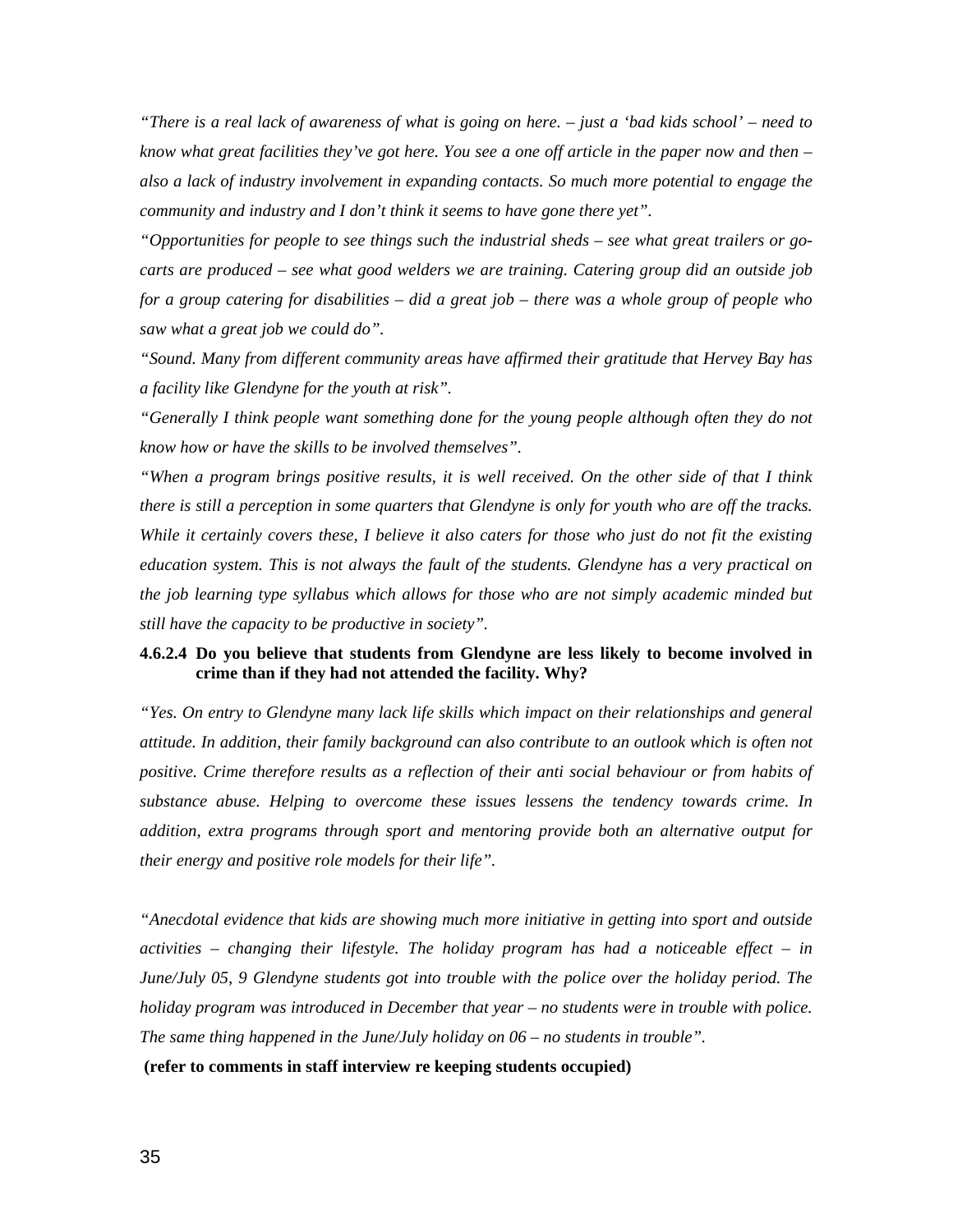*"Need to think about professional development for the staff – such a stressful role. There is a lot of informal support of each other – this is good but the longer term is a concern. They can have a really bad day. You will find a lot of volunteers falling off ".* 

#### **(Juvenile Justice comments in Q1 refer to this question as well)**

#### **4.7 SUMMARY**

The findings presented here represent a cross sectional response of the key stakeholders of the Glendyne education and training centre. All participants freely identified and discussed the major aspects as they saw them pertaining to Glendyne to present a rounded picture of the centre even though the sampling was purposeful it did in fact represent a census sample of current students and about 75% of parents.

#### **5.0 DISCUSSION OF FINDINGS**

In this section we provide an overview of the significance of the study findings for both Glendyne and the community. Reference is made to the issues raised by respondents and discussion of the responses to questions by the interviewer ensues. In order to provide more meaningful discussion of the findings, some results have been collapsed and grouped together to better reflect the major concepts identified by the literature review and provide a more logical flow to the discussion. These issues relate to structure of the education provided at Glendyne, education, appropriateness of the centre, career pathway options as choices for students. The data were useful in the context of this study as they indicated that respondents were thinking along common lines in relation to their experiences of mainstream high schools and problems associated with students 'who do not fit the normal mould'. It must be noted that Glendyne is highly supported by the Baptist Church in Hervey Bay and many student respondents commented on the direct benefits of this support for them.

Based on the results of focus groups and interviews it is evident that Glendyne is held in high esteem by the Hervey Bay City Council, justice workers and community members due to the positive outcomes for students who go there either by choice or as a result of the justice system in Hervey Bay/ Maryborough. Overwhelmingly all respondents paid high respect to the Principal of Glendyne and his untiring efforts on behalf of the at risk students. This certainly vindicates the unceasing work he puts in to personally selecting staff, supporting, mentoring, nurturing students and staff and liaising with the community. It supported finding by writers such as Di Paola et al (2004) who indicate that an effective Principal coupled with shared values and goals by teachers is a major factor in the cohesiveness such as is shown by respondents in relation to Glendyne. It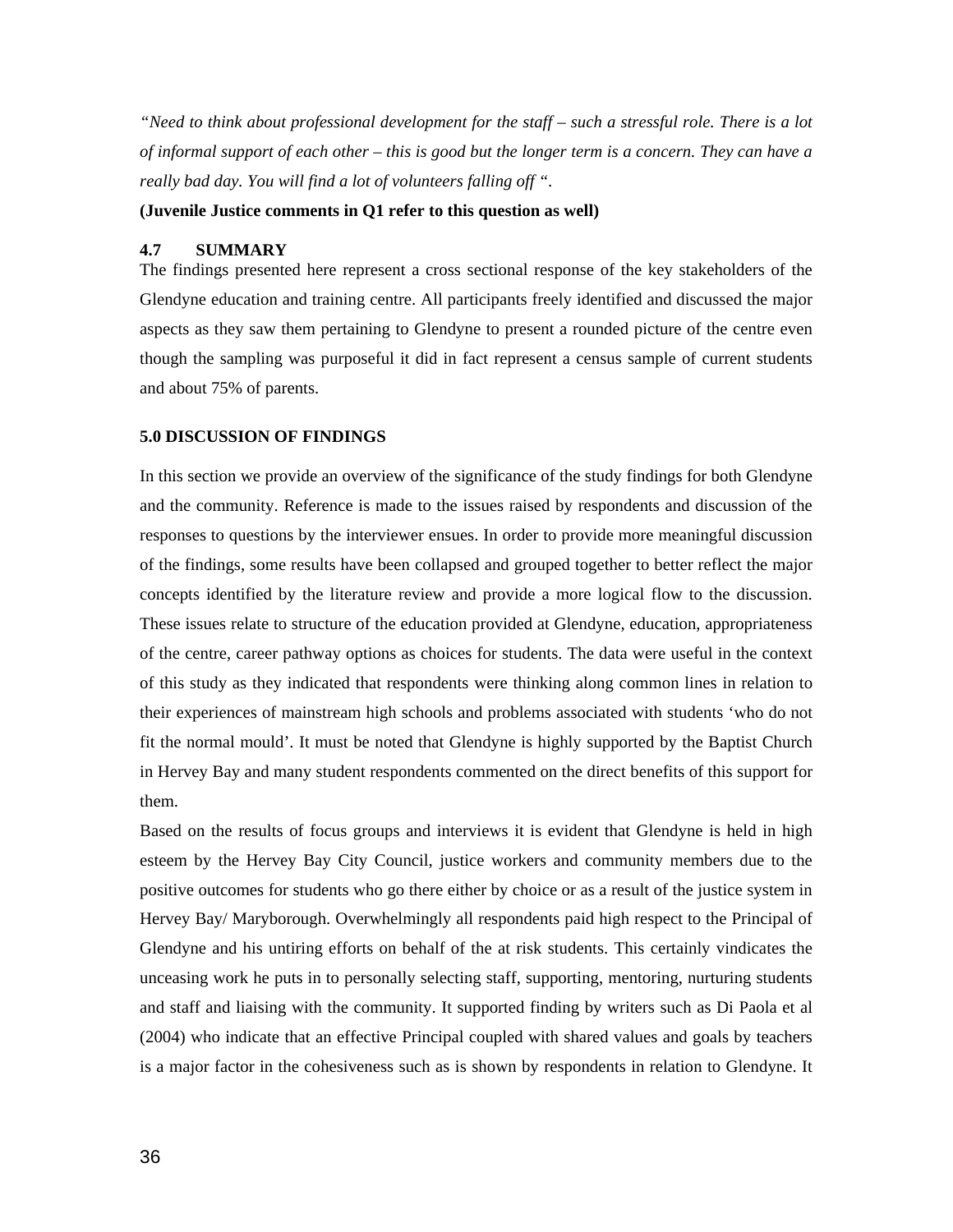does however raise the issue of succession planning for the school in the event of his retirement or relocation in future years.

Parents especially were quick to praise the principal for his oversight of the school, caring attitude and personal interest in each of the students. Community members responded positively about both Glendyne and the Principal suggesting that more positive publicity should be generated within the Media to highlight the outcomes of the school and better promote it. To do so may open more avenues for continued funding as the survival of the school is entirely dependent on the ability of the Principal to obtain ongoing funding each year.

As identified earlier, many students come to Glendyne as a result of learning difficulties for a variety of reasons, it is positive to note comments by teachers suggesting the employability and success in this area as well as comments that students are able to achieve an OP result in some cases which would enable tertiary studies should they choose for some students.

All of the students (n-15) noted that the school has a family feeling which has led to them feeling safe physically and emotionally at the school. So much so that in interview they referred to staff as 'dad'. In contrast to mainstream schooling where numbers are greater in classes while a student may respect a particular teacher it is not often that this level of respect is achieved. This was evidently reciprocated by staff as students stated that they felt valued and respected which in turn motivated them to succeed. The fact that students identified that they are now motivated to learn bears out comments by Taylor (2005), Rogers, Azjen and Fishbein 1980), Rogers (1995) as well as those by Srinivasan & Han (2000) relating to structuring of the learning environment and the impact on enhanced learning outcomes.

While writers such as Gutberlet (1999) suggest that the physical context is of lesser concern than access to people who are willing to care for learners as an individual with specific needs which they are willing to address, student responses in this study differed suggesting that for them, the context coupled with other factors such as teacher unconditional regard was a very important part of the enhancement of their learning outcomes (see item 4.5.1). Results demonstrated that Glendyne recognizes this and practices in such a way that responds to the value of situated learning upon attitude formation by the students. It reflects findings by Srinivasan & Han (2000) who identify that Government and private sectors need to better cooperate to provide the necessary environment to enable (in this case learning) and they reinforce that social justice is a major issues for marginalized groups as also stated by Couzos and Murray, Dade-Smith 2004, Thomson 2003. This more accurately reflects sentiments exhibited by Glendyne Students.

Social exclusion as experienced by non standard secondary students including Indigenous Australians is an extreme form of marginalization, and can be understood as 'one or more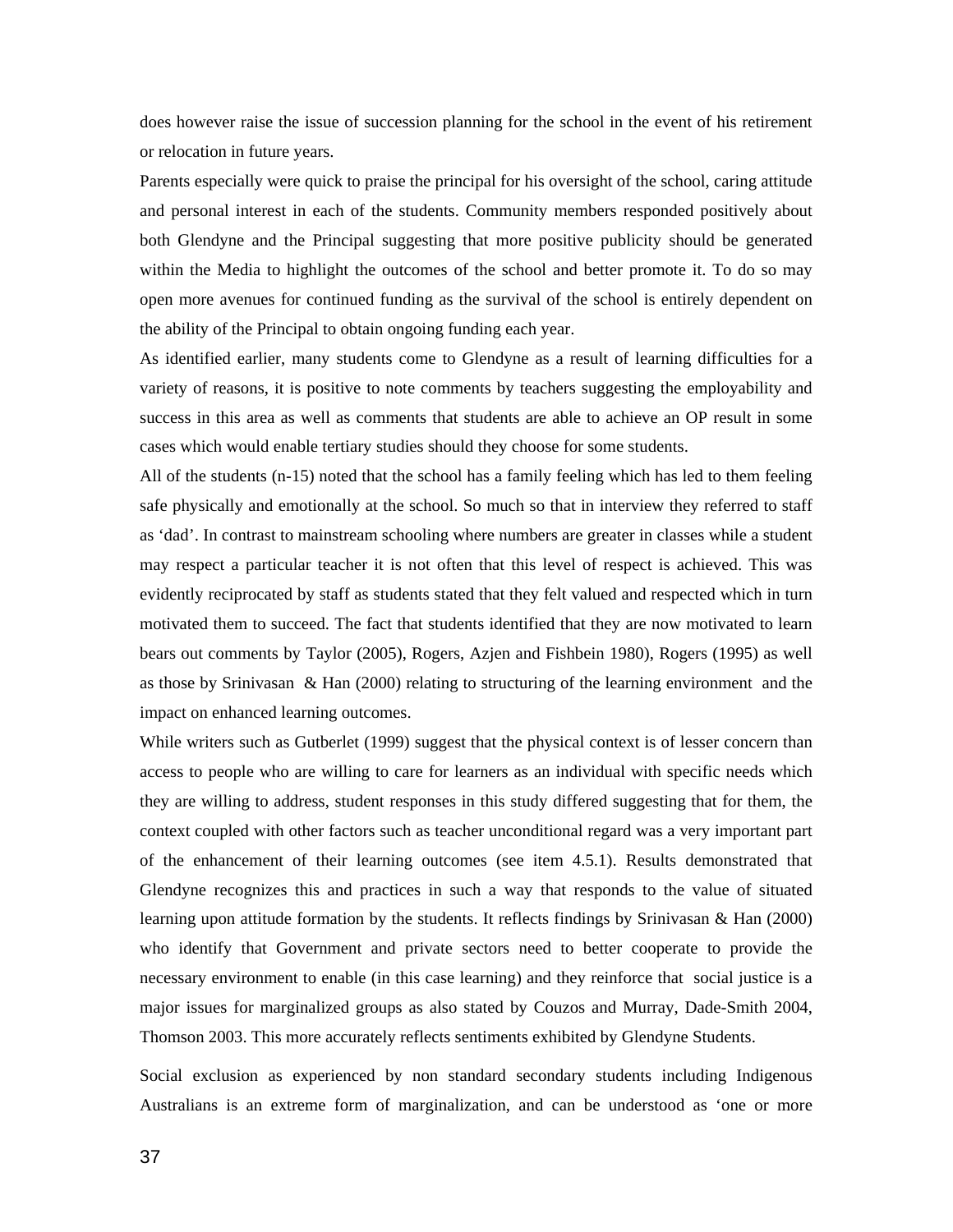dimensions of non involvement or participation in that society' (Gutberlet 1999) and respondents agreed with the statement that an individual's decision of acceptance of learning is influenced by the surrounding social systems (Ajzen & Fishbein 1980). Student respondents identified that the structure of Glendyne impacted highly and positively on their ability to learn thus validating that the model utilized by Glendyne has many positive benefits and outcomes. It also reinforces finding of the Milwaukee study by Jeffries et al (2004).

In terms of academic entry levels, respondents mainly rated their achievements in English and Maths as '*poor to very poor'* prior to commencing at Glendyne (see item 4.1.1). Students commented strongly about this aspect of their time at Gelndyne as being one of the major factors impacting on their ability to learn and grow (see item 4.5.1  $\&4.5.2$ ). This fact was also very strongly supported by both the teachers and parents as they spoke about the structure of the school and the ongoing considerations given to students indicating that this particular aspect of mainstream educational processes my be the most important area of difference between Glendyne and normal high school structures. All students identified that as a direct result of the structures at Glendyne their motivation to learn and their academic achievements had increased. This is validated by participant responses (see items  $4.1.2 \& 4.1.3$ ). This finding concurs with those of Furlong (2005, Foley et al (2006).

All respondents indicated major improvements in the areas of literacy and numeracy and commented positively about graduate work readiness as a result of this growth and development. This was enhanced as self determination was encouraged by teachers and staff for students leading to further student motivation to succeed. An important aspect of graduate work-readiness commented upon by all respondents was that as a result of the Glendyne model, all students were taught life skills in addition to literacy and numeracy. These included subjects such as communication, food handling, tool handling, communication and students were exposed to workplace training meaning that at the end of their schooling they are eligible for employment. Comments by community respondents indicate that this is working well and that graduates are well received in the community (see items  $\& 4$ .). It is evident in the responses that by providing resources to address more than delayed learning and focusing of each student as a wholistic person with multiple layers of needs, Glendyne is able to produce enhanced learning outcomes once the issues of self esteem, poor self worth are addressed

Other developmental aspects relating to work readiness of students expounded upon by students and parents included staff working with students and community officers to address drug issues by the invoking of a zero tolerance and the implementation of a student representative group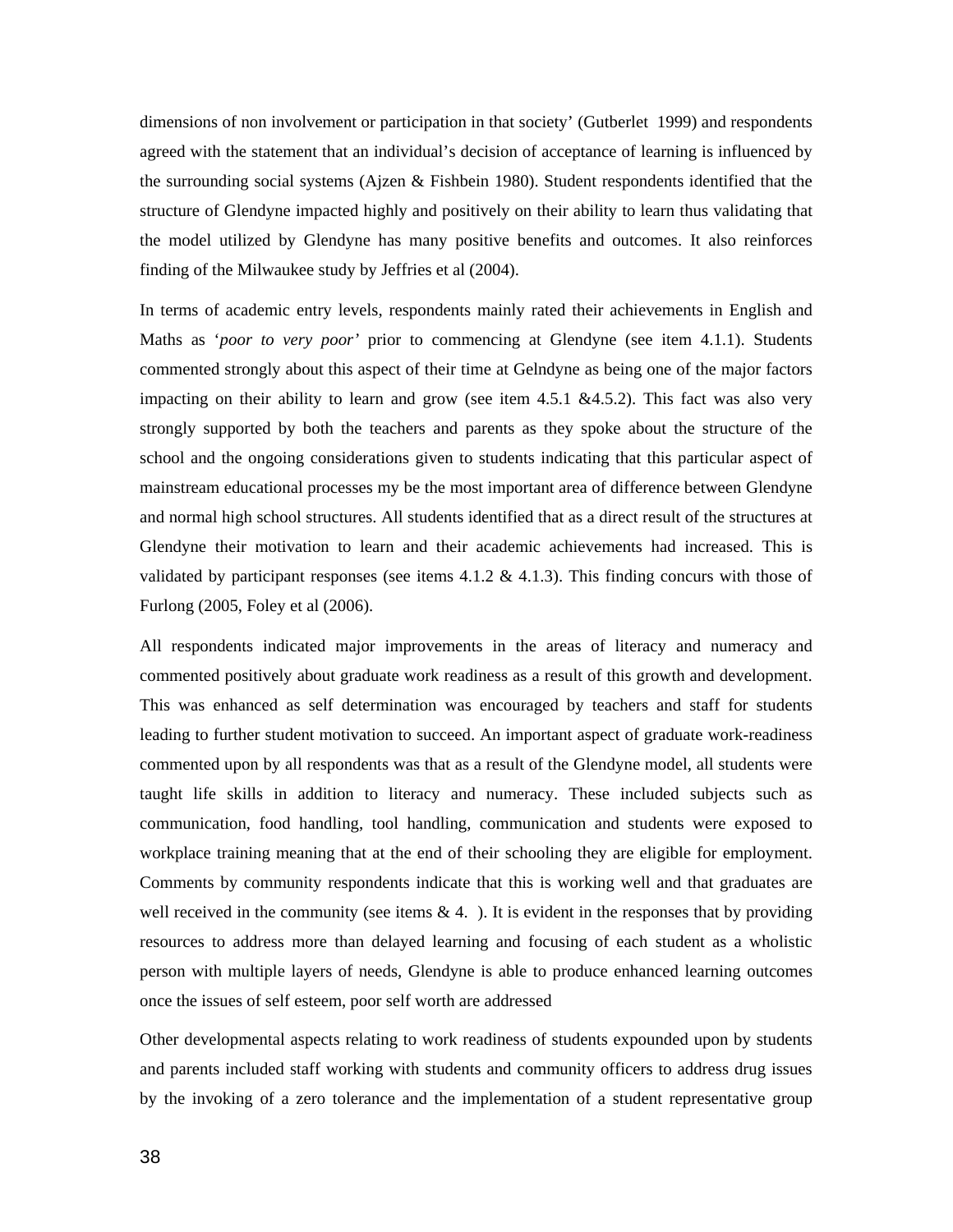approach to managing behavioral issues (see item 4. 1.7.1). This is further evidenced by student comments such as; *"If student is found bullying, they go on contract and if that doesn't work, they have days off. They put it to the teachers first, and then it comes to the students to finalize".*  It is important to note that students are supported positively as they reach a zero drug abuse situation which then improves their ability to concentrate and learn in classes.

All students commented that they felt emotionally safe at Glendyne, parent stated that if there was an issue with the well being of their child staff would contact them or take them for a walk to discuss the issues. They also identified that it was easy to contact a staff member about their child and that if they left a message for the staff member the call would always be quickly returned the same day. This indicates a willingness on the part of all staff to contribute to the well being implying a cohesive approach across all levels of the school to achieve the best for each student. The employment success rate and continued community support also testify to the successes being continually gained by Glendyne. All parents commented that social skills such as self esteem, social interaction, making friends had been enhanced by their child attending Glendyne and that these new relationships had helped their child adopt new social behaviours which were more acceptable to the community.

However, in order to achieve these outcomes, staff at Glendyne appear to be on call almost 24 hours each day as borne out in comments by students teachers, admin staff and parents who identified that students are collected for activities during weekends and during school vacation periods. Researchers queried whether such high levels of personal involvement may lead to increased levels of burnout by staff however surprisingly this was not indicated in the results of the MBI. All staff surveyed (n-11) exhibited very low levels of stress or burnout. This was most likely due to their own personal beliefs, values and commitment to achieving the best for every student in their care. This was evidenced in their high overt support if students were in trouble (see item 4.…). Of course this may always be more achievable with small numbers of students per group. Despite responses by teachers indicating that they spend many outside hours with students involved in extra curricular activities and support, it was not seen by them as an onerous task so it is not surprising that burnout levels of teachers were low given that all teachers reported such high feelings of accomplishment and low levels of emotional exhaustion. Reseachers wondered however how sustainable this may be if student numbers were to increase or current teachers relocated or resigned.

Results did not indicate that the academic expectations of Glendyne were any lower for Glendyne students than those at mainstream high schools, nor that even though students came to the school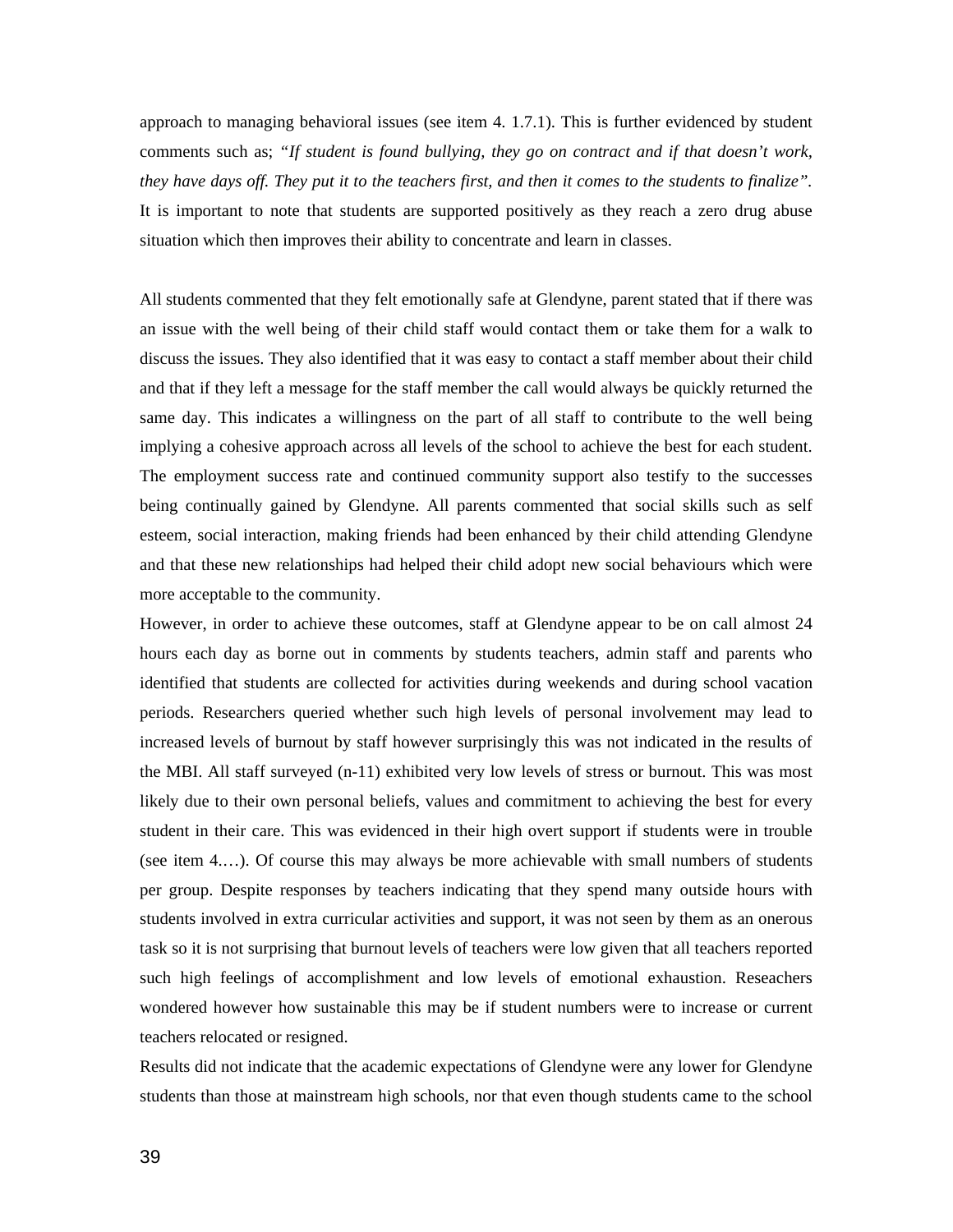as a result of behavioural problems (item 4….) that they were not required to meet certain standards of behaviour. This supports findings by Newmann et al (2000) who point out (p 10 this document) that;

*the "dumbing down" of curriculum must be resisted especially for at-risk students. Classroom practices that engage students in solving a particular problem of significance and relevance to their worlds – be it a community, school-based or regional problem/issue – provide the greatest opportunity for connectedness to the world beyond the classroom.* 

This is certainly the case at Glendyne. The fact that all respondents emphatically explained that a strict code of conduct exists at Glendyne; that students determine the ultimate outcomes of inappropriate behaviours and that offending students may be excluded on the basis of such behaviours indicates that Glendyne is in no way a soft option for non performing students. It is significant to note comments by parents that when their children were excluded it actually mattered to them (students) and that even though they could not attend school they were willing to take work home so that they did not fall behind during their exclusion. It is also significant to note that often teachers would visit the homes of student during these periods.

Such empowerment and valuing of students is perhaps the most significant attribute of the Glendyne program and is possibly the greatest difference between Glendyne and mainstream education systems. This is borne out by student respondents who indicated that their attitudes to their education has changed due to the fact that they now feel valued and included where formally they were excluded (see item ). This supports findings by O'Donohue (1996 p.67) [see p.7 this document] that this is actually about empowering communities and must be seen in terms of survival rights.

Teaching staff identified that they receive informal staff development in the areas of counseling and behaviour management strategies but did not identify if these competencies were a pre requisite of their employment. If teachers were identified as possessing these specific skills/ qualifications prior to their employment at Glendyne it would also provide another reason for the low score levels of the BMI as teachers would not be working outside their particular comfort areas or scopes of expertise or practice as teachers in terms of involvement or ability to manage student behaviours which were non standard as a result of a variety of disorders.

On the other hand all teachers strongly identified with the values and goals and levels of commitment of the Principal and this bears out comments by Di Paola et al about ability to achieve desired outcomes with a student cohort such as at Glendyne.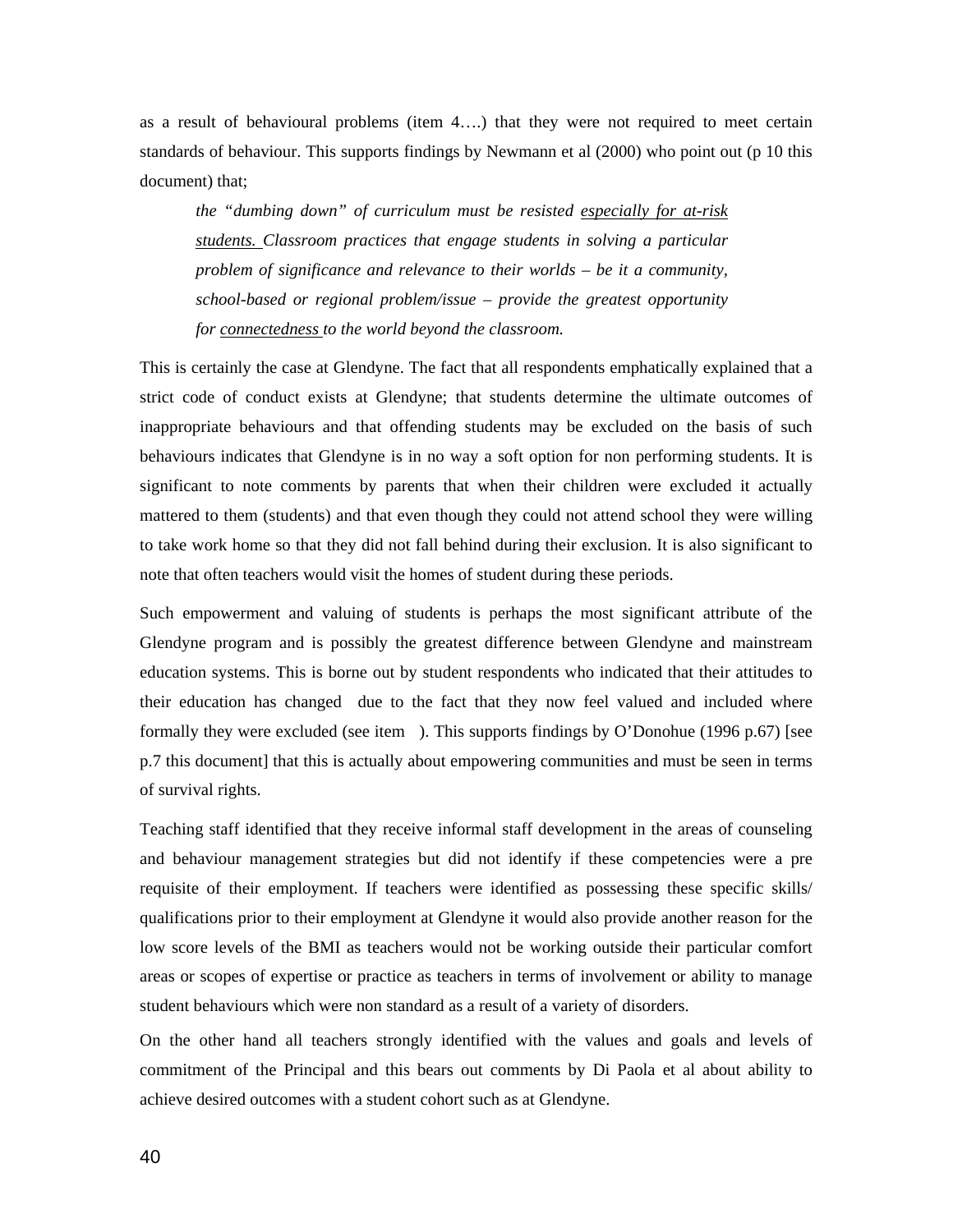#### **6.0 CONCLUSION AND RECOMMENDATIONS**

#### **6.1 CONCLUSION**

This document reported on research which was commissioned to explore the outcomes of the Glendyne education and Training Centre. The major key stakeholders were approached and participated in the research. Literature in this field was reviewed showing paucity in research into this particular aspect of alternative secondary education. There are approximately 80 students currently enrolled offering this alternative student-centred approach to learning for at-risk students in the region. Findings support the proposition that the Glendyne is a model of excellence for alternative education for adolescents who are unable to achieve in mainstream secondary school systems. Academic standards were found to be appropriate for the learners, and the fact that learning is strongly linked to personal development, social skills development and work readiness following supported community experiences indicates that students are not being short changed nor are they being graduated with unrealistic expectations of their potential in the community. It is of significance that no individuals or group made disparaging or negative comments to any of the questions asked by the interviewer

Respondents did however identify that not all students were totally reformed, identifying that some students did re-engage with the justice system or some became pregnant however processes were available to support these students during pregnancy and birth with process to enable their return to school. For the few students who re-offended and were returned to the Justice system, support was also provided to facilitate continuation of their learning.

All respondents including, students, parents, staff and community members commented favourably about the learning environment, staff commitment to students as individuals who were worth working with, and students' achievements. Notable was the overwhelming support of parents of students for the staff and centre and how it has impacted positively on student behaviour, learning and employability as well as overwhelming support and gratitude for the Principal. Addressed within the study were issues such as how is a culture of remediation constructed by teachers at the centre? How does the education obtained by students prepare them for society? Does the centre provide the instructional climate necessary to maximize the potential of the students? Does the centre fortify or undermine the potential of the students? The answer to each of the questions has been a positive one by all respondents regardless of their relationship with the Centre. It is difficult for educators of at-risk adolescents who are committed to social justice, educational equity and desiring to teach in a manner that develops mature educationally prepared and socially conscious students. It requires an adaptive philosophy such as is evident at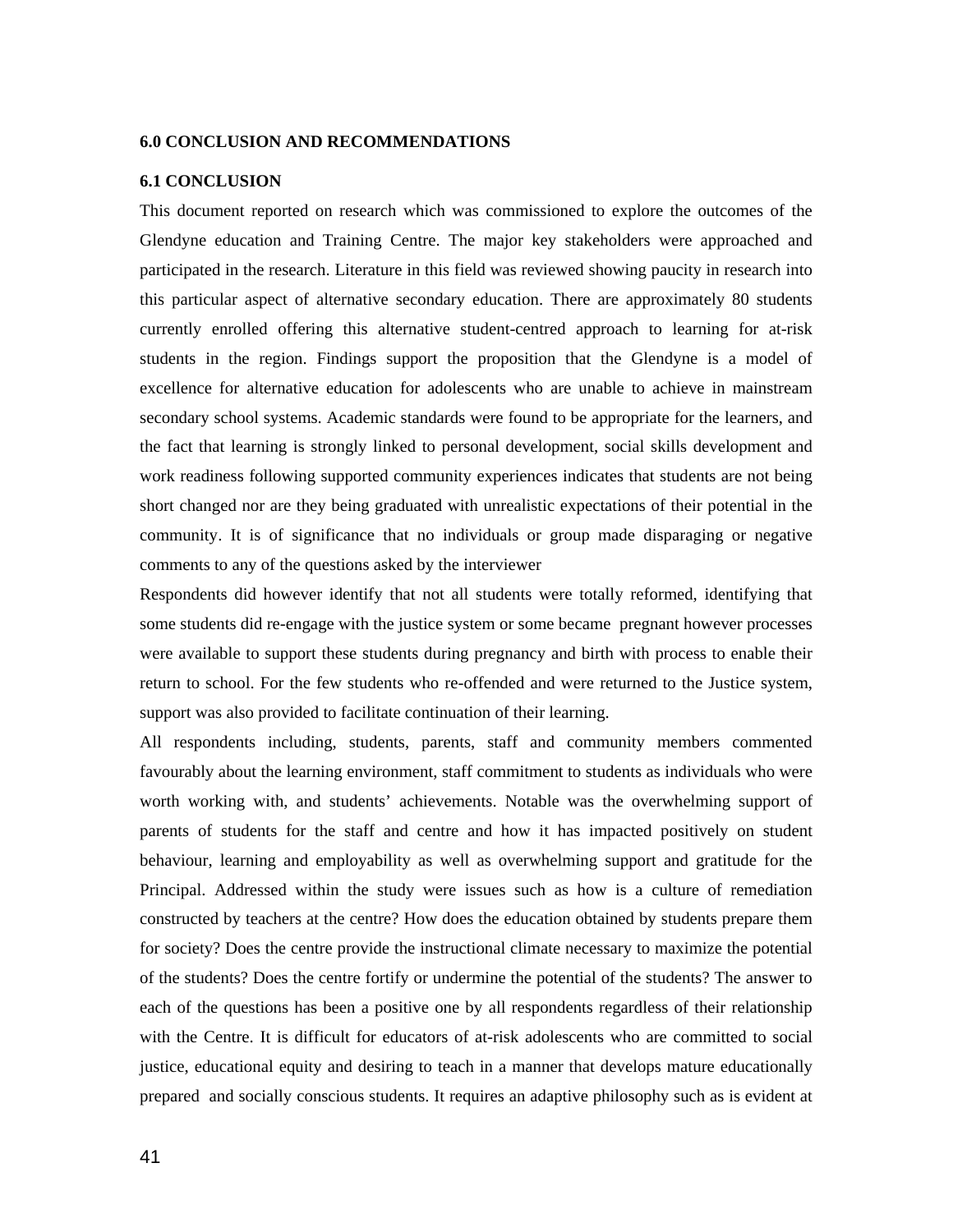the Glendyne Centre. Some areas have been identified below which may be worth considering for the ongoing growth of the Centre.

#### **6.2 RECOMMENDATIONS**

**6.2.1** In line with community comments (see section 4) it is recommended that more publicity be given to the centre via various media opportunities to raise the profile of the school especially in the eyes of Queensland education in terms of student achievements such as employability, community acceptance and satisfaction with student work ethics, reduced crime levels and increased responsible student behaviours.

**6.2.2** Implementation of succession planning for leadership at management level within the organization is recommended in order to ensure sustainability of the organization and ensure a smooth transition should any leadership or management changes ensue in the future. Such process would potentiate growth of the organization in order to stabilize its future.

**6.2.3** Wider publication of annual reports pertaining to funding reports and successful outcomes would optimize future funding successes and reduce the tenuousness of sustainability of the centre as a result of current funding restraints. This would also facilitate future expansion of program locally.

**6.2.4** An opportunity exists for staff to publish in educational journals about their programs and the improved outcomes of students as a direct result of their innovative strategies.

**6.2.5** It may be useful to seek alternative ongoing funding if possible to enhance capacity building of the Centre.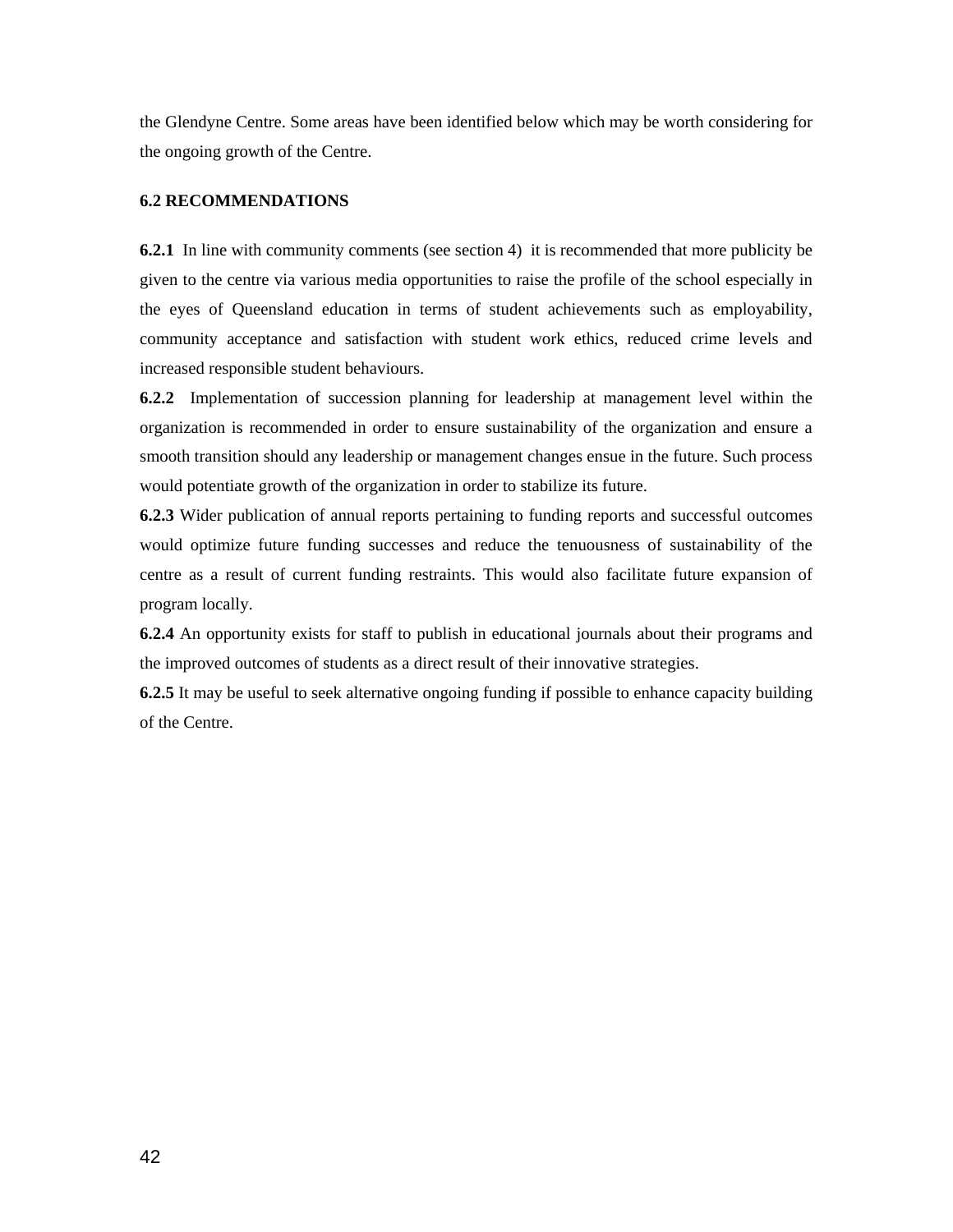### **REFERENCE LIST**

Australian **Indigenous** Indigenous **Indigenous** HealthInfoNet [\(http://www.healthinfonet.ecu.edu.au/html/html\\_programs/programs\\_health\\_workers\\_1.htm\)](http://www.healthinfonet.ecu.edu.au/html/html_programs/programs_health_workers_1.htm). Australian Institute of Health and Welfare, 2005 Rural, Regional and Remote Health – indicators of health.

Australian Institute of Health and Welfare, Australia's Health 2004

Ajzen, I. and Fishbein, M. (1980), Understanding Attitudes and Predicting Social Behavior, Prentice-Hall, Englewood Cliffs, NJ.

Bagozzi, R. P. (1981), Attitudes, Intentions, and Behaviour: The Test of Some Key Hypothesis, Journal of Personality and Social Psychology, Vol. 41, No. 4, pp. 607-627.

Bagozzi, R. P., Baumgartner, H. and Youjae, Yi, (1992), State Verus Action Orientation and the Theory of Reasoned Action: An Application to Coupon Usage, Journal of Consumer Research, Vol. 18, No. 4, pp. 505-518.

Crabtree J, Rutland A, 2001 Self evaluation and social Comparison Amongst Adolescents with learning Difficulties *Journal of Community & Applied social Psychology* 11 pp347- 359.

Couzos and Murray 2005, *Aboriginal primary Health Care–an evidence based approach* Oxford University Press Melbourne.

Commonwealth Department of Health and Family Services 1998 Health and Family Services in Rural and Remote Australia, Canberra.

Deal T E &Peterson K D 1999 *Shaping School Culture:the heart of leadership* Josey-Bass, San Francisco

Di Paola M, Tschannen-Moran M ,Walther-Thomas C 2004 School Principals and Special Education: creating the context for Academic Success *Focus on Exceptional children* Vol 37 (1) September PP.1-10).

Foley RM, Lan-Sze Pang 2006 Alternative Education Programs: Program and Student Characteristics *High School Journal* February/March2006 pp. 10-21.

Guba, E & Lincoln, Y 1989 F*ourth Generation Evaluation* London Sage *in* Schneider Elliott D, Lo Biondo-Wood, G & Haber, J. 2003 *Nursing Research methods, critical appraisal and utilisation* (2<sup>nd</sup> ed) Mosby Sydney.

Jeffries RB, Hollowell M, Powell M 2004 Urban American Indian Students in a Non Punitive Alternative High School *American Secondary Education* 32 (2) Spring pp. 63- 78.

Kellmayer J 1995 *How to Establish an Alternative School* Corwin Press, Thousand Oaks CA. *cited in* Jeffries RB, Hollowell M, Powell M 2004 Urban American Indian Students in a Non Punitive Alternative High School *American Secondary Education* 32 (2) Spring pp. 63-78.

Maslach Burnout Inventory (MBI; Maslach, Jackson, & Leiter, 1996).

Lee, R. T., & Ashforth, B. E. (1996). A meta-analytic examination of the correlates of the three dimensions of job burnout. Journal of Applied Psychology, 81, 123-133

Maslach, C., Jackson, S. E., & Leiter, M. P. (1996). Maslach Burnout Inventory Manual, Third Edition. Palo Alto, CA: Consulting Psychologists Press.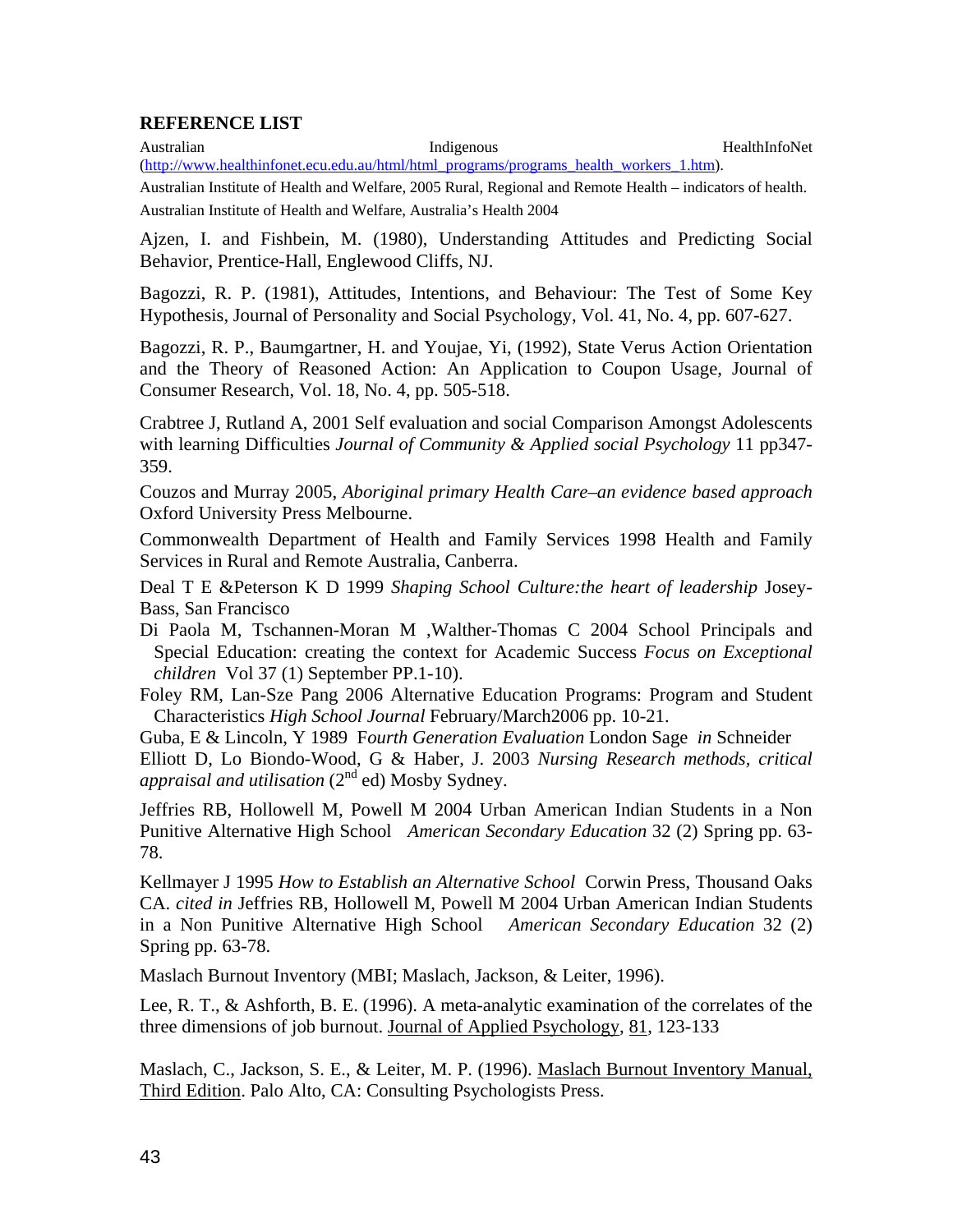Newmann and Associates, University of Wisconsin (2000) *cited in* Ajzen, I. and Fishbein, M. (1980), Understanding Attitudes and Predicting Social Behavior, Prentice-Hall, Englewood Cliffs, NJ.

Pearson A, Nay R, Koch S, Ward C, Andrews C, Tucker A. 2001 *Australian Aged Care Nursing: A Critical Review of Education, Training, Recruitment and Retention in Residential and Community Settings*. National Review of Nursing Education, Web Document, http://www.dest.gov.au/highered/nursing/pubs/aust\_aged\_care/1.htm, Accessed 2nd June, 2003.

Polit DE Hungler B.P 2001 *Nursing Research methods, Appraisal and Utilization (3rd edition)* Lippincott, Philadelphia*.* 

Thomson P & Holdsworth R 2003, Theorizing change in the educational field: rereadings of 'student participation 'projects.*International Journal of Leadership in Education*. October-December Volume 6 (4) pp371-391

Raywid M.A. 1983 Alternative schools as a model for public education. *Theory in Practice 22,190-197 cited in* Foley RM, Lan-Sze Pang 2006 Alternative Education Programs: Program and Student Characteristics *High School Journal*  February/March2006 pp. 10-21.

Schneider Z 2003 Approaches to Quantitative Research *in* Schneider Z Elliott D Lo-Biondo-Wood G Haber J 2003 Nursing Research Methods, critical appraisal and utilization (2nd edition) Mosby Sydney pp.250-275

Sheppard, B.H., Hartwick, J. and Warshaw, P.R. (1988), The Theory of Reasoned Action: A Meta-Analysis of Past Research with Recommendations for Modifications and Future Research, Journal of Consumer Research., Vol.15 (December), pp. 325-343.

Street A 2004 Action research in Schneider Z Elliott D Lo-Biondo-Wood G Haber J 2003 Nursing Research; methods, critical appraisal and utilization (2nd edition) Mosby Sydney pp.220-231.

Stringer E 2004 Action research in Education Pearson Merrill Prentice Hall, New Jersey

Dade-Smith J, 2004, *Australia's rural and remote health; a social justice perspective* Tertiary Press, Adelaide p xiii).

Dade-Smith J 2004 *Australia's rural and remote health –A social Justice perspective*  Tertiary Press Croydon Victoria.

Taylor A 1995 Including the excluded *Community Care* Issue 1592 September 29 pp48- 49.(<http://web.edscohost.comezproxy.uaq.edu.au/ehost>

/delivery?vid=62&hid=109&sid=c (viewed September 26th 2006)

Wadsworth Y 1997 *Everyday Evolution on the run ,*Allen & Unwin, Sydney in Talbot L & Verrinder G,2005 *Promoting Health –the Primary Health care Approach* Churchill Livingstone, Sydney.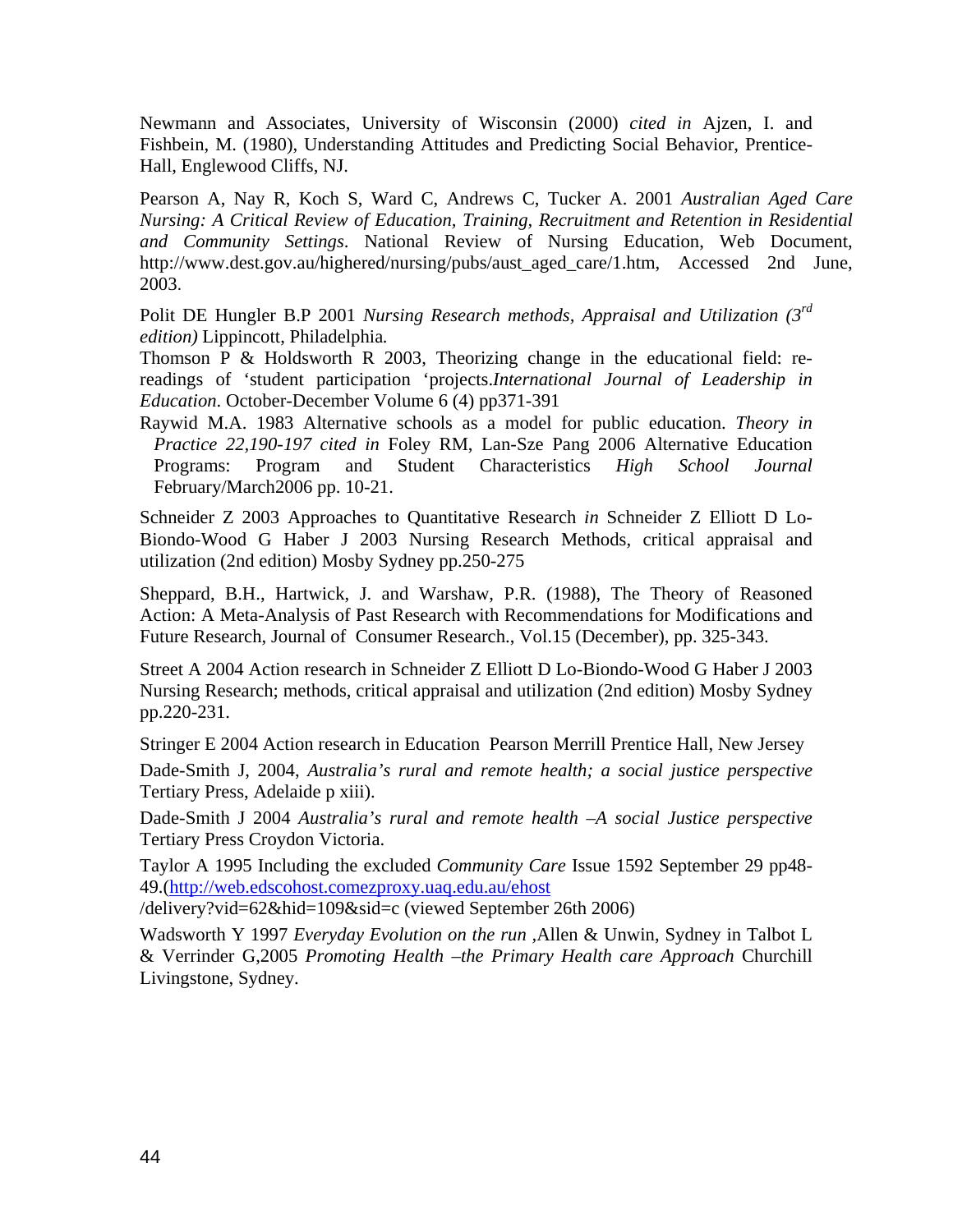# *Glendyne – Draft Interview Structured Questions*

# *STUDENTS*

# 9 *Key competencies in reading, writing and computation:*

- 1. How would you rate your level of English/maths when you first came to Glendyne?
- 2. How would you rate it now?
- 3. If changed, what helped you to improve in these areas?
- 4. Do you feel that your current level of competency in literacy/numeracy is sufficient to achieve what you want?

# 9 *Information and communication skills including use of technology*

- 1. Do you think you are good at communicating with people? Why?
- 2. What activities/programs at Glendyne have helped you become better at communicating? Examples?
- 3. Can you tell me how these programs have worked and why you found them helpful/not helpful

# *d) Extent of involvement of learners in the setting of their agenda and in the development and management of learning and behavioural expectations/issues and the fostering of high levels of student ownership and motivation.*

- 1. How well do you think the things you learn here match your needs and interests?
- 2. Can you give examples of where you have a say in what you learn and how you set the expectations?
- 3. Do you think you have any input into the setting of expected standards of behaviour? Examples?
- 4. Do you feel more motivated at this place than in your previous schooling experience. Why?
- *e) Structures and strategies that reinforce positive behaviours*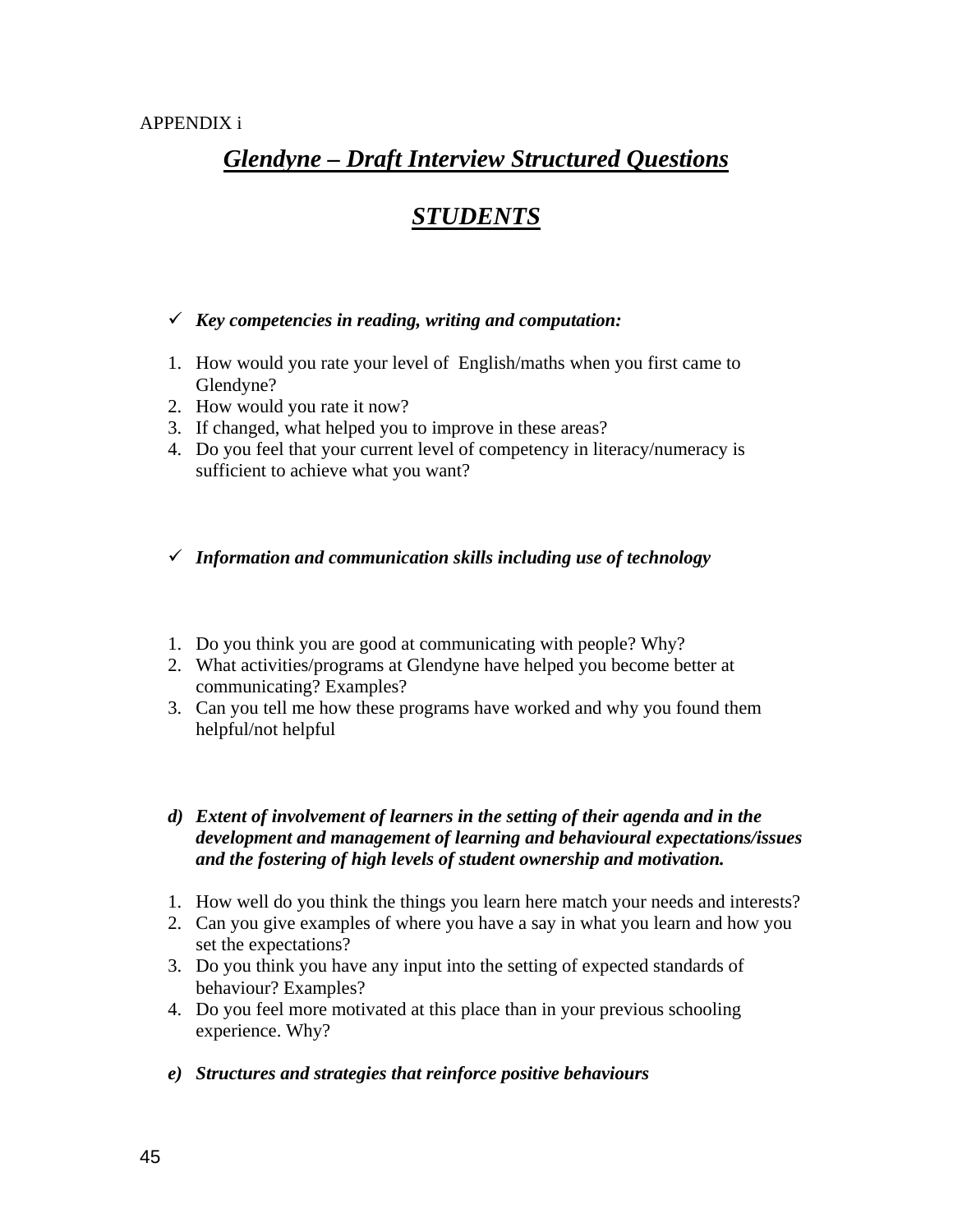- 1. Do you think the teachers at Glendyne encourage good behaviour? How do they do this?
- 2. Do you "do drugs"? If so, how does thisa school respond to that?
- $\checkmark$  The success of engaging students in programs which have "real life" *connectedness to both the general world and the world of students' own experience and needs;*
- 3. Do you think the teachers at Glendyne encourage good behaviour? How do they do this?
- 4. Do you "do drugs"? If so, how does this school respond to that?

# *f) The intellectual quality, challenge and relevance of learning programs and to what extent expectations are set which make explicit what is required for success.*

- 1. Do you rate any of your topics/subjects as too easy? Why?
- 2. Do you consider standards sometimes too high for your ability? Any examples?
- 3. Are you generally aware of what standards you are required to meet to achieve particular levels of achievement?

# 9 *The features of campus programs which promote a supportive social environment.*

- 1. How do you feel about coming here each day? Why?
- 2. What does the school do when the "wheels fall off" and everything goes wrong?
- 3. Which extra-curricular activity (e.g. fishing, boating, camping, sport) do you enjoy most/least? Why?
- 4. Have you made good friends here amongst other students?
- 5. Have you made good friends here amongst the staff?
- 6. Are you aware of (or have experienced yourself) any form of bullying on this campus? What methods does the school use to prevent/minimise this behaviour?
- 7. Do you feel safe here? Why?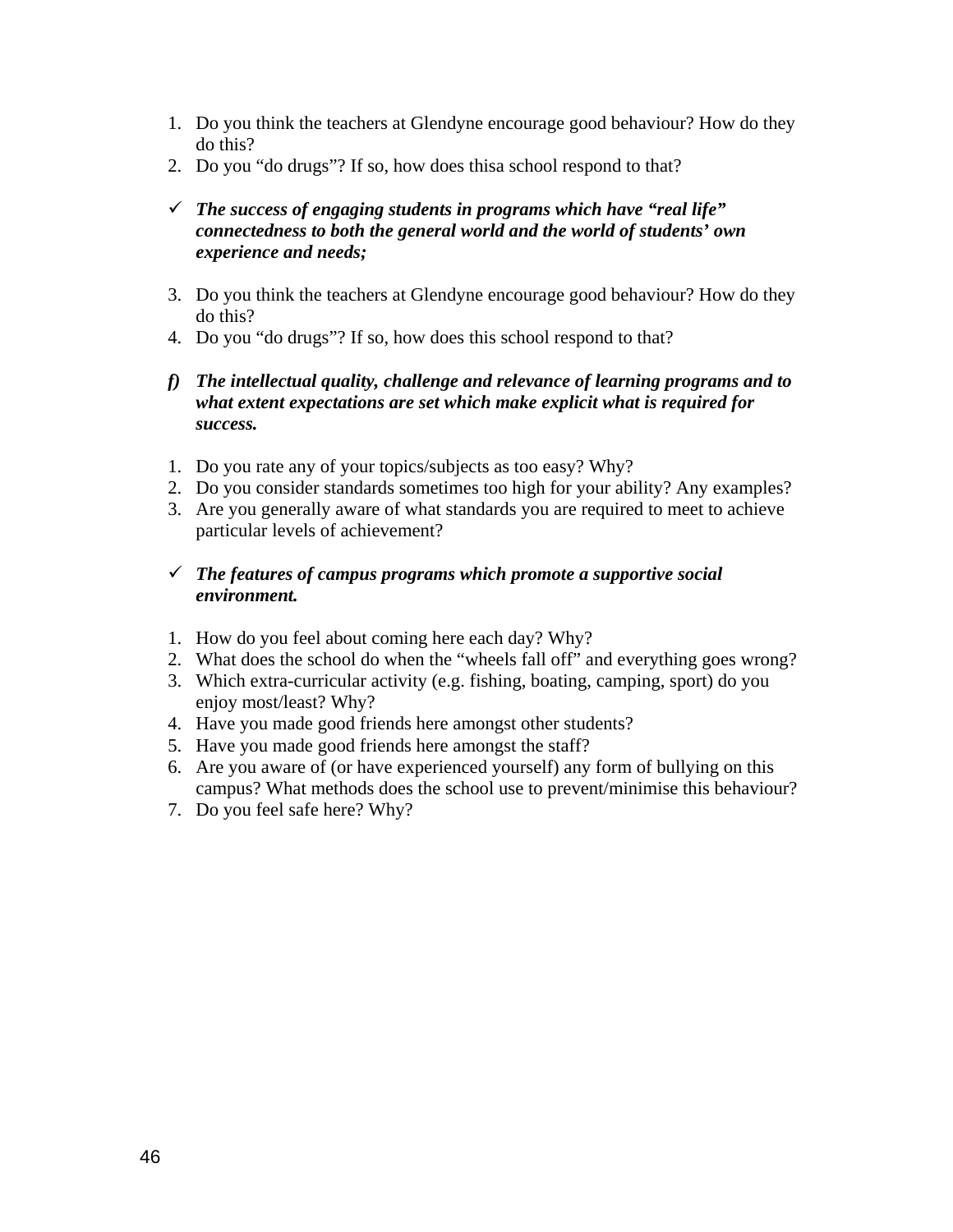# APPENDIX ii

# *Glendyne – Draft Interview Structured Questions*

# *Administration/Staff Members*

## 9 *Key competencies in reading, writing and computation*

- 1. How strongly do you rate the development of basic literacy and numeracy skills at the school?
- 2. What data do you have to indicate improvements in these areas?
- 3. What are the main barriers to success in enhancing these skills?

# 9 *Development of social competencies - self-esteem, interpersonal/teamwork/negotiation*

1. What processes/strategies do you rate as most successful in enhancing the selfesteem and interpersonal skill development of students?

# $\checkmark$  Extent of involvement of learners in the setting of their agenda and in the *development and management of learning and behavioural expectations/issues*

1. What strategies are used to develop students' involvement in the operation of the school and in decisions regarding curriculum and behavioural issues?

# *The success of engaging students in programs which have "real life" connectedness to both the general world and the world of students' own experience and needs;*

1. How are learning programs designed to include real-life examples and life-like experiences for the students? Please provide at least one effective example.

## 9 *The intellectual quality, challenge and relevance of learning programs;*

- 1. How are students encouraged and supported to raise their standards of achievement? What are the most effective strategies you have found to achieve this?
- 2. Do you regard this campus as an alternate secondary schooling or as an alternate VET facility? Why?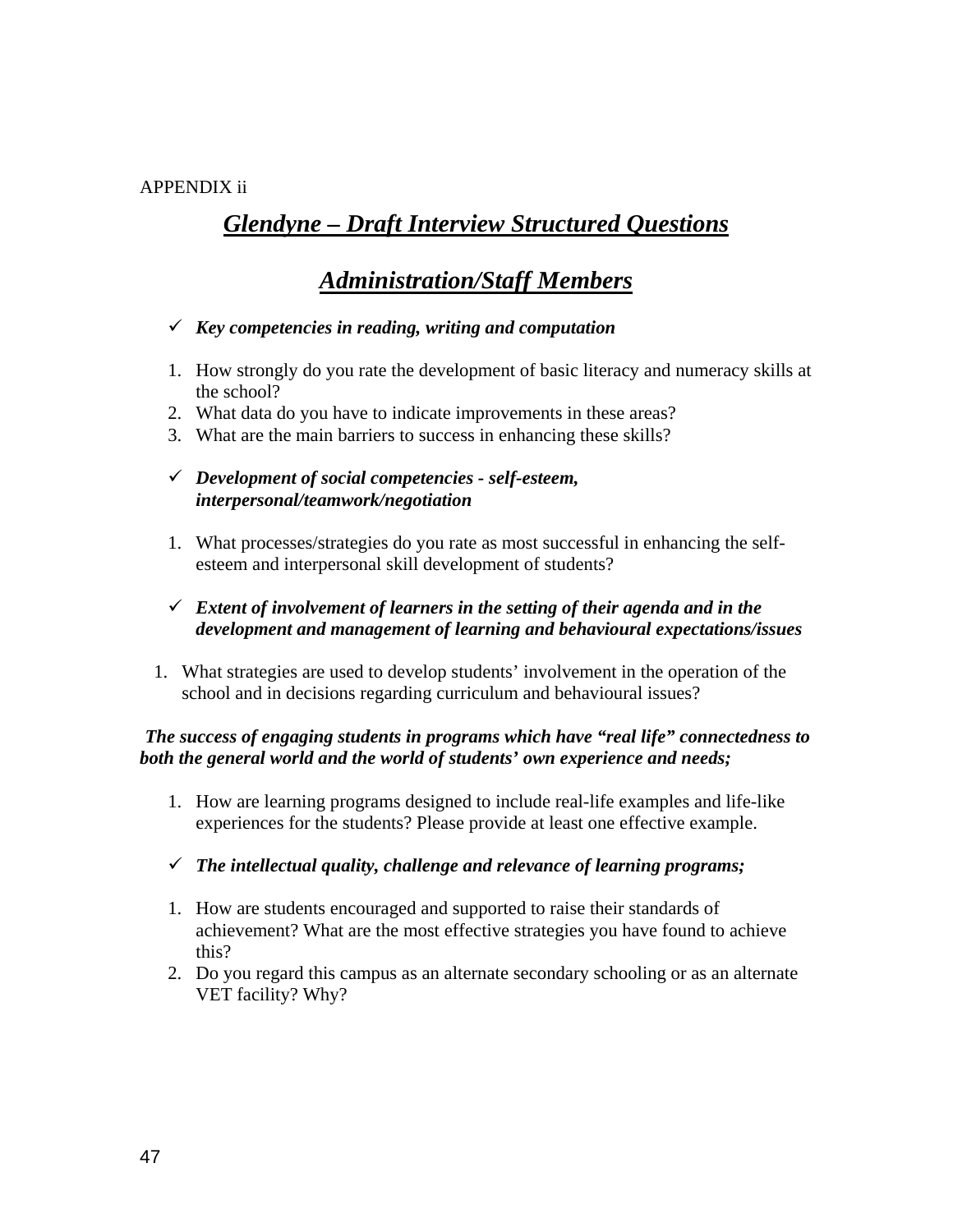# *Glendyne – Draft Interview Structured Questions*

# *PARENTS*

## 9 *Development of social competencies - self-esteem, interpersonal/teamwork/negotiation*

- 1. Has your child demonstrated any marked changes in self-esteem and ability to relate to others in the time they have been attending Glendyne? Please give a brief description of the changes (if any).
- 9 *Strategies which enhance community partnerships in academic, social and moral development.*

Have you had any input into the programs your child is undertaking at Glendyne? How would you rate your level of involvement in both the academic and behavioural development of your child while at Glendyne? What opportunities have you found most valuable? What opportunities have been least valuable? How frequently do you receive formal feedback on your child's progress? How useful and clear is this feedback? How easy is it for you to contact your child's teacher? Do you need to make an appointment to see them? How long do you normally have to wait for such appointment?

# 9 *The features of campus programs which promote a supportive social environment.*

- *1.* How has the Glendyne Campus supported your child's emotional well-being and assisted in supporting his/her development of sound relationships and ability to relate to others?
- *2.* How do you feel that Glendyne handles issues of Code of Conduct/discipline
- $\checkmark$  The fostering of high levels of student ownership and motivation.
- *1.* Do you think that attending Glendyne has improved your child's level of motivation and positive attitudes towards work and study? If so, how do you think the school has achieved this change?
- *2.* If you could change anything about how Glendyne operates, what would it be?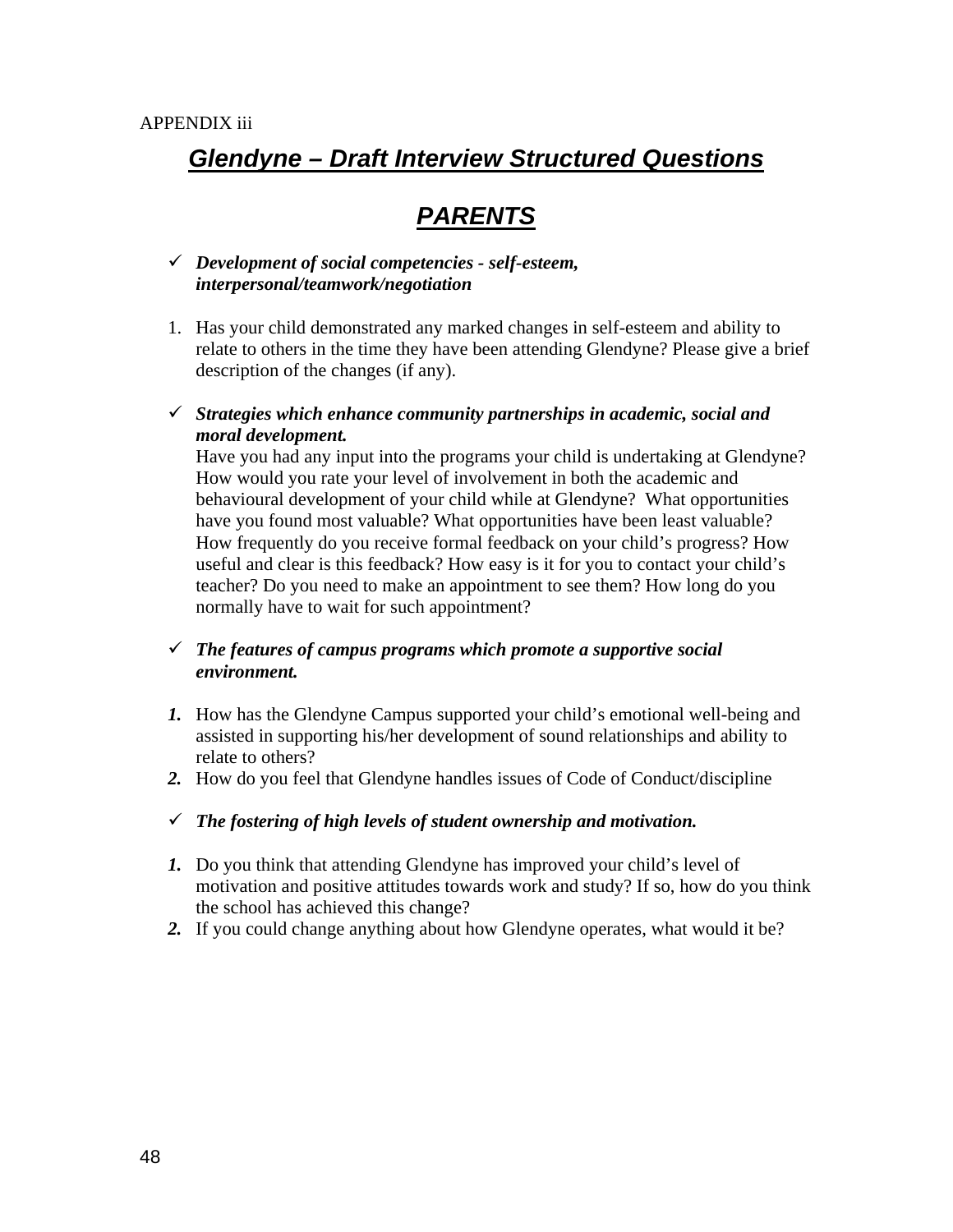# *Glendyne – Draft Interview Structured Questions*

# *Community*

## *Strategies which enhance community partnerships in academic, social and moral development.*

- *1.* What level of involvement do you have with the Glendyne facility? Please describe.
- *2.* As a community member, what is your perception of the level of community input into the operation of the facility?
- *3.* Are there ways in which you think the current level of community involvement in the facility could be increased?
- *4.* Do you have any personal knowledge/experience of the impact that the facility might have had in reducing socially inappropriate behaviours by local youth?
- *5.* How would you describe the image of the Glendyne facility in the local community. Why?
- *6.* Do you believe that students from Glendyne are less likely to become involved in crime than if they had not attended the facility. Why?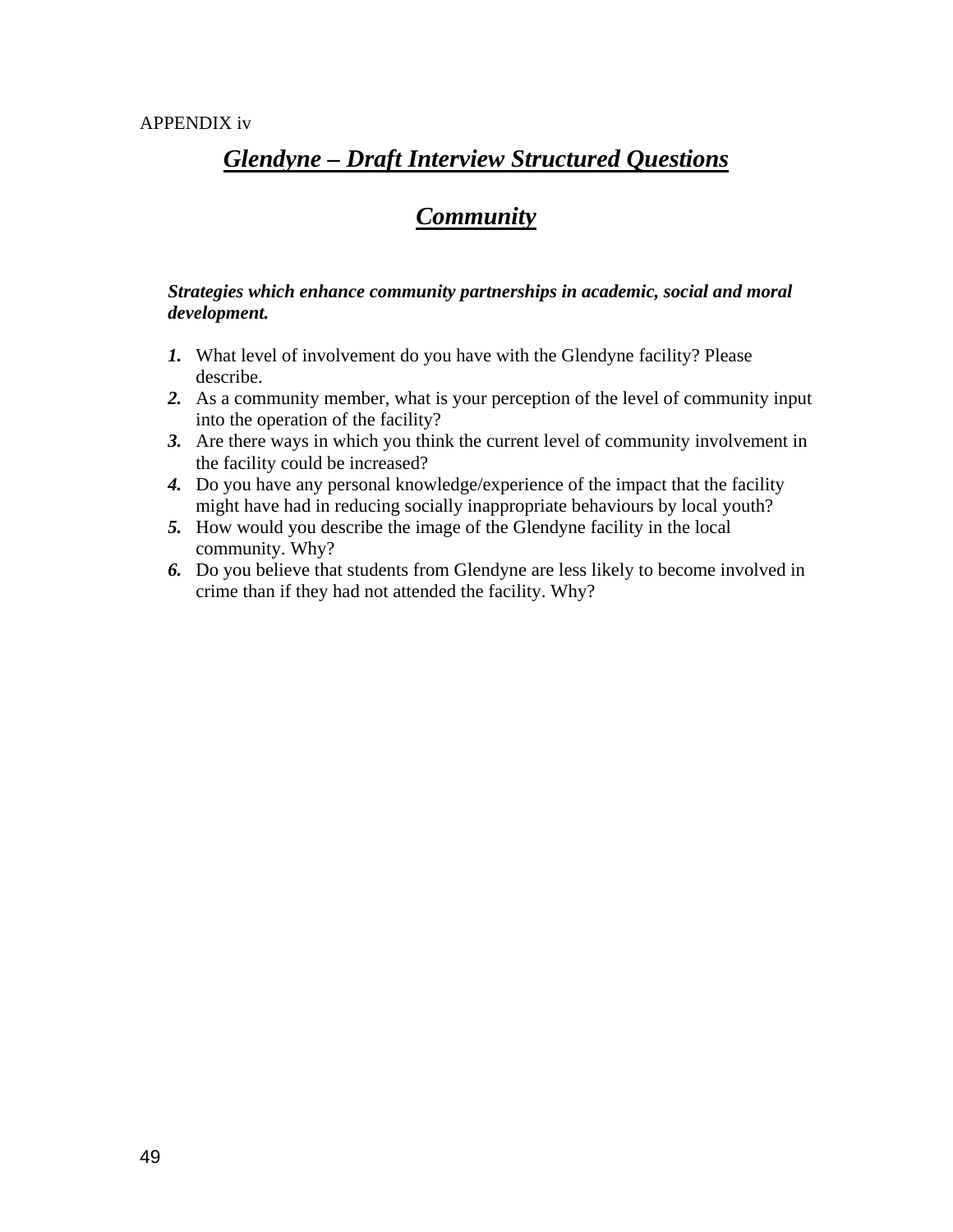#### APPENDIX (v)

Focus group interview Responses

#### **Student Responses.**

#### **Student academic competence (sub themes: literacy/numeracy)**

#### **How would you rate your level of English/ Maths when you first came to Glendyne? (n-14)**

Inability to read and function at a basic level of competence in both English and Maths was reported by all respondents (identified as being caused by issues such as suspension from school, stress, not getting anything out of it). All indicated they disliked these subjects as evidenced by comments such as;

*"The lowest you can get"* 

*"failed", "could never do it with the stress and stuff*";

 *"passed, just"* 

*"I never went at all I was always suspended so so I was a bit like that to math I didn't get nothing"* 

#### *"Probably just passed in Maths and English"*

One (female) student who indicated competence in these areas reported achieving to about "high achievement" in year 8 but that this had dropped to barely a "sound" by the time she enrolled at Glendyne in year 9.

#### **4.2.2 How would you rate it (your Maths and English ability) now?**

Every student indicated at least some improvement with most rating the improvement as *"substantial"* and three as *"heaps better".* Every student indicated achieving at least "pass" level currently and saw further improvement as possible and desired; *"Now getting "B's".* All indicated great improvement in attitude towards these subjects as a key to their improvement in outcomes and motivation to attend classes each day.

#### **4.2.3 If changed, what helped you to improve in these areas?**

Students indicated that the prime causes of their improvement in academic achievement were:

*Smaller classes (circa 5-10 students) allowing teachers to respond to questions immediately*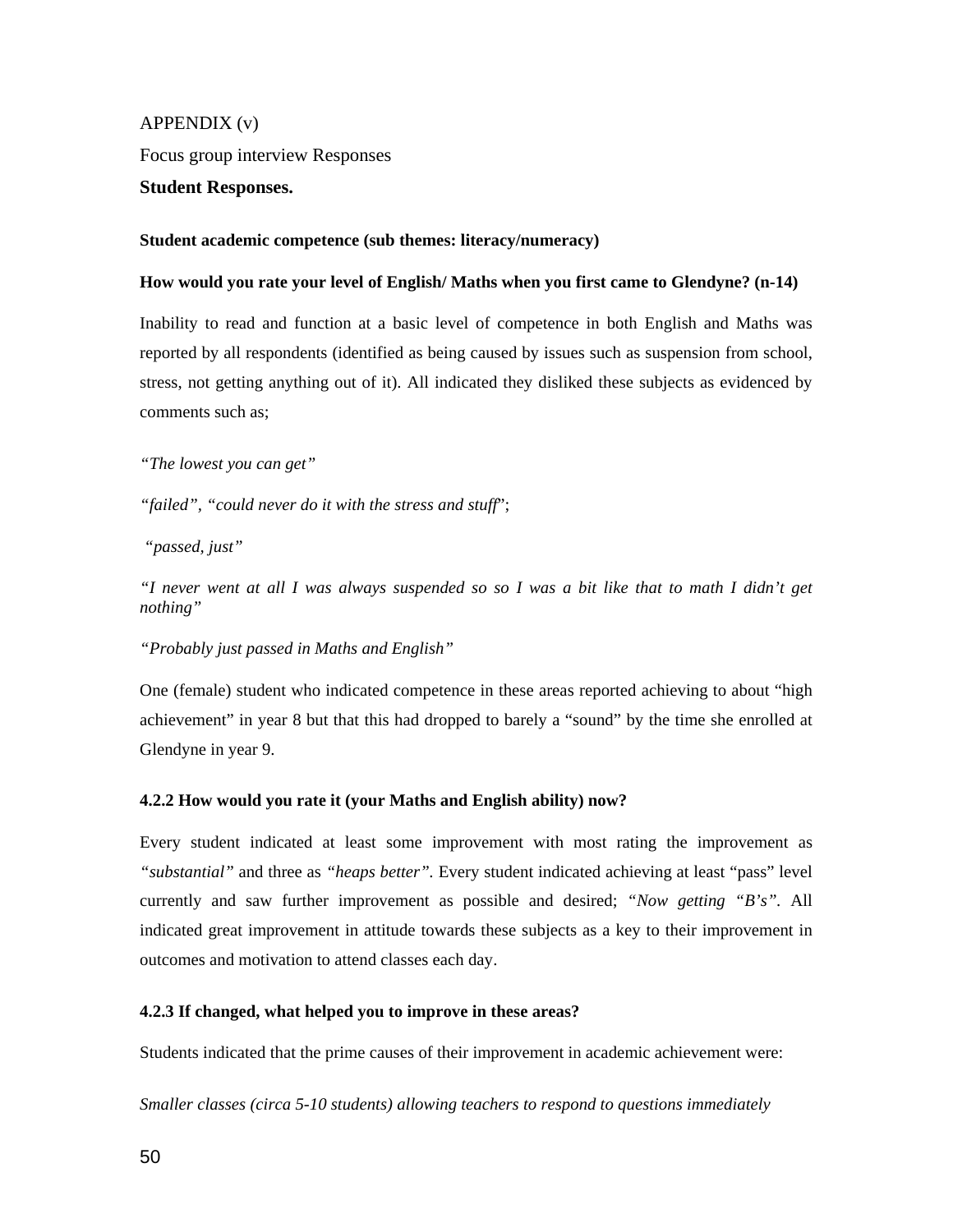*Understanding teachers* 

*The ability of teachers to explain issues without a judgmental approach* 

*Teachers did not yell and were understanding – they took time to explain* 

*The teachers were understanding and treated you like a person* 

*Safe environment in class – no need to worry* 

*More fun – the teachers here give you respect, have more time for you or send you to the office.* 

These were identified as contributing to a safe learning environment for students

#### **4.2.4 Structure of the educational system**

Participants identified that the unique structure of Glendyne and close attention by teachers to their performance and emotional well being e.g.;

"*you have the teacher coming 'round to see you every five minutes"*

and;

*"they make it more fun and they actually give you respect unlike normal high school teachers- they just put it up on the board, these teachers explain it and say do you understand and if you say no she comes over and says what don't you understand and then she'll write …. an example and then you know what you're doing then you can do the rest"* 

*"The work was integrated into hands-on subjects and was purposeful"* 

*"Doing practical things such as measuring"* 

*"Doing it at your own pace"* 

#### **4.2.4.1 Relevance of education programs (sub theme complexity /usefulness/ adequacy)**

#### **4.2.4.1.1 Do you rate any of your topics/subjects as too easy? Why?**

*"English is sometimes too easy."* 

*"At the start of the year you do a test to see what level you are"* 

*"Maths is not too easy – mostly hard"*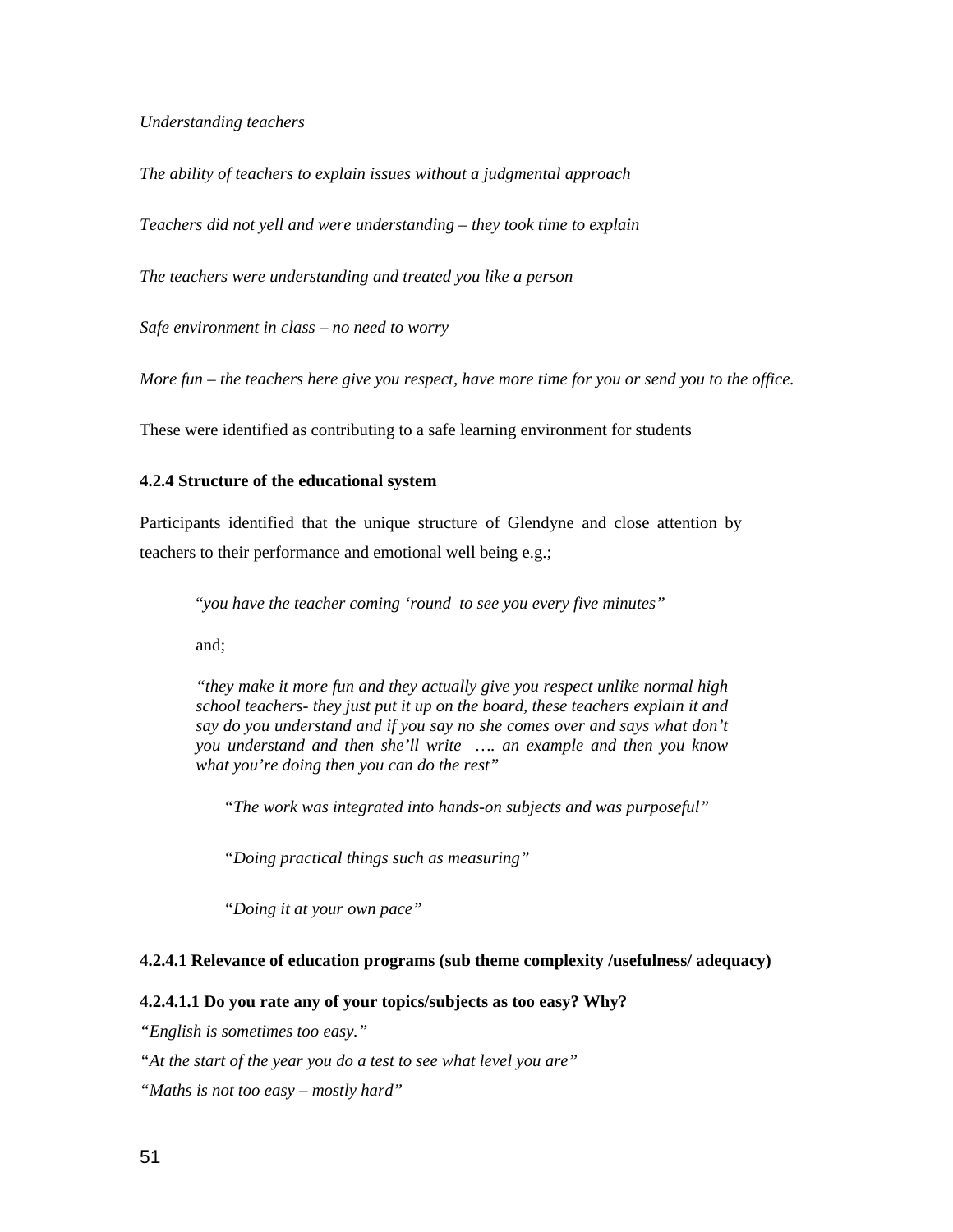*"Standards are rarely too high – but are sometimes too easy" "Everyone is treated as individual" "You are given confidence that you can do it"* 

**4.2.4.1.2 Do you consider standards sometimes too high for your ability? Any examples?**  Fourteen respondents answered this question the same as for 41.2.1 above One student out of the 15 responded; "*no"* 

# **4.2.4.1.3 Are you generally aware of what standards you are required to meet to achieve particular levels of achievement?**

*"Yes – teachers explain these things to you" "You can ask questions to clarify – teachers will tell you" "You could go to university if you wanted to"* 

#### **4.2.4.1.4 Do you feel that your current level of competency in literacy/numeracy is sufficient to achieve what you want?**

Most (n- 14) of the students stated that they believed their educational standard was now sufficient to allow them to gain employment of their preference. The remaining students (n-1) were less certain, using terms such as "*maybe"* and "I but none were saying "I" – *it could be done but they did not enjoy it*. All these students said they felt competent to achieve necessary improvement.

*"They get you to a high enough standard that you can go straight out and get yourself an apprenticeship"* 

*"Not rocket science – you can understand what they are getting at in the practical subjects like metal work".* 

#### **4.2.5 Student competence in communication**

#### **4.2.5.1 Do you think you are good at communicating with people? Why?**

No student rated themselves as incompetent in this area. Two (2) students stated that their ability to communicate with adults was in fact better than with peers. No student could articulate why this may be the case.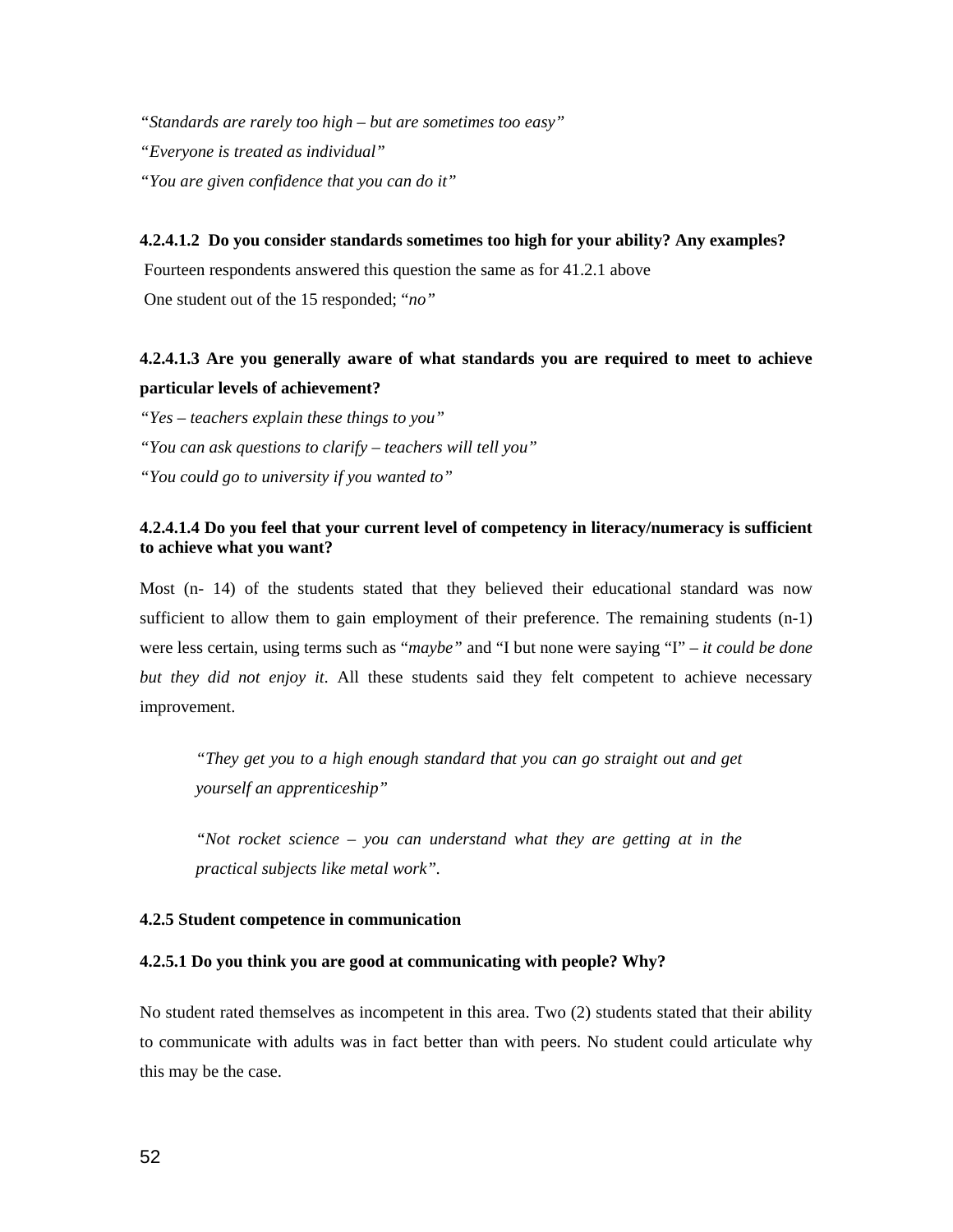*"Talking on the phone is easy – do lots of that".* 

*"Better than I was before – still not perfect"* 

*"Experience of working in work experience type roles, able to communicate effectively with fellow workers"* 

*"If I need to be heard I can be heard"* 

# **4.2.5.2 What activities/programs at Glendyne have helped you become better at communicating?**

Examples of strategies assisting in developing communication skills were identified by students as being:

- *The business, retail and catering courses contain strong elements of communication skills, both oral and written and these are integrated into the subject e.g. writing recipes in catering, taking written and verbal orders, recording stock.*
- *Teachers spent time with the students helping them identify and articulate their goals. This is done on a regular basis right from the moment of enrolment*
- *The family atmosphere is important. Coordinator and the other teachers are often referred to as "dad" and students are dealt with as if they were family*
- *Non-judgemental approach (by staff) and giving respect to individuals throughout the school*
- *The youth worker (Tom\*[3](#page-57-0) ) was identified as a particularly effective communicator who was seen as a model for how to communicate well with people. He listens. Rather talk with him than anyone else in the world. All staff could easily be spoken to. The whole atmosphere allows and models good communication.*
- *Youth In-search<sup>[4](#page-57-1)</sup>* you can talk to people helps you talk. They give you respect *– they deal with your family problems, then they achieve from there. They work out what doors you can open. You get to work on your goals*

<span id="page-57-0"></span> 3 Tom\* is a pseudonym

<span id="page-57-1"></span><sup>4</sup> Youth –in-search is an organization that ….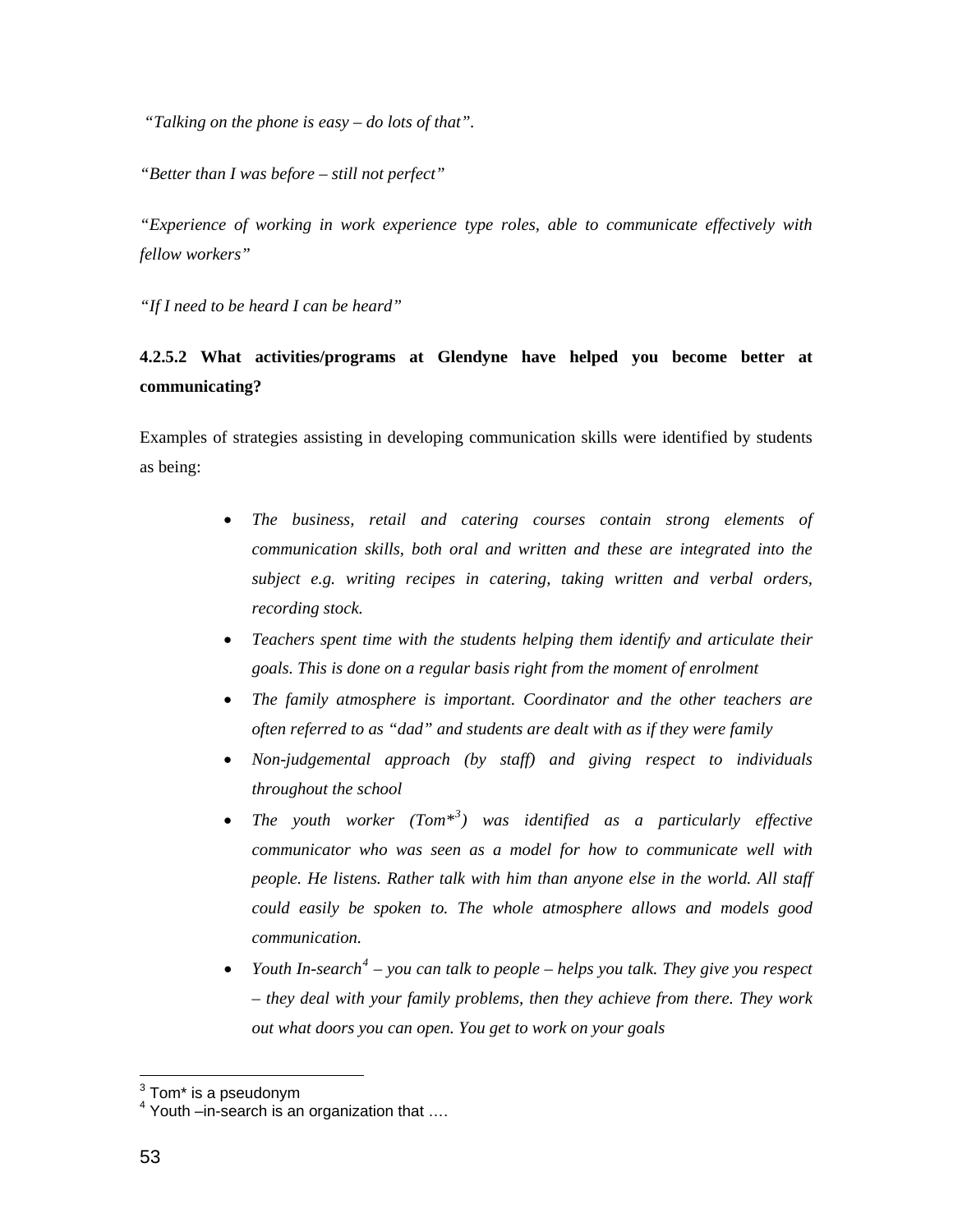• *A lot of the teachers here have been through what we have been through – they have higher priorities. They take you into their lives – they come from the criminal world as well.* 

#### **4.2.6 How well the Glendyne program addresses student personal needs/interests**

# **4.2.6.1 How well do you think the things you learn here match your own needs and interests?**

*Give you time to catch up with the work "heaps of stuff" May be more so for the boys than for the girls Perhaps something like hairdressing would be good for the girls Art, motor-bikes, computers, movies, skirmish, horse-riding were all mentioned positively Much more involved here as there is more time and your opinions matter Friday options program really good – 2 hours of sport and activity after lunch Holiday mentoring program is also very good* 

*The staff members are more like friends than teachers and they support you in all the outside activities as well as in the school time. Staff members make time to be with you in outside activities. Church.* 

 *If you were out at the weekend and got stuck, you can contact a staff member and they will come and help* 

**4.2.6.2 Can you tell me how these programs have worked and why you found them helpful/not helpful.** 

This question was generally answered in the following dialogue;

"*We are still here"* 

#### **4.2.6.3 Student inclusion in decision making about own learning/ educational standards**

**4.2.6.4 Can you give examples of where you have a say in what you learn and how you set the expectations**?

*"To a degree"* 

*"You get to have a say in what you think you are able to achieve"*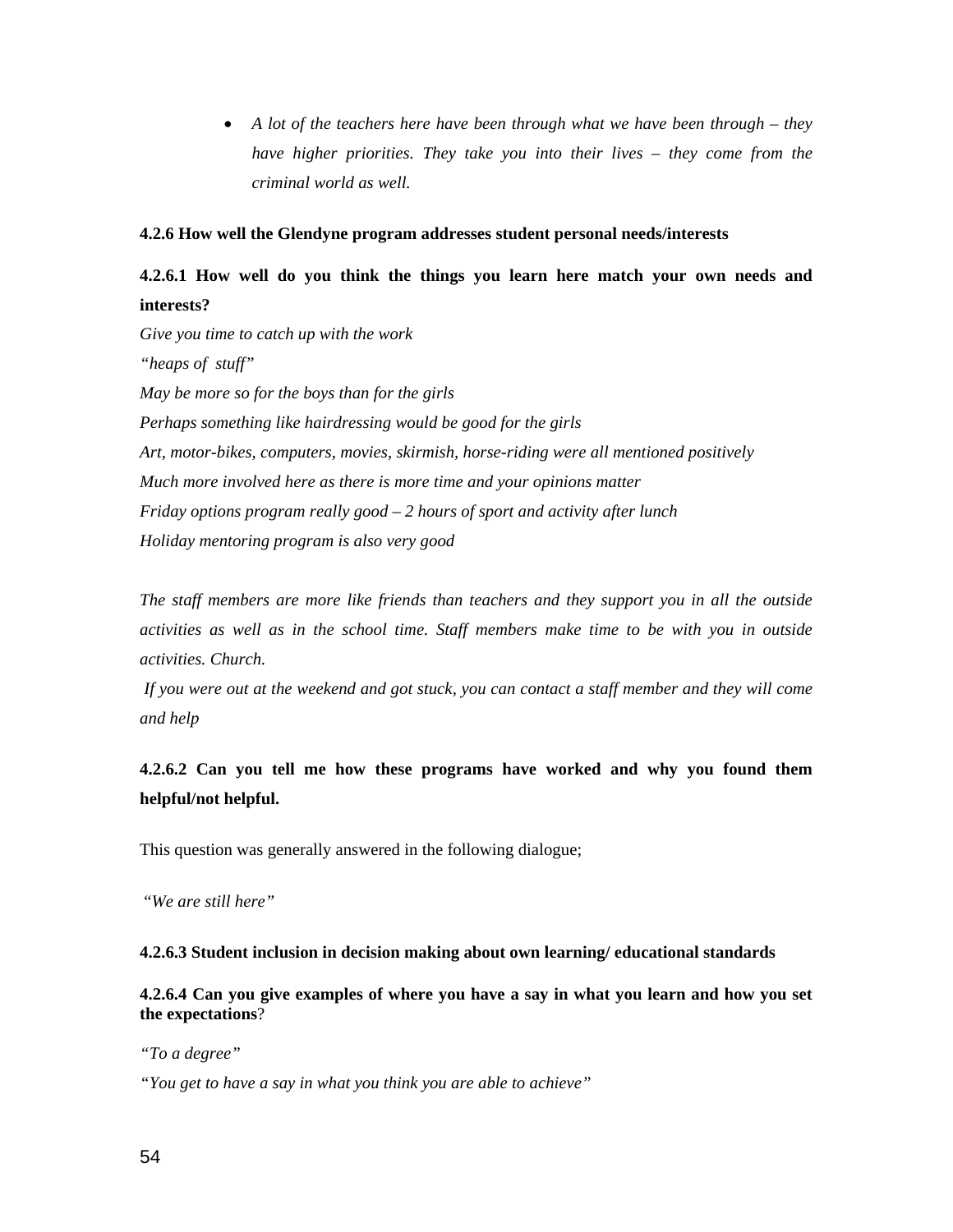*"Lots of discussion in class about what we will learn"* 

*"Much of the stuff you learn is set in the (subject) booklet that we work from* 

*A lot of say in what standard you want – if you want to pass or get higher mark, the teacher helps. If you ask the teacher will help".* 

*"A fair bit – teachers use graded books – teachers help you get to where you want to get"* 

#### **42.6.4 Student inclusion in decision making about behaviour standards**

# **4.2.6.5 Do you think you have any input into the setting of expected standards of behaviour? Can you give me some examples?**

*"There is a student rep group – 1 elected from each class – these have to be redone since the class rearrangement. This group has a big say in setting the standards".* 

Students provided the following as an example of sorting out an issue about one of the boys (who was in trouble for vandalism);

*"– we had to say if he came back or not/ if he came for half days, or bring him back after a couple of weeks".*

*"They (students) have a part to play in making the rules as well as dealing with students who break the rules".* 

*"They are really working hard at bullying and stuff"* 

*"If student is found bullying, they go on contract and if that doesn't work, they have days off. They put it to the teachers first, and then it comes to the students to finalize".* 

" Student reps can make suggestions e.g they suggested contracts".

# **4.2.6.6 Do you think the teachers at Glendyne encourage good behaviour? How do they do this?**

*(They) "Use positive words" "Encourage you talk about it". "Tell them your problems. You can talk to anyone". "They don't treat you like "crap"*  "*no use fighting – might as well sort it out – they get you into a room to sort it out".* 

**4.2.6.7 Are you aware of (or have experienced yourself) any form of bullying on this campus? What methods does the school use to prevent/minimize this behaviour?**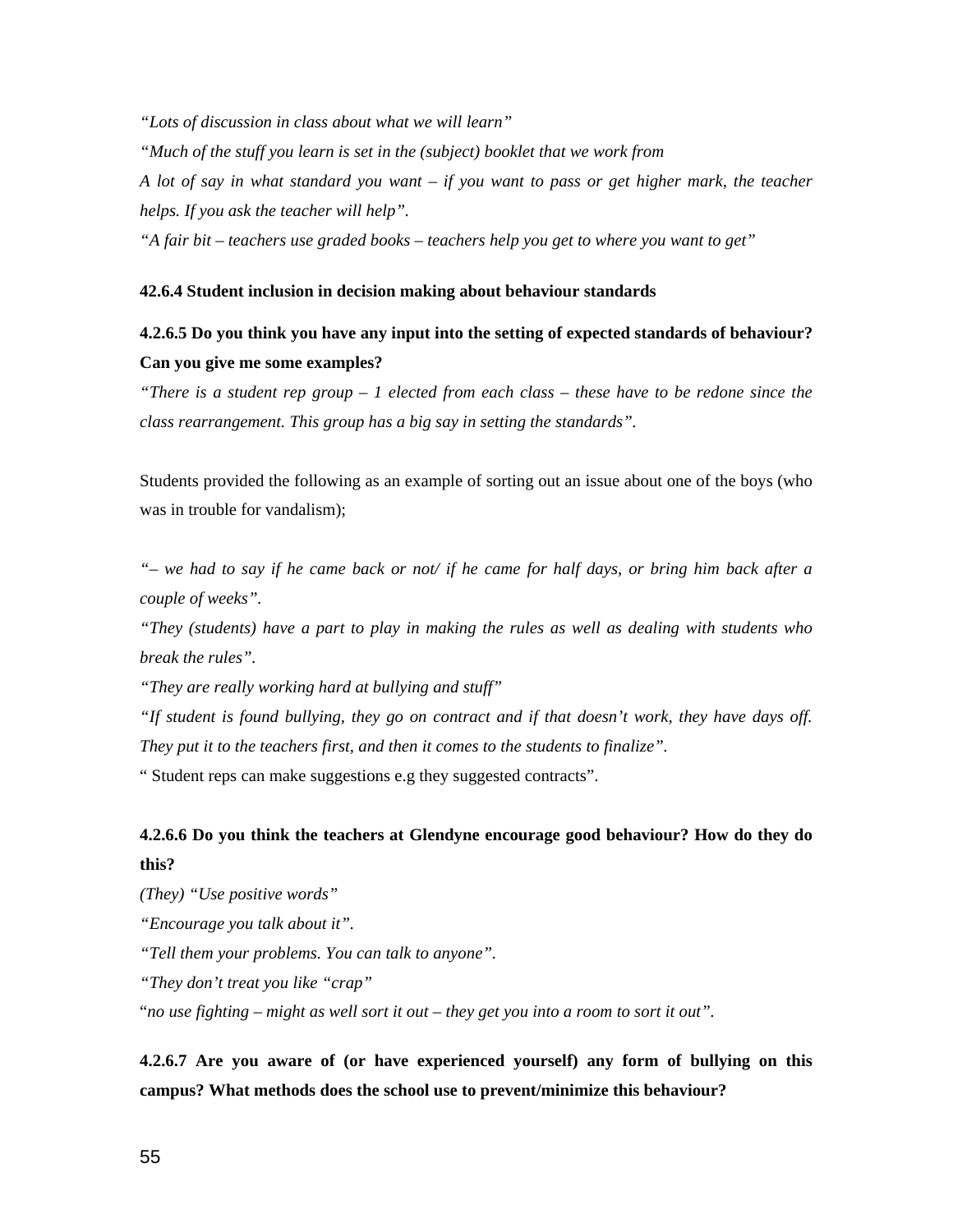*"Because (the) school is smaller, you notice it more when it happens"* 

*"There are no bullies, we just have fights"* 

*"If there is bullying, they are gone out of here"* 

*"They get chances – lots of them – but in the end they will not be back – it is really hard to get kicked out of here"* 

*"If you are suspended, they still send work home for you to do. The school would rather continue to help you rather than get rid of you completely".*

#### **4.2.6.8 Do you "do drugs"? If so, how does this school respond to that?**

*"Who hasn't? Everyone has had a go" "If you get caught with drugs, you get suspended for one week" "There is a drug program – pictures around to show us the effects of drugs" "If you're busted you get charged for it."* 

#### **4.2.7 Levels of intrinsic motivation of students**

# **4.2.7.1 Do you feel more motivated at this place than in your previous schooling experience. Why?**

*"Yes"*

All 15 students validated this answer with the following responses;

*"Other schools you can't express you own feelings – here you can do that".* 

*"We can talk in class and not get yelled a -.But no doubt about standards".* 

*"You can pace yourself."* 

*"Much the same as other school work, but more paced to your ability. Books allow you to go at your own rate*".

*"Friday afternoon options scheme is very important motivation"* 

*"Incentive scheme where you get points towards rewards such as caps, clothing, fishing rods, computers, general items etc is also very good".* 

*"Yes – want to do a traineeship here when I finish schools at the end of the year"* 

*"Previous school – English teacher did not like me so no matter what I did, nothing would go right"* 

#### **4.2.7.2 How do you feel about coming here each day? Why?**

*"I like coming here to see my friends every day"* 

*"If I miss the bus, I will get someone to drive me here"* 

*"Every student wanted to come to school each day"*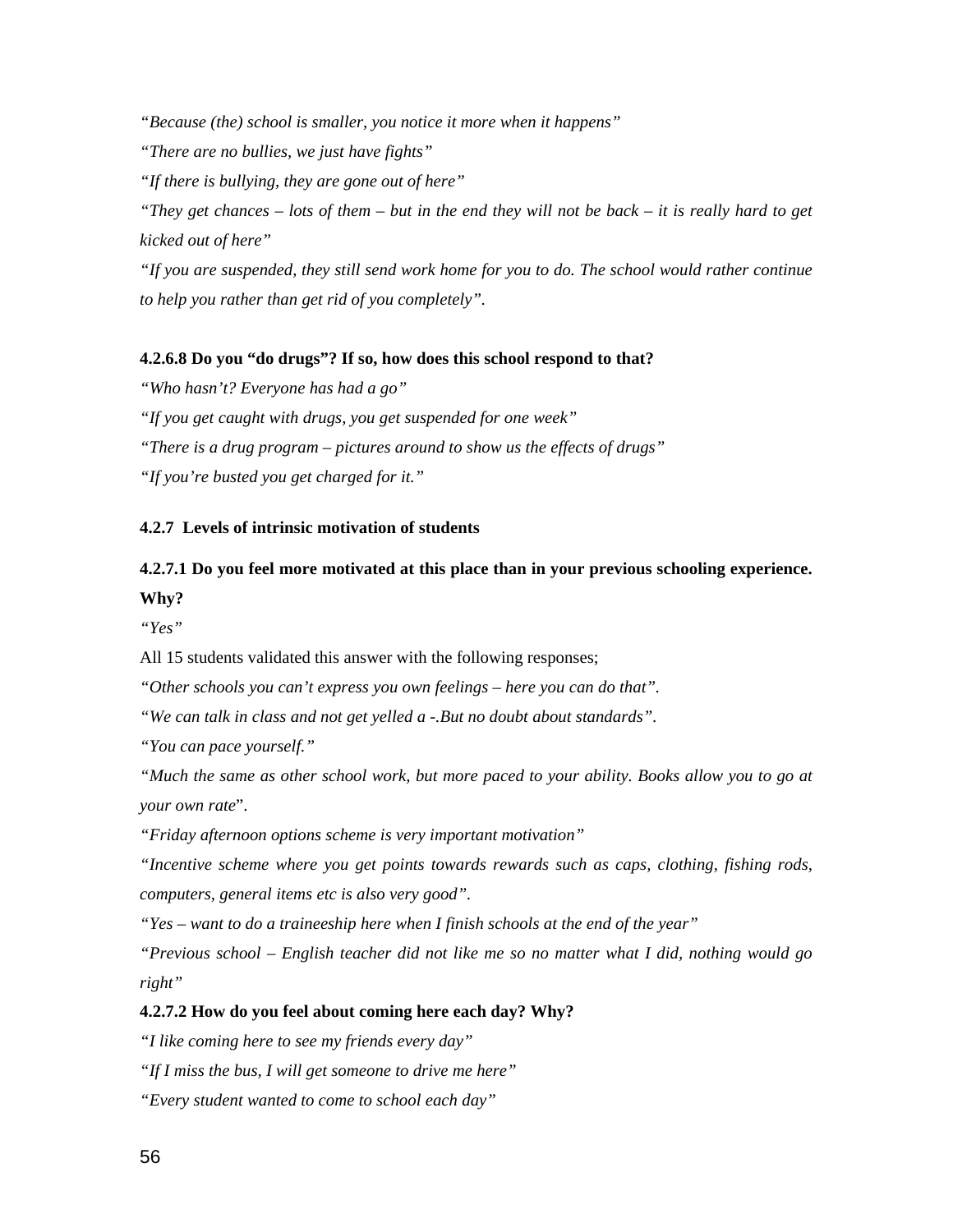*"Some even come from Maryborough, Burrum Heads every day". "Feel more positive about coming here"* 

# **4.2.7.3 Addressing student emotional needs-What does the school do when the "wheels fall off" and everything goes wrong?**

*" You can go to the counselor – you can get to see her easily e.g. one of the girls was pregnant, had no money – money and items such as pram was donated through the church" "if you really need help with something, they will help you".* 

*"I got into trouble over the weekend and they came to help me"* 

*"They talk with you"* 

*"They will go to the court house with you if you are in trouble – they will help you in any way possible"* 

## **4.2.8 Development of life skills sub themes; (friendships, networks, arguments,)**

**4.2.8.1 Which extra-curricular activity (e.g. fishing, boating, camping, sport) do you enjoy most/least? Why?** 

*Motor-bikes Horse-riding Go-carts Also making go-carts MIA (computers) Soccer/football* 

#### **4.2.8.2 Have you made good friends here amongst other students?**

*Yes- most of the time Enjoy doing the ropes course together – you get a lot of encouragement even just for trying it* 

#### **4.2.8.3 Have you made good friends here amongst the staff?**

*"Staff are like friends" "….Not friends, they are like family" "Coordinator is like Dad and Tom\* like a brother"* 

#### **4.2.8.4Personal safety**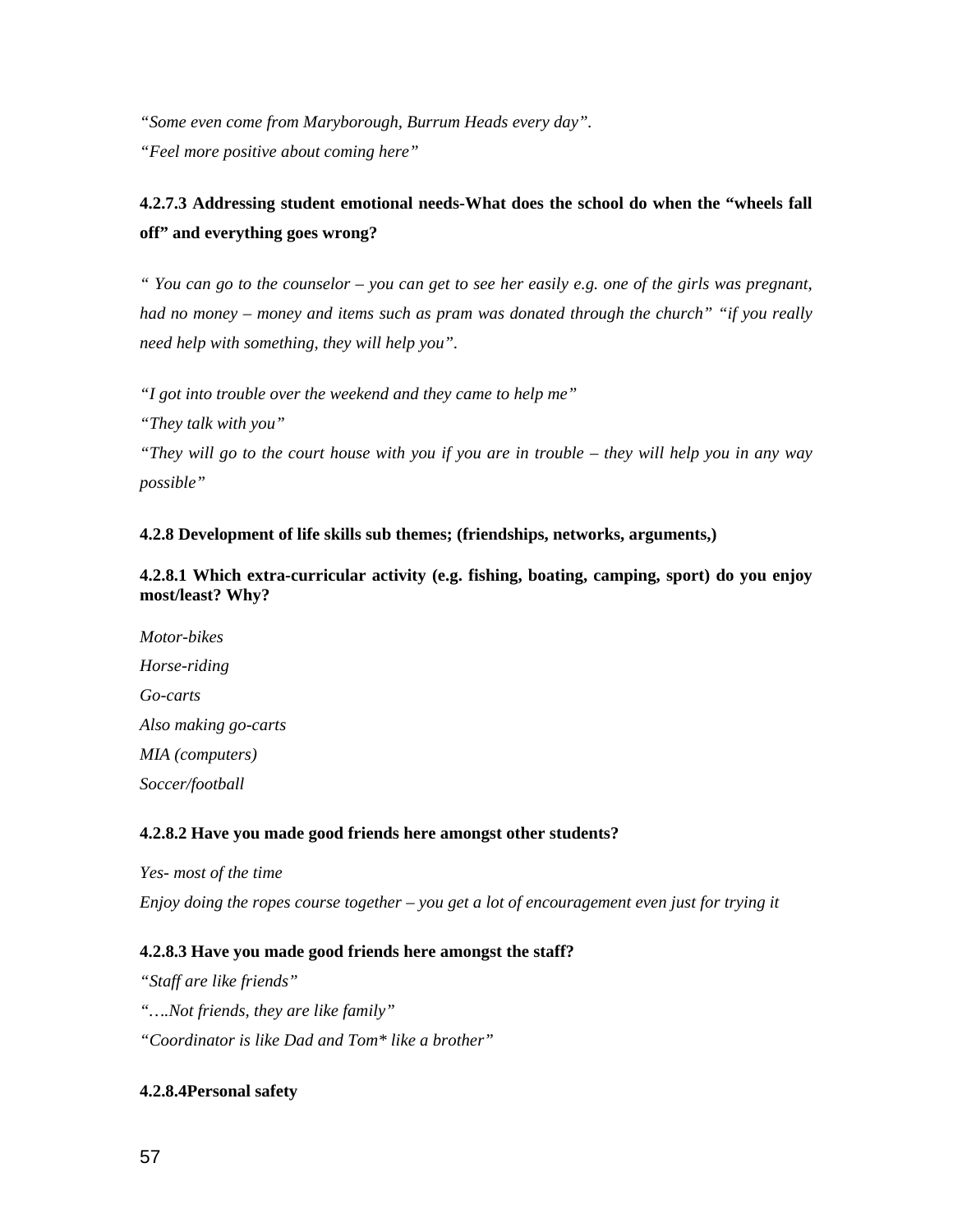#### **4.8.4.1 Do you feel safe here? Why?**

*Another reason we like this school better than normal school – if you get pregnant, they will stand by you – normal schools just kick you out. It still happens.* 

One other student provided an example of 'normal school' having classes for pregnant students and baby rooms.

#### **4.3 TEACHER REPSONSES**

Major themes emerging in Teachers focus group revolved around the following; educational achievement and abilities of students, educational processes, teacher satisfaction disciplinary processes within the school, extra curricular demand placed on teachers, motivation to support students, life skills development for students.

### **4.3.1 How strongly do you rate the development of basic literacy and numeracy skills at the school?**

*Class size is a big issue* 

*Content is tailored to individuals – not so much down-graded – giving more time – presenting subjects in a more interesting, hands-on presentation.* 

*Relationships– be with them everyday, pointing out their problems, encouraging being positive and treating as individuals* 

*When (the Coordinator) picks staff, he picks them more on personality rather than academic considerations – personality and compatibility are important* 

*It is a very caring environment-students are not judged or criticized-we aim for a family environment – most of the students are from environments where this is not so* 

*Relevance and hands on approach is used and this benefits learning* 

*By developing the relationships, the kids want to be here they want to be involved* 

*Even the theory is done in a practical way – never just with paperwork – always in discussion form.* 

*Integration of subjects such as Maths into things like metal work. Doing measuring and Maths and English in catering. Making shopping lists/orders .* 

*There are Individual Education Plans written for each student and Education Support Plans for those students in care.* 

*Ascertainment is also done for a lot of students here.*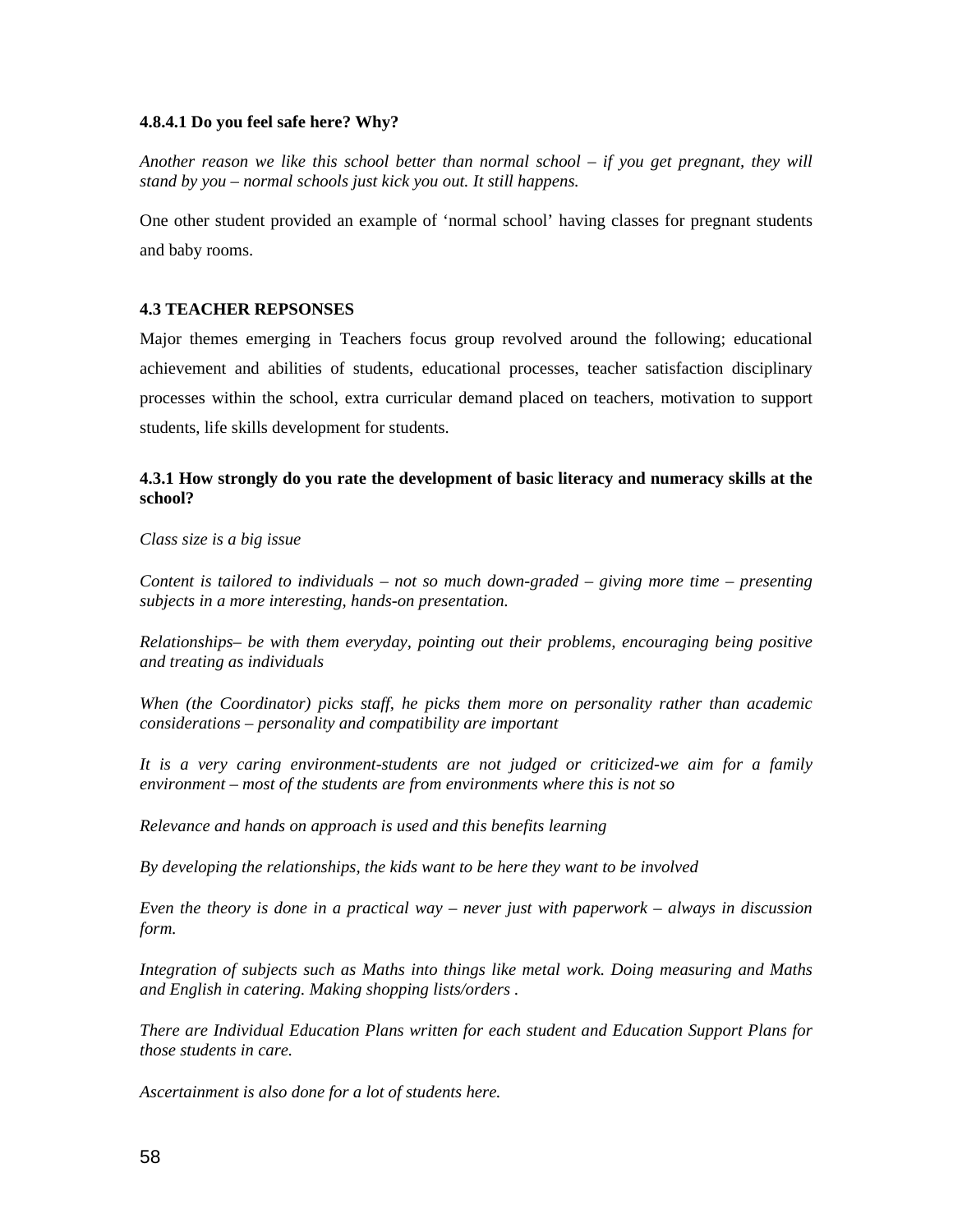*The involvement of parents and numerous volunteers is also a feature of the operation and contributes to student success.* 

#### **4.3.3 Do you regard this campus as an alternate secondary schooling or as an alternate VET facility? Why?**

#### *It is both really*

*The students are encouraged to achieve whatever they can. We attend both Uni and TAFE open days. We have strong links to industry* 

*Many of the students have a history of learning difficulties and social issues (ADHD, Aspergers' Syndrome) and this often limits possible achievements. They respond well to the positive rewards system. They feel really "chuffed" about accomplishing something.* 

*We could help a student get an OP and go on to uni if that was possible. There are some students currently who could certainly achieve that.* 

*There is nothing to stop them going on to uni if they wanted – many go on to further study, TAFE type programs.* 

*We encourage them and put things in place to help them. We work closely with industry – work share and placements – hopefully these turn into traineeships* 

#### **4.3.3.1 What processes/strategies do you rate as most successful in enhancing the selfesteem and interpersonal skill development of students?**

*A lot of stuff outside of school. – gives a confidence boost – it's something we encourage. It is no use sugar coating things to make it look better for them.* 

*We try to develop a family atmosphere. It's how you treat them as individuals. We take the time to get to know them. Not just in school but out of school as well. 24 hours if necessary.* 

#### **4.3.3.2 How are learning programs designed to include real-life examples and life-like experiences for the students? Please provide at least one effective example.**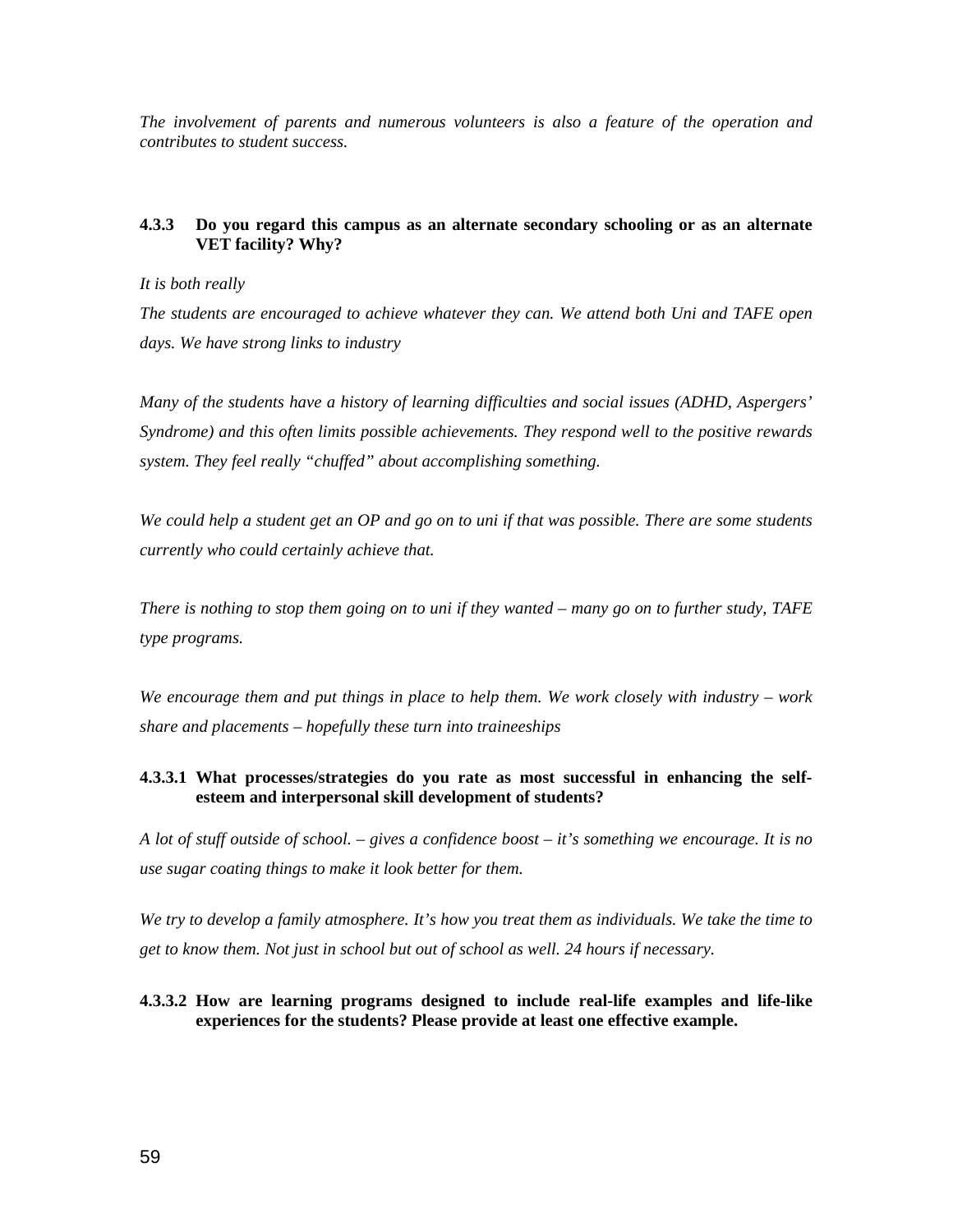*The teaching of Life Skills -This term looking at drugs – next term conflict resolution and anger management. We focus a lot on their social life. The options program on Friday night – mentoring, football* 

*The catering program is made as real as possible – they prepare lunches every day and do outside catering. This has been very successful. Ordering, serving recipes, industry standards – this is all very real-life and practical. Catering job to be done tomorrow off campus.* 

*The workshops (metal and carpentry) are practical as well – making go-carts, scar-crows, boat repairs – very like industry environment.* 

*We aim to keep them as busy as we can – avoid "down time" – especially in holidays - which is when they get into trouble, do drugs. – Fishing, motor-bikes are offered Monday nights footsal, touch football, Tuesday nights girls footsal. Holiday program aims to take them from when they wake up in the morning to when they go to bed at night (surfing at Rainbow, Skirmish). Youth workers and interested teachers are involved in this. Show them the life-style – be an example* 

#### **4.3.3.3 Where do you place literacy and numeracy in the priorities for students?**

*Everything we do is somehow based on or involves these areas.* 

*It is important not to single them out in class as many can't read or write at all. We use one on one – Whatever they do in the real world, they have to be able to read.* 

*Some practical things are now coming up such as doing resumes and going for their licenses. Got kids writing recipes from old books as practical exercise.* 

*Motor bike manuals for example – using things they are going to have to use* 

#### **4.2.3.7 What data do you have to indicate improvements in these areas?**

*Not much – that is something Dale (Deputy Principal) is doing and he has stuff.* 

*You can see the improvement in their class bookwork and things like that.* 

*Getting a lot of that stuff together to register as an RTO (Registered Training Authority)* 

#### **4.2.3.8 Parent Communication and inclusion**

*"A parent and carers' support group has been organized with an average of 11 parents and guardians attending a morning tea where instruction was provided relating to youth issues and their management*. *These sessions were run by our*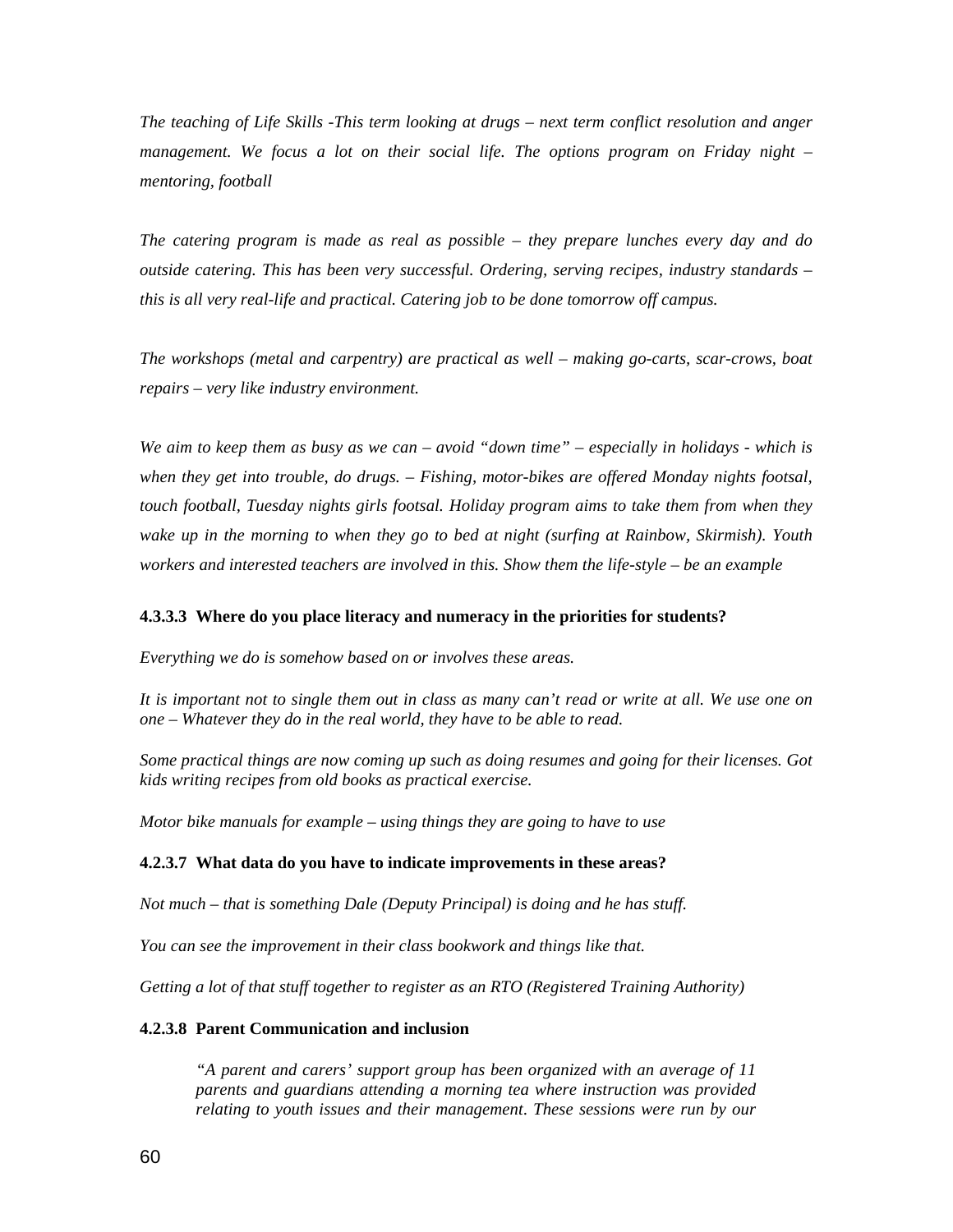*Counsellor and the Drug Rehabilitation officer at Glendyne. This has led to higher parent involvement and volunteer levels at the centre.* 

#### **4.2.3.9 What are the main barriers to success in enhancing these skills?**

*Family structures/backgrounds* 

*Crime and drug habits* 

*We work very closely with families:* 

*The parents are kept very well informed on a number of levels – knowing about the accumulation of little incidents can help a parent understand when something bigger occurs and what we then do about it. We use forms (which we hate) but we can keep a really close track of what is happening.* 

*Parents get to see the reward points as well. They feel very well informed.* 

#### **5 PARENT RESPONSES**

Parents were interviewed as a group and discussed the following issues pertaining to their children's enrollment at Glendyne; childrens' self esteem development, communication issues, lengthy of involvement with the school, ability to access teachers for information about their child, feedback from teachers, academic achievement of their child, motivation of their child to attend school each day

#### **4.5.1 Has your child demonstrated any marked changes in self-esteem and ability to relate to others in the time they have been attending Glendyne? Please give a brief description of the changes (if any).**

*My son had previously kept to himself – a real loner.* 

*He has now made many friends from both here and outside. Previously self harming activities so he wouldn't have to go to school.* 

*Daughter had been a school 'refuser- since coming here, wants to come all the time. Tutor in Aboriginal traditional language three nights a week.* 

No other reported stories of significant changes – generally self esteem seen as unchanged

#### **4.5.4 Have you had any input into the programs your child is undertaking at Glendyne?**

*No-no say in what the kids are doing, but we know what they are doing.*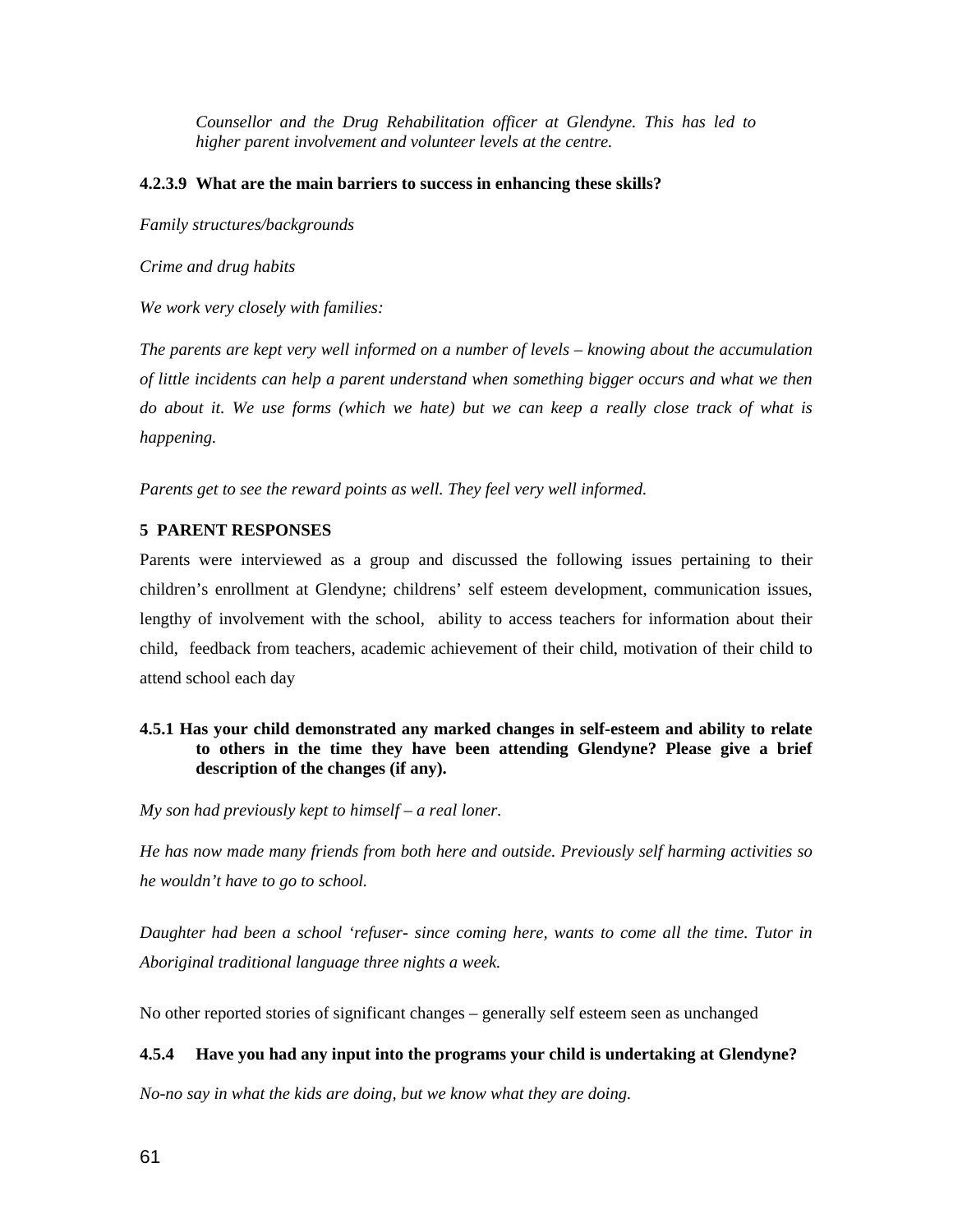*Haven't really thought about that* 

*Have parent meeting at start and reporting meetings* 

## **4.5.5 How would you rate your level of involvement in both the academic and behavioural development of your child while at Glendyne? What opportunities have you found most valuable? What opportunities have been least valuable?**

*We are always told about what is happening – always get a letter.* 

*Could be about an incident or congratulating about a task completed.* 

*This happens all the time. Get told about upcoming activities,* 

*Absolutely sure that if something happens, we will know about it.* 

*On enrolment, sat down (nearly always with Coordinator) and spoke of issues, child's goals –* 

*shown around the school – orientation.* 

 *Talked about what she wanted to get out of coming here.* 

## **4.5.4 How frequently do you receive formal feedback on your child's progress? How useful and clear is this feedback?**

*Formal report card comes out each term.* 

*Report is clear and has comments about everything the child does from each teacher* 

*They are really good* 

#### **4.5.8 How easy is it for you to contact your child's teacher? Do you need to make an appointment to see them? How long do you normally have to wait for such appointment?**

*You can ring up and they always get back to you.* 

*They encourage you to let them know about anything that is going on at home or anything.* 

*They know then why the child might be grumpy at school.* 

*They even come to your house to chat about any issue you have got – even to Maryborough.* 

*They wouldn't do that from normal schools – at least two weeks to see them.* 

*No waiting for appointments*

### **4.5.9 How has the Glendyne Campus supported your child's emotional well-being and assisted in supporting his/her development of sound relationships and ability to relate to others?**

*If there is an issue, they take them to the beach for a walk – they're not "down" on them They treat them as equals – show respect*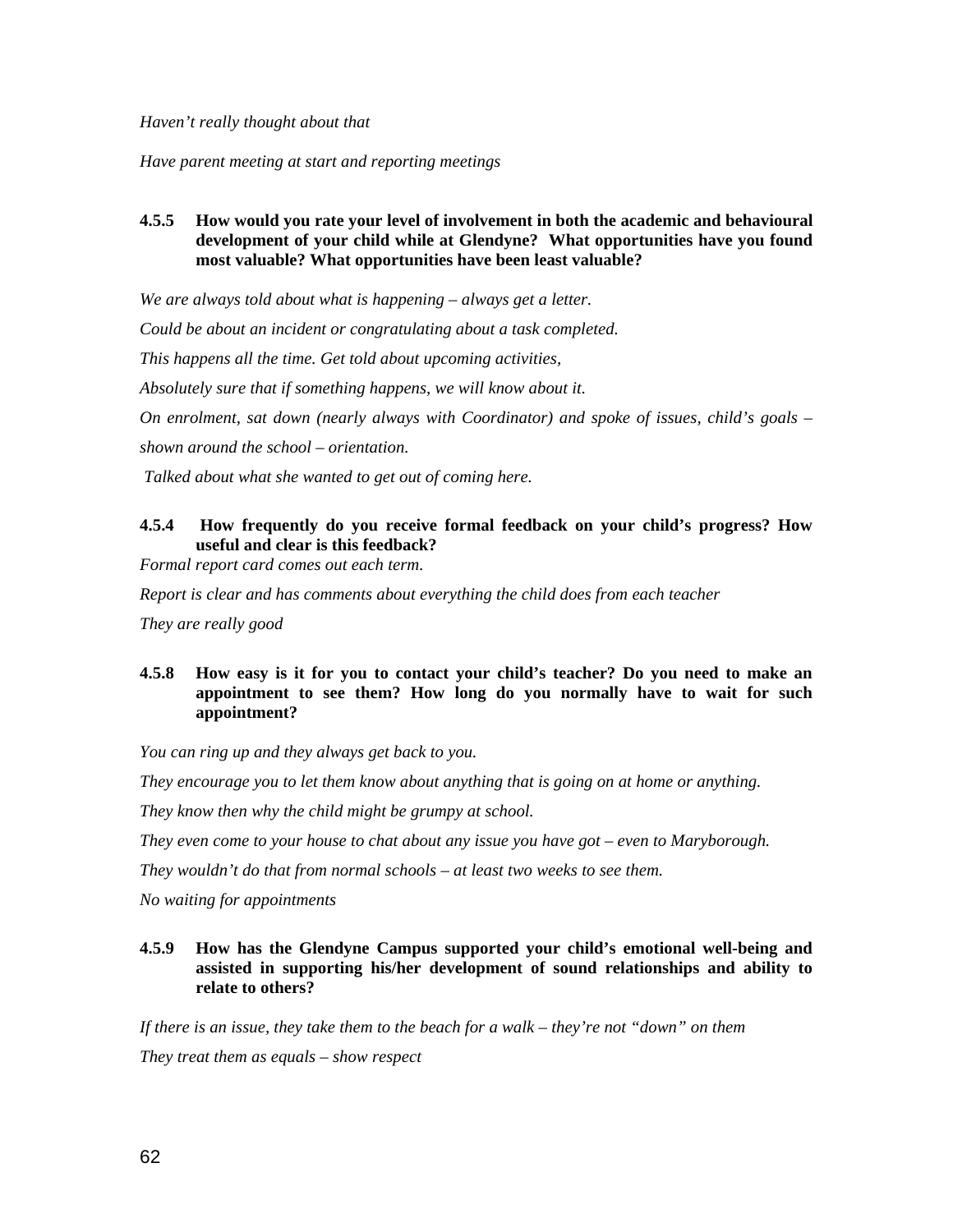*In previous schools, child would deliberately play up on a Friday so they could have Monday off – doesn't happen here.* 

#### **4.5.10 How do you feel that Glendyne handles issues of Code of Conduct/discipline**

*They do as well as can be expected* 

*Very tolerant and work one on one* 

*Create special programs for some children to deal with their issues* 

*and re-integrate back into the mainstream* 

*They do very well – and ask the students their opinion – they put issues back in their lap through the student rep group.* 

*Those students respond better to their peers being involved in the process of deciding what happens to them.* 

*They work on relationships first, then look to the learning to follow.* 

*Students involved in things like making their lunches – it is teaching them responsibility* 

#### **4.6 COMMUNITY RESPONSES**

#### **4.5.1. What level of involvement do you have with the Glendyne facility? Please describe.**

*As the pastor of the Hervey Bay Baptist Church I am part of the Advisory Committee and also have regular contact with staff and students on an informal basis. Have been associated with Glendyne since its inception.* 

**4.6.1.1 Youth Development Officer with Hervey Bay City council***- I see young people come here under community job plan and often stay connected with them in other programs run by Council. Look out for appropriate grants. Crime prevention officers contact as well. Working closely with Council. Look for partnership opportunities to let (Coordinator) know. Networking.* 

**4.6.1.2 Juvenile Justice Officer** *– we refer numerous boys and girls to Glendyne as there is often no role model at home. ¼ are indigenous and we use Glendyne as alternative to conditional bail. Also used in post-release programs. If Glendyne was not available, there would be many more detention orders from court, social behaviour issues would rise dramatically. We also run our own programs here using the facilities.*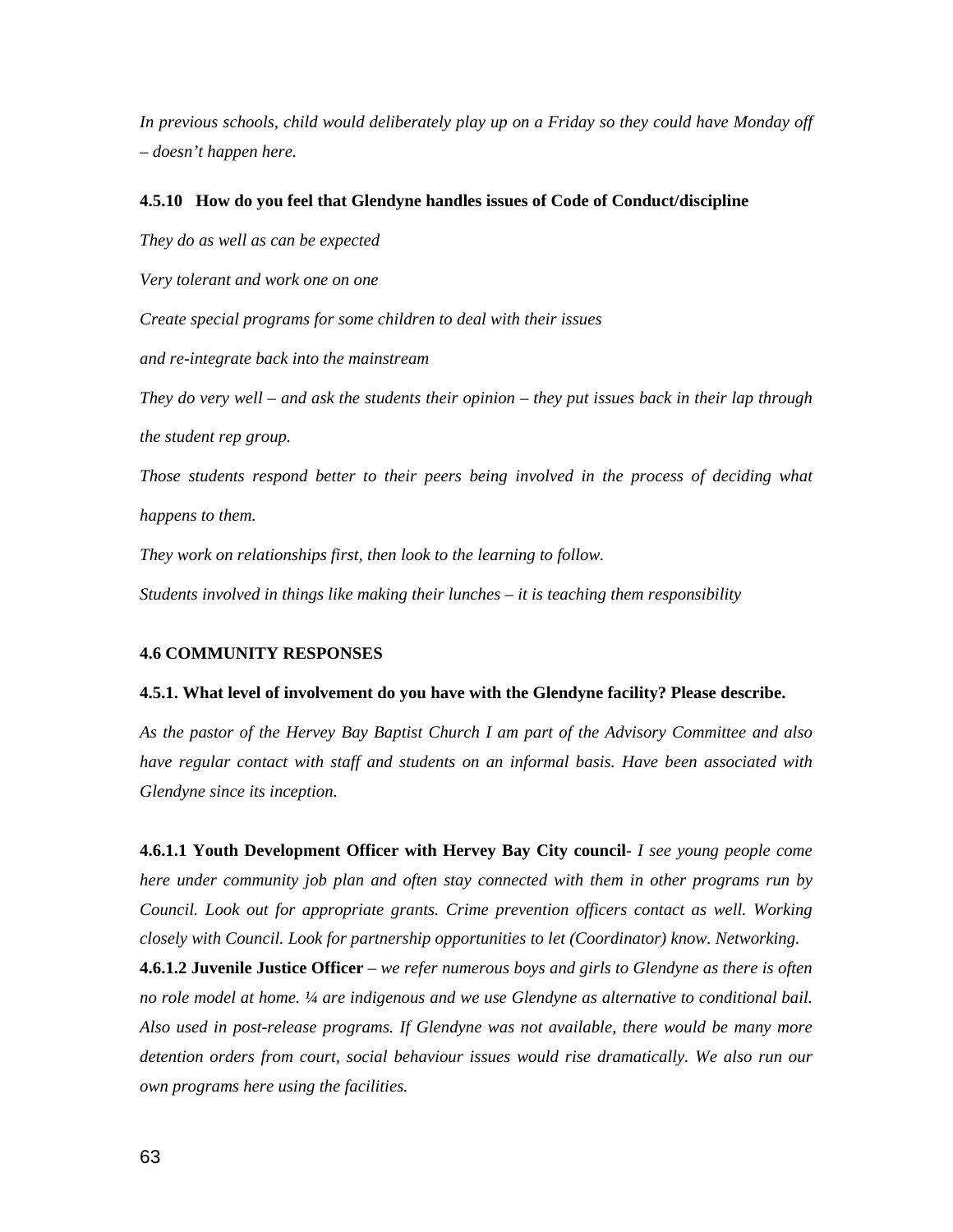**4.6.1.3 Department of Employment and Training program Officer** *– we fund many of the employment/traineeship type programs run at Glendyne.* 

**4.6.1.4 Local retired farmer** *who sees my role as providing some input into Hervey Bay networks and offering some business/commercial advice. Look for fund-raising opportunities.* 

**4.6.1.5 Local Secondary principal** *who has been on the board for some time and provides a schools perspective and connection with Education Hervey Bay.* 

*The Advisory Council is advisory, not managerial – meets every couple of months.* 

#### **4.6.2 As a community member, what is your perception of the level of community input into the operation of the facility?**

*"Good input from several key areas represented on the advisory board and some of volunteers. Probably not strong input outside this".* 

*"This needs to be increased. There is a need for a more "enterprise" approach and more programs in adult education working with at risk families to break the cycle. Also need programs for parents from outside the Glendyne community as well".* 

*"Heap of enterprise/adult education opportunities".* 

#### **4.6.2.2 Are there ways in which you think the current level of community involvement in the facility could be increased?**

*"More opportunities for such activities as the catering facility to be used outside normal hours – keep showing the positive work being done. Could involve parents using the facility as well".* 

*"There are good opportunities for links with the new Industrial Park to be developed at Hervey*  bay. There will be opportunities for youth employment in the areas that Glendyne covers *especially (welding, construction etc) Pre-voc courses should be available in increasing volume".* 

*"Any of these areas need to be set up professionally. Staff are "stretched" and any extra responsibilities in establishing these programs need to allow for quality planning – could not be just added to current roles. Example of previous gardening program which was a good idea got lots of publicity but "fell in a heap" this concerns me a bit – such things need to be done well, properly planned. People can be going from one thing to another without time to do things properly".*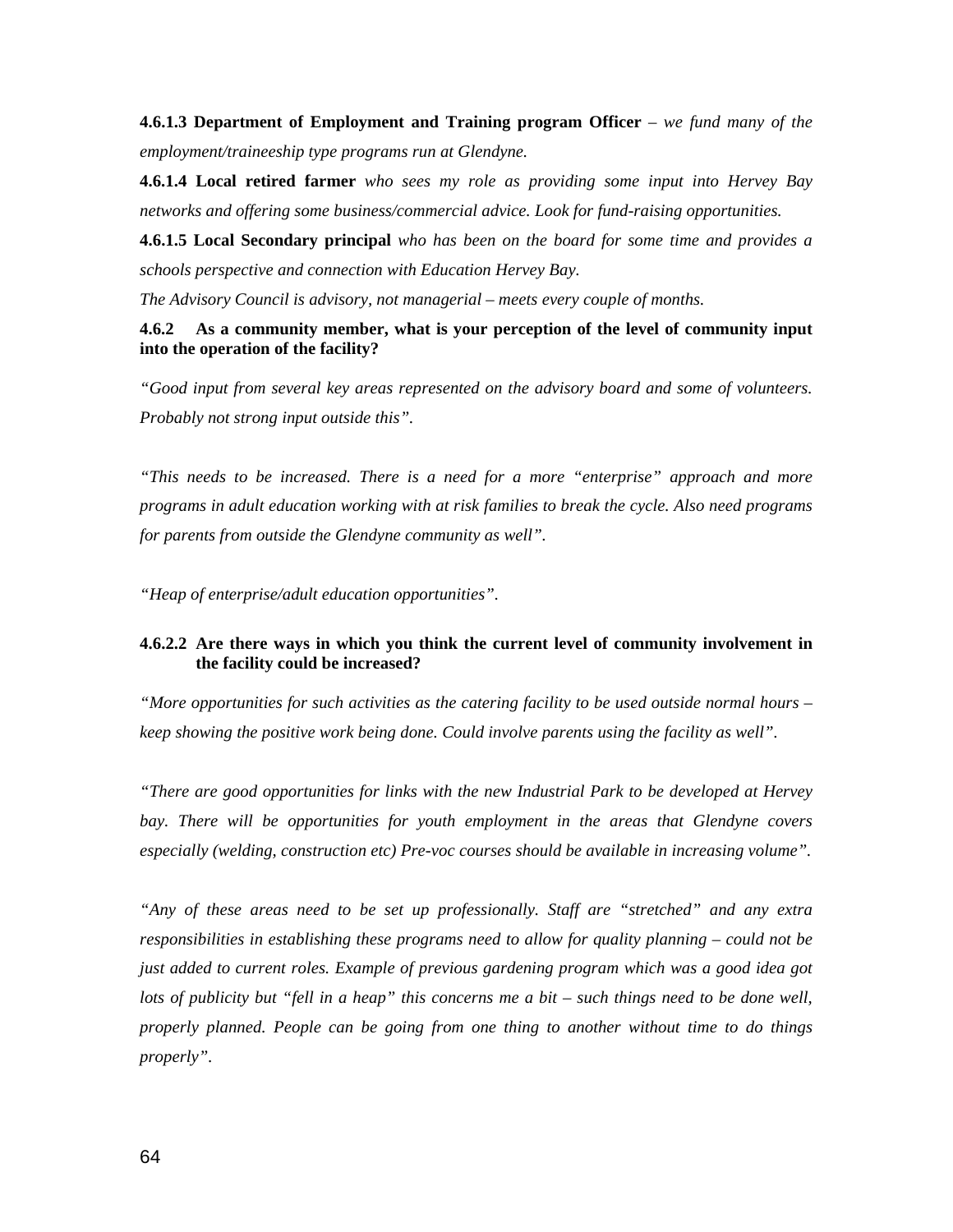*"The money/funding for programs for the under 16 year olds needs to be more certain – programs are often short term e.g. annual and then can't be continued leading to lack of continuity/disappointment for the students to be dropped".* 

*"Need to think about training and professional development for volunteers and support position people. Also how to train and determine suitability for these roles before they start and then find they are unsuitable. High drop out rate".* 

*"A lot of time goes into chasing grants. More certainty around funding arrangements would be beneficial".* 

*"Not sure. Maybe a greater awareness campaign. Usually people become involved by direct request and personal contact".* 

#### **4.6.2.2 Do you have any personal knowledge/experience of the impact that the facility might have had in reducing socially inappropriate behaviours by local youth?**

*"Yes. I have personally observed the turn around in many of the youth over the years. In some it has been the result of steady input into their lives".* 

*"There are those who have had dramatic changes. I am always greatly encouraged by attitude changes which many display towards others and authority. Graduation is always a significant and moving time for me. To see the young people achieve and end the year so well, having viewed their journey throughout the year, brings a sense of satisfaction to be associated with the program".* 

*"Not enough "good news" stories get out to the public – and there are such stories all the time here"* 

*"This place is seen as a model for other areas but is not well enough known by the public at large – the profile needs to be lifted"* 

*"Seen as a place for "bad kids"-maybe because of the initial involvement of Youth Justice".* 

*"Youth Justice sees a significant impact on youth in the area – numerous cases of students being given alternative to detention orders as the Magistrate knows what can be offered at Glendyne – given another alternative and is often used. Up to 4 students at any one time fit this category. Not*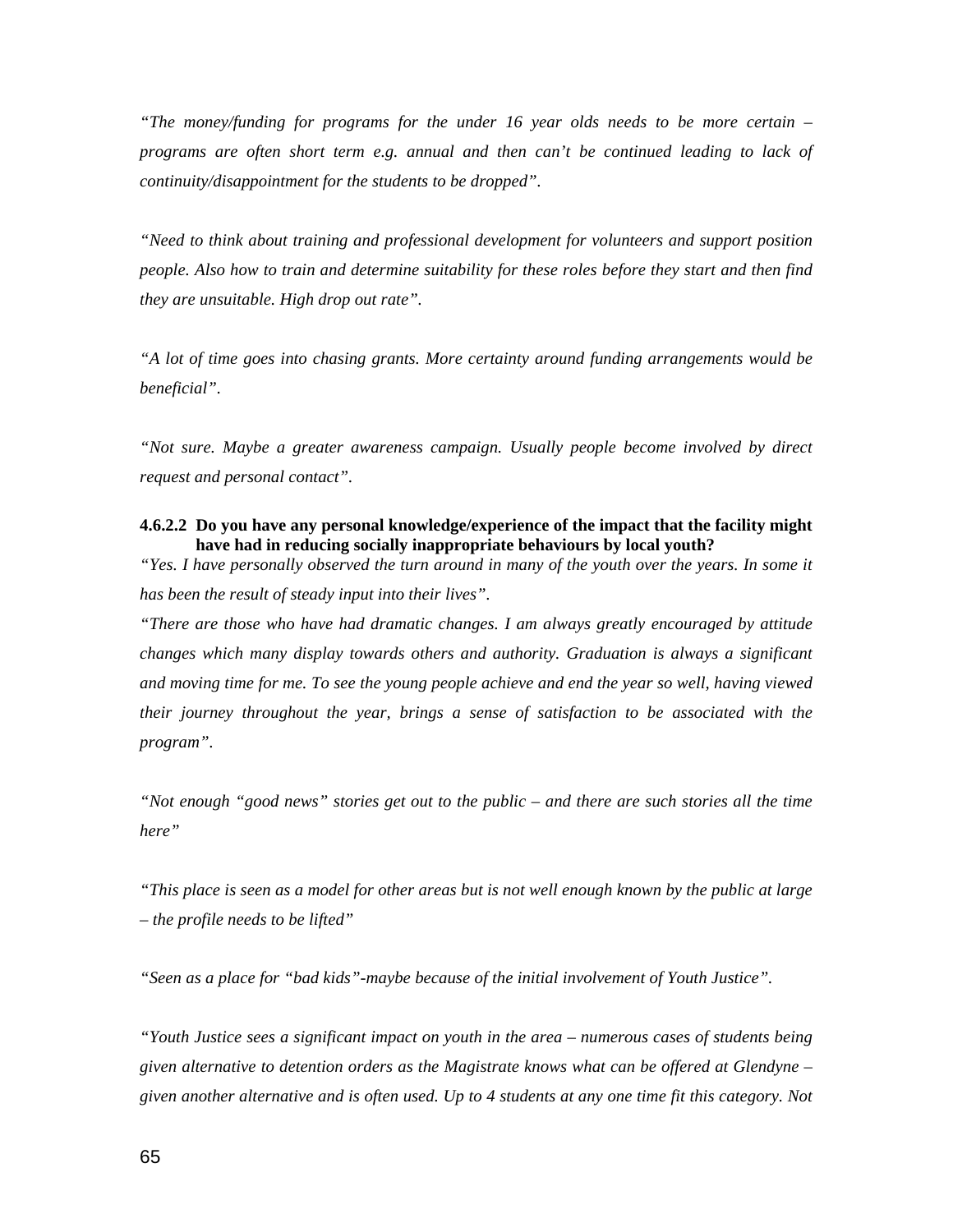*usually given detention orders unless Glendyne has been tried or considered as an option therefore big impact on local youth detention statistics. Other comparable areas now have higher figures for youth detention".* 

*"Increasing number of girls being referred. The girls are often more demanding than the boys. But they tend to calm down some of the boys' behaviours – there seems to be less violence"* 

#### **4.6.2.5 How would you describe the image of the Glendyne facility in the local community. Why?**

*"From the council point of view, there is very high respect of Glendyne and what they do. A number of young people have been put on from Council employment programs and have been very successful. It has a positive reputation with Council".* 

*"Council funds youth workers – and they have had some terrific outcomes. Council workers have now worked side by side with these kids – had previously had bad image, but now they are really positive".* 

*"There is a real lack of awareness of what is going on here. – just a 'bad kids school' – need to know what great facilities they've got here. You see a one off article in the paper now and then – also a lack of industry involvement in expanding contacts. So much more potential to engage the community and industry and I don't think it seems to have gone there yet".* 

*"Opportunities for people to see thinks such the industrial sheds – see what great trailers or gocarts are produced – see what good welders we are training. Catering group did an outside job for a group catering for disabilities – did a great job – there was a whole group of people who saw what a great job we could do".* 

*"Sound. Many from different community areas have affirmed their gratitude that Hervey Bay has a facility like Glendyne for the youth at risk".* 

*"Generally I think people want something done for the young people although often they do not know how or have the skills to be involved themselves".* 

*"When a program brings positive results, it is well received. On the other side of that I think there is still a perception in some quarters that Glendyne is only for youth who are off the tracks. While it certainly covers these, I believe it also caters for those who just do not fit the existing education system. This is not always the fault of the students. Glendyne has a very practical on*